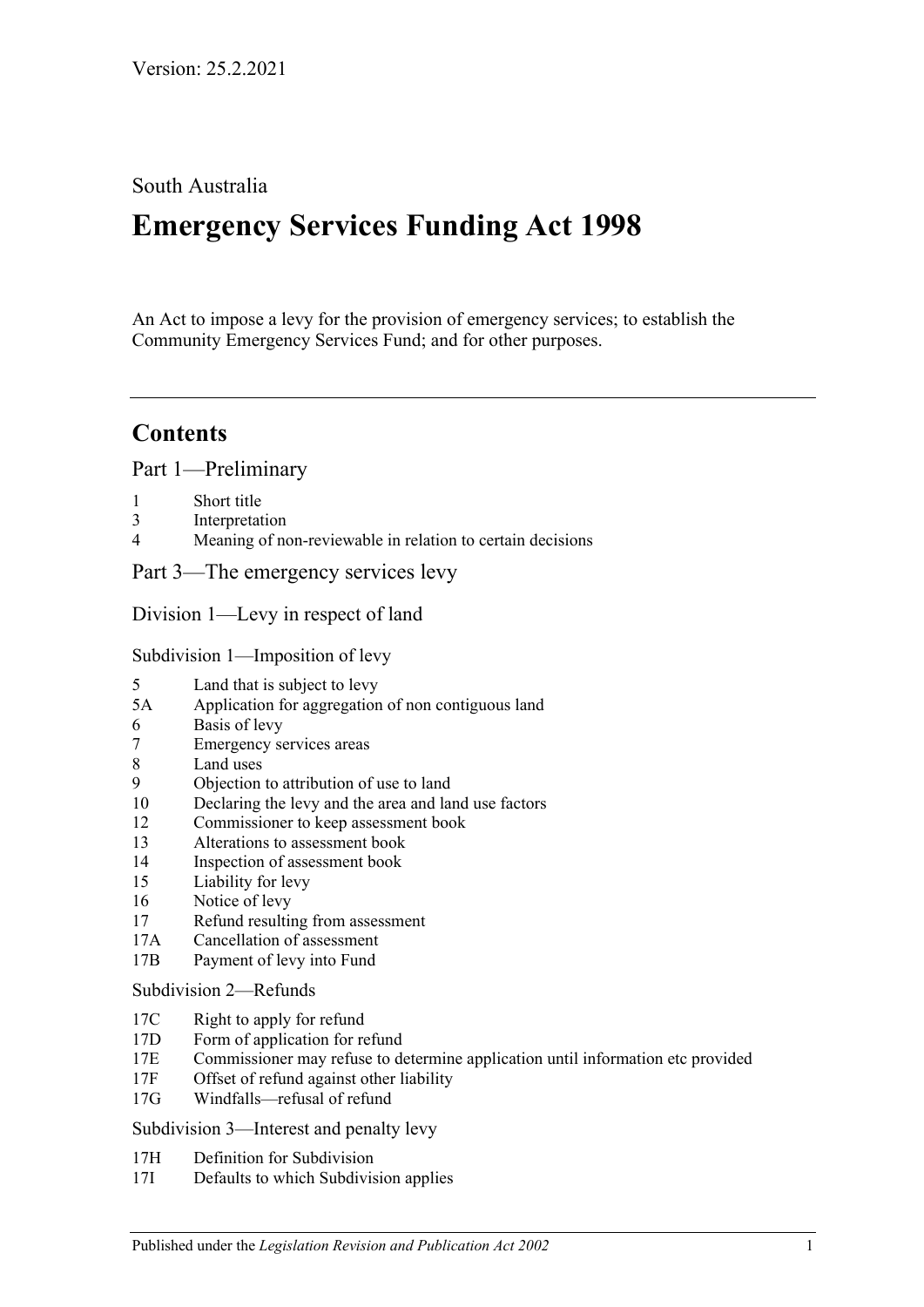- 17J [Interest](#page-14-5)
- 17K [Penalty levy](#page-15-0)
- 17L [Amount of penalty levy](#page-15-1)
- 17M [Notification of penalty levy and interest and time for payment](#page-16-0)

[Subdivision 4—Collection of levy](#page-16-1)

- 17N [Definition for Subdivision](#page-16-2)
- 17O [Recovery of levy as debt](#page-16-3)
- 17P [Joint and several liability](#page-16-4)
- 17Q [Collection of levy from third parties](#page-16-5)
- 17R [Duties of agents, trustees etc](#page-17-0)
- 18 [Levy first charge on land](#page-18-0)
- 20 [Sale of land for non-payment of levy](#page-18-1)
- 21 [Recovery of levy not affected by objection or review](#page-19-0)
- 22 [Arrangements for payment of levy](#page-20-0)
- 22A [Decisions non-reviewable](#page-20-1)
- 22B [No statute of limitation to apply](#page-20-2)

[Subdivision 5—Investigation](#page-20-3)

- 22C [Power to require information, instruments or records or attendance for examination](#page-20-4)
- 22D [Powers of entry and inspection](#page-21-0)
- 22E [Use and inspection of instruments or records produced or seized](#page-22-0)
- 22F [Self-incrimination](#page-22-1)
- 22G [Hindering or obstructing authorised officers etc](#page-22-2)
- [Subdivision 6—Secrecy](#page-23-0)
- 22H [Relevant persons](#page-23-1)
- 22I [Prohibition of certain disclosures by relevant persons](#page-23-2)
- 22J [Permitted disclosure in particular circumstances or to particular persons](#page-23-3)
- 22K [Permitted disclosures of general nature](#page-23-4)
- 22L [Prohibition of disclosures by other persons](#page-23-5)
- 22M [Restriction on power of courts to require disclosure](#page-24-0)

#### [Division 2—Levy in respect of vehicles and vessels](#page-24-1)

- 23 [Liability for levy](#page-24-2)
- 24 [Declaring the amount of the levy](#page-24-3)
- 25 [Exemption by Minister](#page-25-0)
- 26 [Objection to classification of vehicle](#page-25-1)
- 27 [Payment of levy into Fund](#page-26-0)

## [Part 4—The Community Emergency Services Fund](#page-26-1)

- 28 [The Community Emergency Services Fund](#page-26-2)
- 29 [Investment of the Fund](#page-27-0)
- 30 [Accounts](#page-27-1)

## [Part 5—Miscellaneous](#page-27-2)

- 31 [Delegation](#page-27-3)
- 31A [Evidence](#page-28-0)
- 32 [Service of notices](#page-28-1)
- 33 [Remission of levies by regulation](#page-29-0)
- 33A [Recouping money lost on aggregation of non contiguous land](#page-29-1)
- 34 [Regulations](#page-29-2)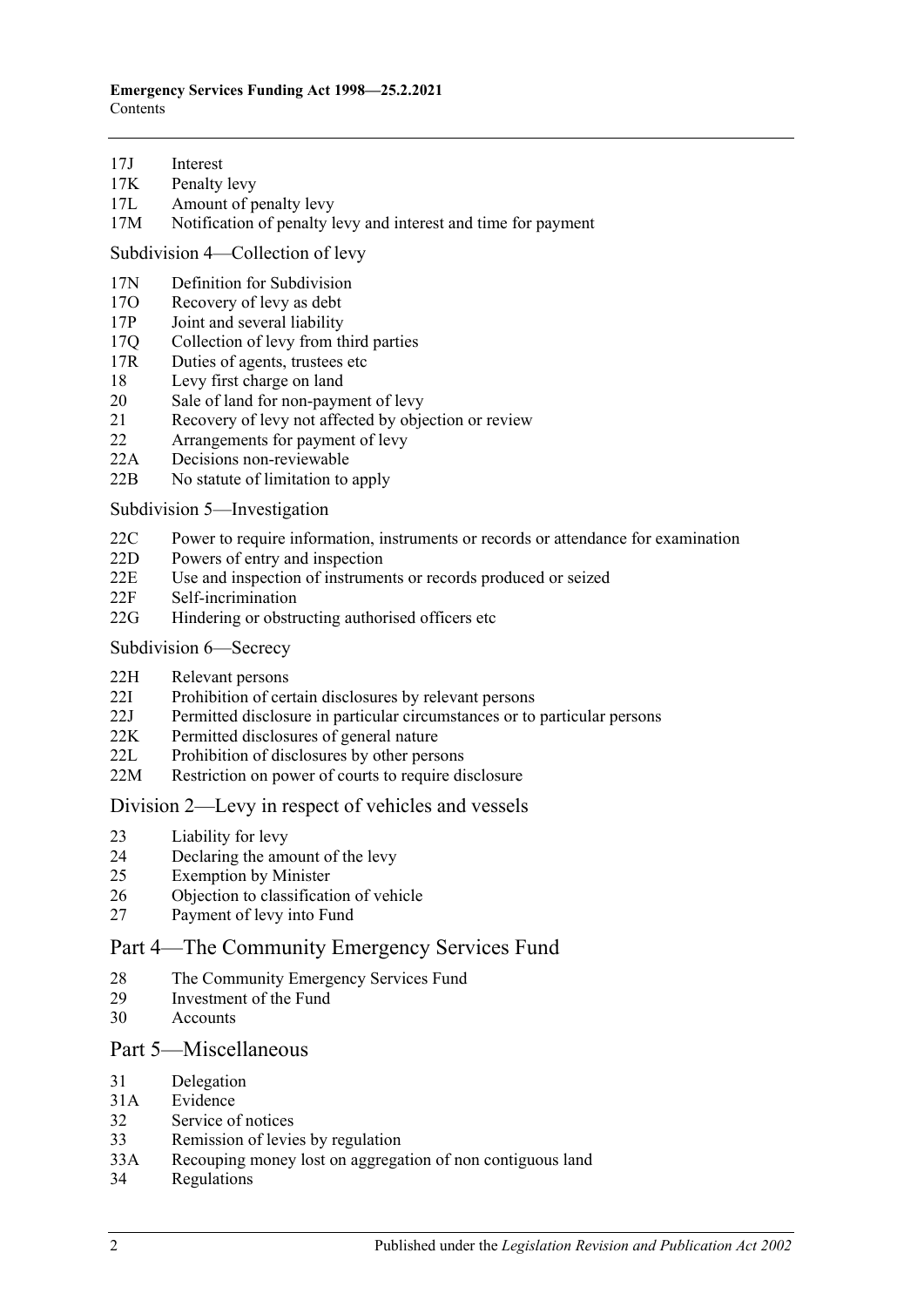## [Schedule 1—Emergency services areas](#page-29-3)

- 1 [Greater Adelaide](#page-29-4)
- 2 [Regional Area 1](#page-30-0)

## [Schedule 2—Transitional provisions](#page-31-0)

- 4 [Reimbursement by insurers to policy holders](#page-31-1)
- 4A [Report on changes to insurance premiums](#page-31-2)
- 5 [The Emergency Services Funding Transitional Advisory Committee](#page-31-3)
- 6 [Crown to be taken to be owner of certain land](#page-32-0)

[Legislative history](#page-34-0)

# <span id="page-2-0"></span>**The Parliament of South Australia enacts as follows:**

# **Part 1—Preliminary**

## <span id="page-2-1"></span>**1—Short title**

This Act may be cited as the *Emergency Services Funding Act 1998*.

## <span id="page-2-5"></span><span id="page-2-2"></span>**3—Interpretation**

(1) In this Act, unless the contrary intention appears—

*the area factor* means the factor for each of the emergency services areas declared by notice under [section](#page-9-0) 10;

*authorised officer* means a person who is an authorised officer for the purposes of the taxation laws under the *[Taxation Administration Act](http://www.legislation.sa.gov.au/index.aspx?action=legref&type=act&legtitle=Taxation%20Administration%20Act%201996) 1996*;

*Commissioner* means the person appointed or acting as the Commissioner of State Taxation, and includes a person appointed or acting as a Deputy Commissioner of State Taxation (see Part 9 of the *[Taxation Administration Act](http://www.legislation.sa.gov.au/index.aspx?action=legref&type=act&legtitle=Taxation%20Administration%20Act%201996) 1996*);

*contiguous land*—see [subsections](#page-4-5) (2) and [\(3\);](#page-4-6)

*CTP Regulator* means the CTP Regulator established under the *[Compulsory Third](http://www.legislation.sa.gov.au/index.aspx?action=legref&type=act&legtitle=Compulsory%20Third%20Party%20Insurance%20Regulation%20Act%202016)  [Party Insurance Regulation Act](http://www.legislation.sa.gov.au/index.aspx?action=legref&type=act&legtitle=Compulsory%20Third%20Party%20Insurance%20Regulation%20Act%202016) 2016*;

<span id="page-2-3"></span>*emergency service* means—

- (a) a service of the kind provided by—
	- (i) the South Australian Country Fire Service;
	- (ii) the South Australian Metropolitan Fire Service;
	- (iii) the South Australian State Emergency Service;
	- (iv) Surf Life Saving South Australia Inc.;
	- (v) a body or organisation that is a member of Volunteer Marine Rescue S.A. Incorporated; or
- <span id="page-2-4"></span>(b) a service provided by the South Australian Police Department—
	- (i) of a kind referred to in [paragraph](#page-2-3) (a); or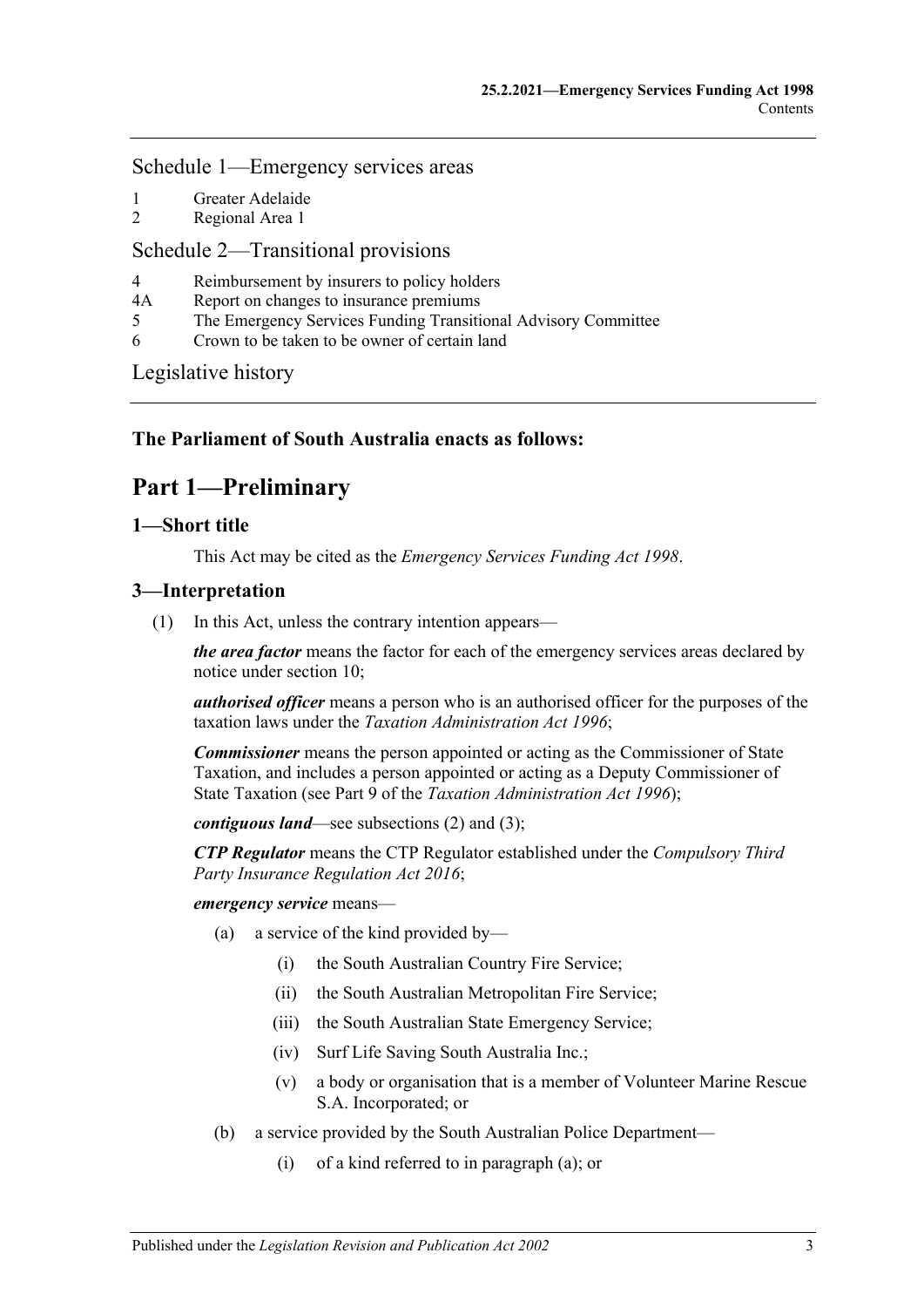- (ii) to assist a body or organisation referred to in [paragraph](#page-2-3) (a) in providing such a service; or
- (c) a service or other activity incidental or related to a service of a kind referred to in [paragraphs](#page-2-3) (a) or [\(b\);](#page-2-4)

*emergency services area* means an area prescribed by or under [section](#page-7-0) 7;

*the Fund* means the Community Emergency Services Fund established by this Act;

*the land use factor* means the factor for each of the land uses referred to in [section](#page-7-2) 8(1) declared by notice under [section](#page-9-0) 10;

*motor vehicle* means a motor vehicle that is required to be registered under the *[Motor](http://www.legislation.sa.gov.au/index.aspx?action=legref&type=act&legtitle=Motor%20Vehicles%20Act%201959)  [Vehicles Act](http://www.legislation.sa.gov.au/index.aspx?action=legref&type=act&legtitle=Motor%20Vehicles%20Act%201959) 1959*;

*non-reviewable decision*—see [section](#page-4-0) 4;

*owner* of land means—

- (a) where the land has been granted in fee simple—
	- (i) in the case of land that is subject to a life estate—the holder of the life estate;
	- (ii) in any other case—the holder of the estate in fee simple in the land;
- (b) in relation to dedicated land within the meaning of the *[Crown Lands Act](http://www.legislation.sa.gov.au/index.aspx?action=legref&type=act&legtitle=Crown%20Lands%20Act%201929) 1929* that has not been granted in fee simple but which is under the care, control and management of a Minister, body or other person—the Minister, body or other person;
- (c) in relation to land dedicated by or under any other Act being land that has not been granted in fee simple but which is under the care, control and management of a Minister, body or other person—the Minister, body or other person;
- <span id="page-3-1"></span>(d) where the land is unalienated land of the Crown—the Crown;
- <span id="page-3-0"></span>(e) where the land is held from the Crown under lease, licence or agreement to purchase—
	- (i) if the lease, licence or agreement confers a right to occupy the land—the person entitled to the right of occupation;
	- (ii) in any other case—the Crown,

and includes any person who has arrogated to himself or herself (whether lawfully or unlawfully) the rights of an owner of the land;

*Tribunal* means the South Australian Civil and Administrative Tribunal established under the *[South Australian Civil and Administrative Tribunal Act](http://www.legislation.sa.gov.au/index.aspx?action=legref&type=act&legtitle=South%20Australian%20Civil%20and%20Administrative%20Tribunal%20Act%202013) 2013*;

*vessel* means a vessel that is required to be registered under the *[Harbors and](http://www.legislation.sa.gov.au/index.aspx?action=legref&type=act&legtitle=Harbors%20and%20Navigation%20Act%201993)  [Navigation Act](http://www.legislation.sa.gov.au/index.aspx?action=legref&type=act&legtitle=Harbors%20and%20Navigation%20Act%201993) 1993*.

(1a) Where unalienated land of the Crown is held from the Crown under a licence, the ownership of the land for the purposes of this Act will be determined in accordance with [paragraph](#page-3-0) (e) of the definition of *owner* in [subsection](#page-2-5) (1) and not in accordance with [paragraph](#page-3-1) (d) of that definition.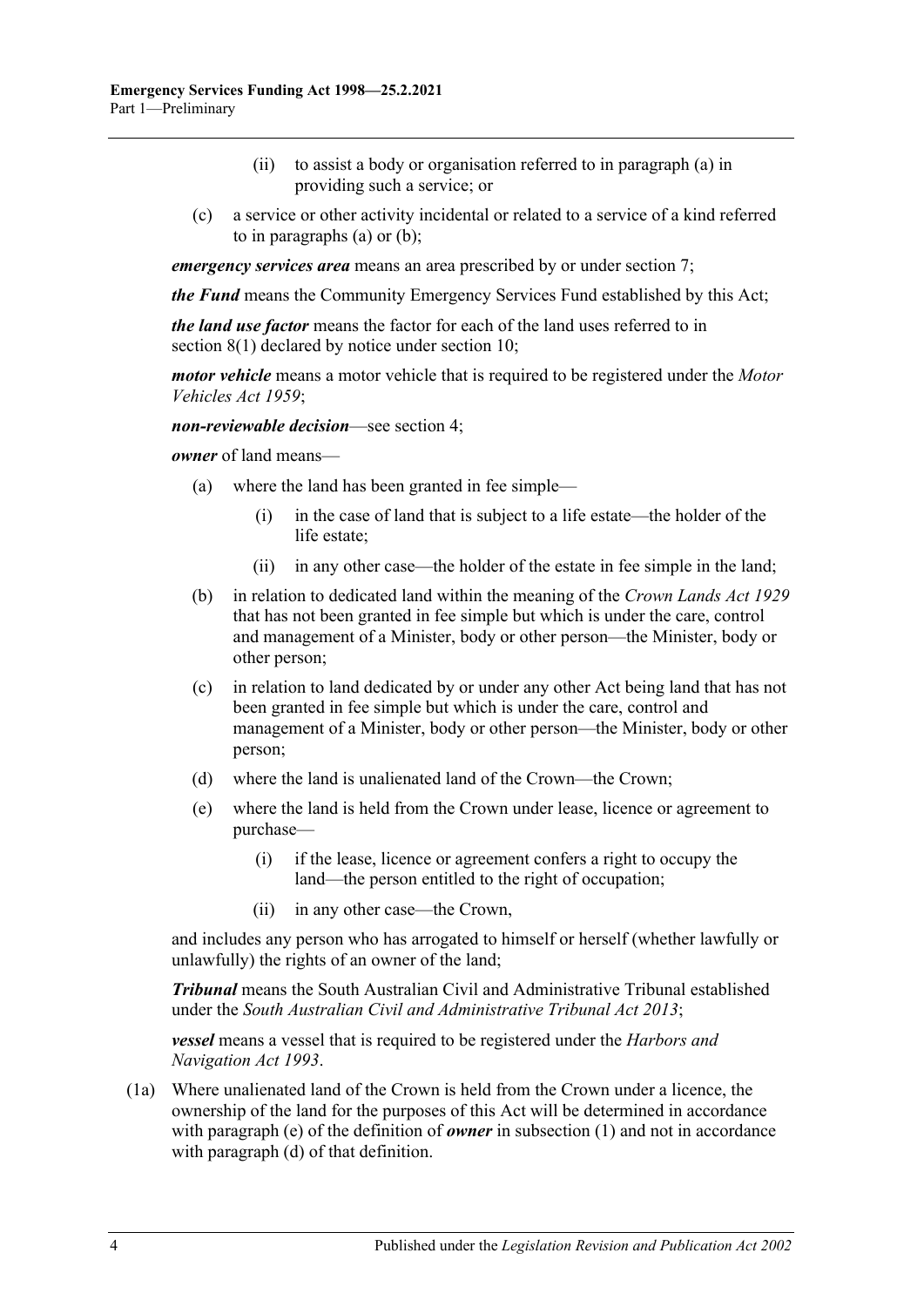- <span id="page-4-5"></span>(2) For the purposes of this Act, pieces of land will be taken to be contiguous if they abut one another at any point or if they are separated only by—
	- (a) a street, road, lane, footway, court, railway, thoroughfare or travelling stock route; or
	- (b) a reserve or other similar open space dedicated for public purposes.
- <span id="page-4-6"></span>(3) For the purposes of [subsection](#page-4-5) (2) pieces of land will be taken to be separated by intervening land if a line projected at right angles from any point on the boundary of one of them with the intervening land would intersect a boundary of the other with the intervening land.
- (4) A reference in this Act to the use of land is a reference to the predominant use of the land.

#### <span id="page-4-0"></span>**4—Meaning of non-reviewable in relation to certain decisions**

If a provision of this Act provides that a decision is a *non-reviewable decision*, no court or administrative review body has the jurisdiction or power to entertain any question as to the validity or correctness of the decision.

# <span id="page-4-2"></span><span id="page-4-1"></span>**Part 3—The emergency services levy**

## <span id="page-4-3"></span>**Division 1—Levy in respect of land**

#### **Subdivision 1—Imposition of levy**

#### <span id="page-4-4"></span>**5—Land that is subject to levy**

- (1) Subject to this Division, an emergency services levy may be assessed by the Commissioner against all land in the State in respect of each financial year.
- <span id="page-4-9"></span>(2) The levy may be assessed against—
	- (a) any piece or section of land subject to separate ownership or occupation; or
	- (b) any aggregation of contiguous land subject to the same ownership or occupation; or
	- (c) any aggregation of land pursuant to [subsection](#page-4-7) (2a).
- <span id="page-4-8"></span><span id="page-4-7"></span>(2a) Where two or more pieces or sections of land or aggregations of contiguous land are not contiguous they may be aggregated for the purposes of [subsection](#page-4-8)  $(2)(c)$  if—
	- (a) the owner or occupier of all of the land concerned is the same person; and
	- (b) all of the land is used to carry on the business of primary production and is managed as a single unit for that purpose; and
	- (c) all of the land is either situated in the area of the same council under the *[Local Government Act](http://www.legislation.sa.gov.au/index.aspx?action=legref&type=act&legtitle=Local%20Government%20Act%201999) 1999* or is situated in a part of the State that is not in the area of a council.
- (3) Where land that is subject to separate assessment in accordance with [subsection](#page-4-9) (2) is situated partly in one emergency services area and partly in another, the levy may be separately assessed against the parts of the land situated in different areas.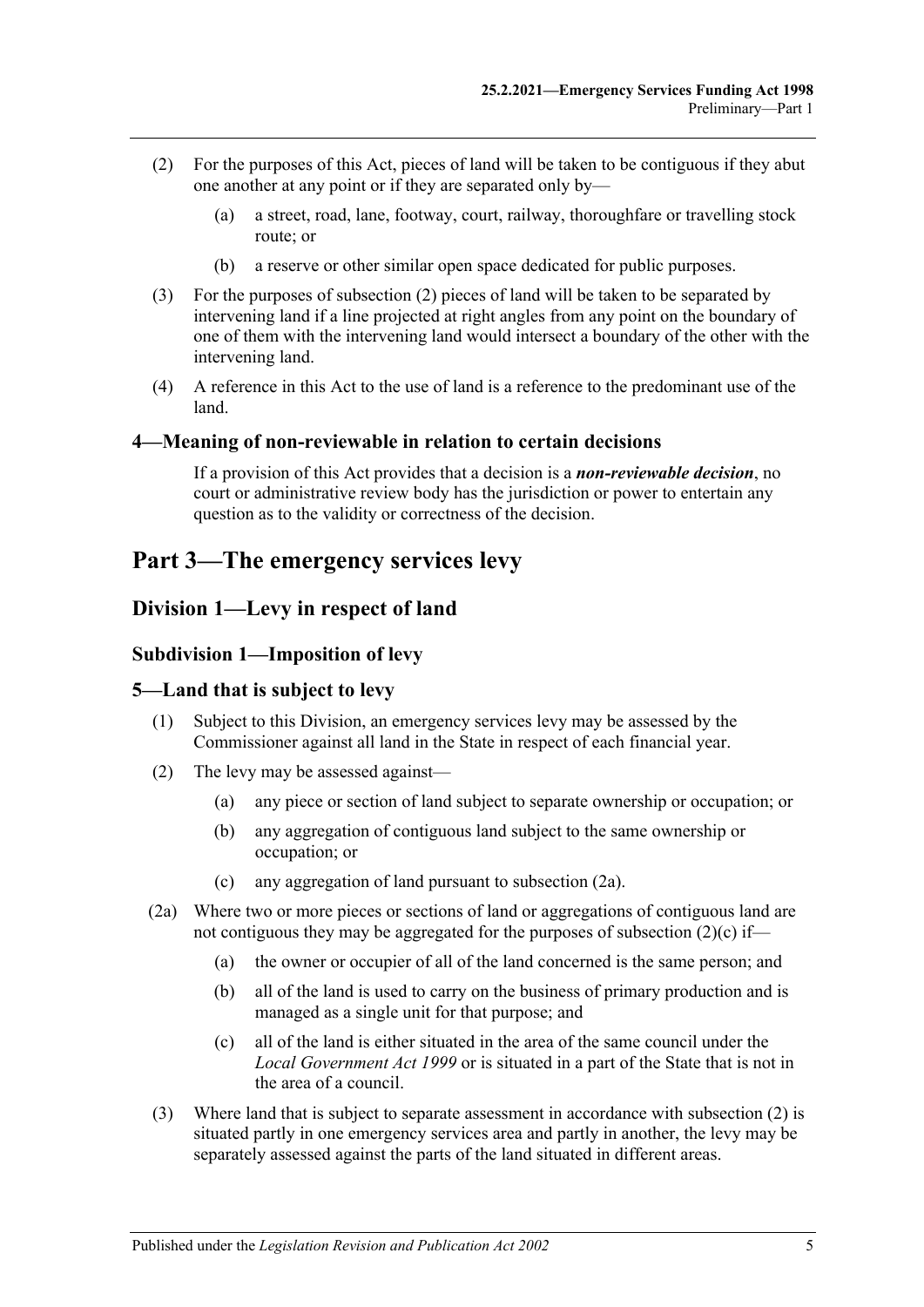- (4) Where different parts of land that is subject to separate assessment in accordance with [subsection](#page-4-9) (2) are used for different purposes referred to in [section](#page-7-1) 8, the levy may be separately assessed against each of those parts.
- (5) Where land is divided by a strata plan under the *[Strata Titles Act](http://www.legislation.sa.gov.au/index.aspx?action=legref&type=act&legtitle=Strata%20Titles%20Act%201988) 1988*
	- the levy will be assessed against the units but not against the common property; but
	- (b) the equitable interest in the common property that attaches to each unit will be regarded, for the purpose of valuation, as part of the unit.
- (6) Where land is divided by a primary, secondary or tertiary plan of community division under the *[Community Titles Act](http://www.legislation.sa.gov.au/index.aspx?action=legref&type=act&legtitle=Community%20Titles%20Act%201996) 1996*—
	- (a) in the case of the division of land by a primary plan—the levy will be assessed against the primary lots that are not divided by a secondary plan and against the development lot or lots (if any);
	- (b) in the case of the division of land by a secondary plan—the levy will be assessed against the secondary lots that are not divided by a tertiary plan and against the development lot or lots (if any);
	- (c) in the case of the division of land by a tertiary plan—the levy will be assessed against the tertiary lots and the development lot or lots (if any).
- <span id="page-5-1"></span><span id="page-5-0"></span>(7) Where land is divided by a primary, secondary or tertiary plan of community division under the *[Community Titles Act](http://www.legislation.sa.gov.au/index.aspx?action=legref&type=act&legtitle=Community%20Titles%20Act%201996) 1996*—
	- (a) in the case of the division of land by a primary plan—where the use of the common property or part of it is, in the opinion of the Valuer-General, reasonably incidental to the use of one or more of the primary lots, the levy will not be assessed against the common property, or that part of it, but the interest in the common property, or that part of it, that attaches to each primary lot will be regarded for the purposes of valuation as part of the lot;
	- (b) in the case of the division of land by a secondary plan—where the use of the common property or part of it is, in the opinion of the Valuer-General, reasonably incidental to the use of one or more of the secondary lots, the levy will not be assessed against the common property, or that part of it, but the interest in the common property, or that part of it, (and in the common property of the primary scheme referred to in [paragraph](#page-5-0) (a) (if any)) that attaches to each secondary lot will be regarded for the purposes of valuation as part of the lot;
	- (c) in the case of the division of land by a tertiary plan—where the use of the common property or part of it is, in the opinion of the Valuer-General reasonably incidental to the use of one or more of the tertiary lots, the levy will not be assessed against the common property, or that part of it, but the interest in the common property, or that part of it, (and in the common property of the primary and secondary schemes referred to in [paragraphs](#page-5-0) (a) and [\(b\)](#page-5-1) (if any)) that attaches to each tertiary lot will be regarded for the purposes of valuation as part of the lot.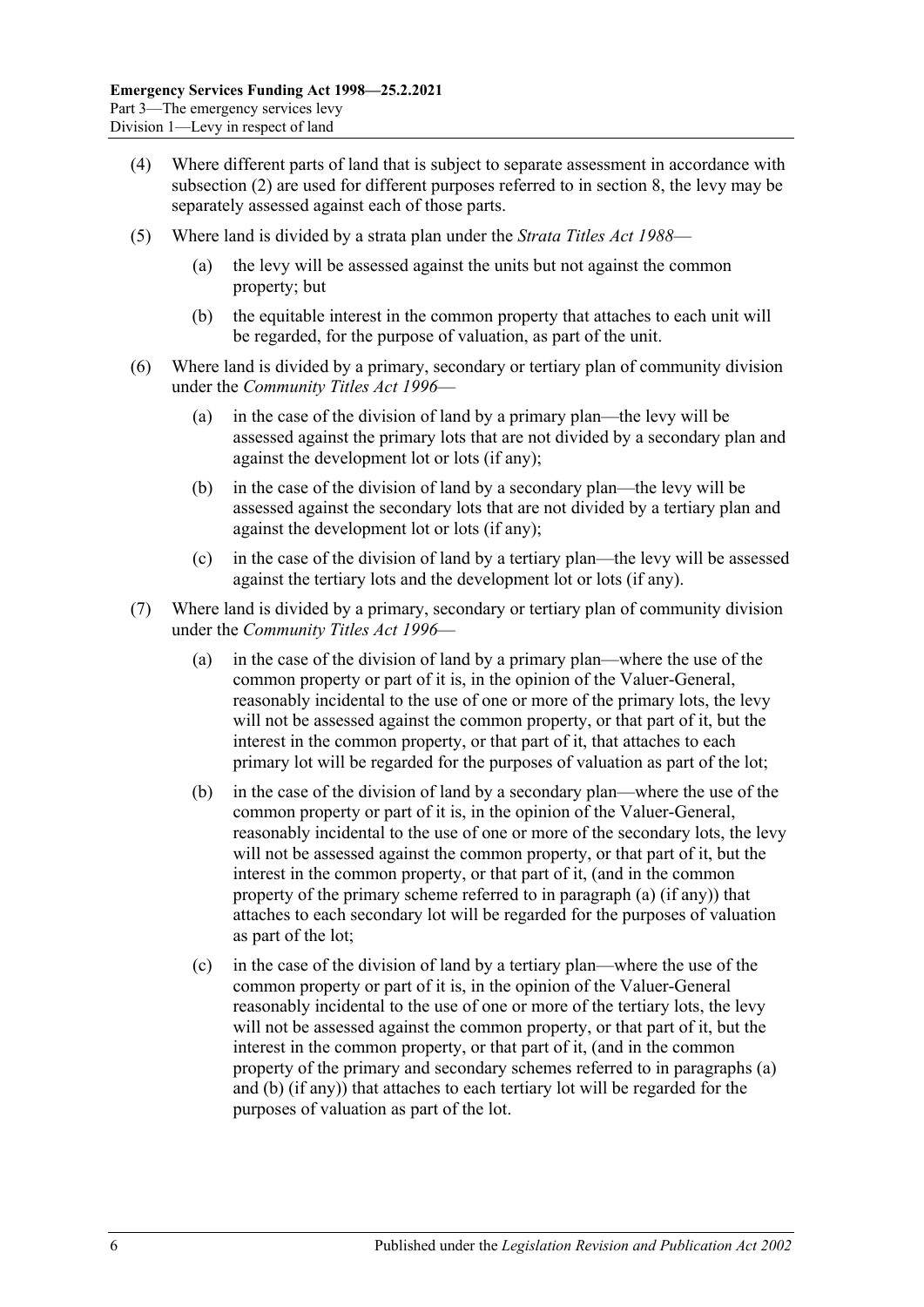- (8) Where land is divided by a primary, secondary or tertiary plan of community division under the *[Community Titles Act](http://www.legislation.sa.gov.au/index.aspx?action=legref&type=act&legtitle=Community%20Titles%20Act%201996) 1996* and the use of common property or any part of it is not, in the opinion of the Valuer-General, reasonably incidental to the use of any of the community lots, the levy will be assessed against the common property or that part of it and the relevant community corporation is liable for the levy as though it were the owner of the common property.
- (9) If a valuation of land subject to separate assessment under this Act has not been made or adopted by the Valuer-General under the *[Valuation of Land Act](http://www.legislation.sa.gov.au/index.aspx?action=legref&type=act&legtitle=Valuation%20of%20Land%20Act%201971) 1971*, the Valuer-General must make or adopt a valuation of that land under that Act.
- (10) Residential land held from the South Australian Housing Trust under a lease, licence or agreement to purchase is exempt from the imposition of a levy under this Division.

## <span id="page-6-0"></span>**5A—Application for aggregation of non contiguous land**

- (1) The owner or occupier of land may apply to the Commissioner for the aggregation of non contiguous land for the purposes of [section](#page-4-8) 5(2)(c).
- (2) The application must—
	- (a) be in writing; and
	- (b) be received by the Commissioner on or before 31 March immediately preceding the first financial year to which the aggregation of the land will relate.
- (3) The applicant must provide the Commissioner with such information and evidence as the Commissioner reasonably requires to consider the application.
- <span id="page-6-2"></span>(4) The Commissioner must serve notice of his or her decision on the applicant and, if the application is refused, the notice must include the Commissioner's reasons for refusing the application.
- (5) The applicant may apply to the Tribunal under section 34 of the *[South Australian Civil](http://www.legislation.sa.gov.au/index.aspx?action=legref&type=act&legtitle=South%20Australian%20Civil%20and%20Administrative%20Tribunal%20Act%202013)  [and Administrative Tribunal Act](http://www.legislation.sa.gov.au/index.aspx?action=legref&type=act&legtitle=South%20Australian%20Civil%20and%20Administrative%20Tribunal%20Act%202013) 2013* for a review of a decision of the Commissioner to refuse an application under this section.
- (6) An application for review must be made within 28 days after the notice is served on the applicant under [subsection](#page-6-2) (4).
- (7) If the basis on which land is aggregated for assessment purposes under [section](#page-4-8)  $5(2)(c)$ ceases to exist, the owner of the land must immediately inform the Commissioner of that fact.

Maximum penalty: \$2 500.

## <span id="page-6-5"></span><span id="page-6-1"></span>**6—Basis of levy**

- <span id="page-6-4"></span><span id="page-6-3"></span>(1) A levy may consist of—
	- (a) an amount payable in respect of each dollar of the value of land subject to assessment under this Act; or
	- (b) a fixed charge; or
	- (c) two separate components, one being the amount referred to in [paragraph](#page-6-3) (a) and the other a fixed charge under [paragraph](#page-6-4) (b).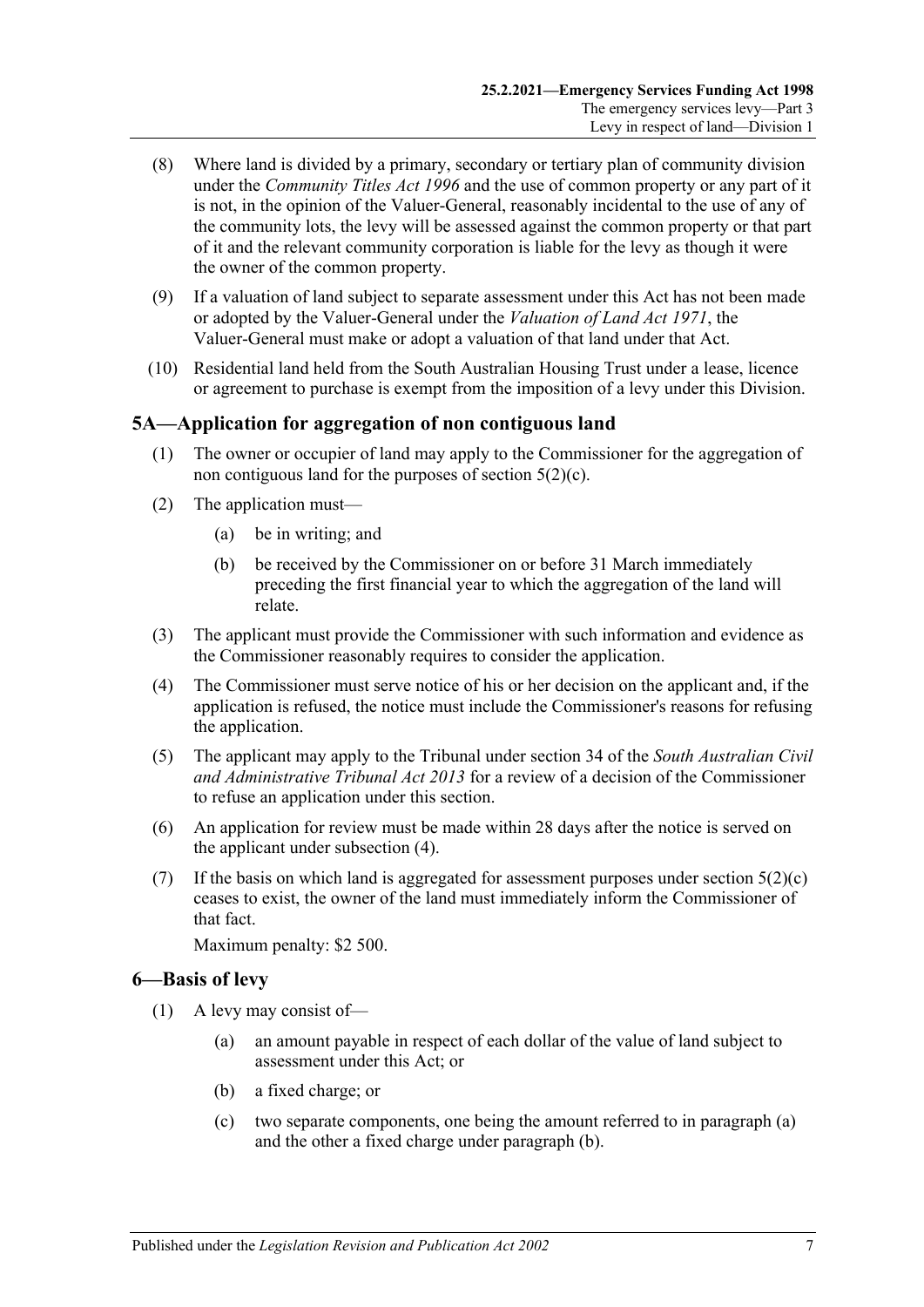- <span id="page-7-3"></span>(2) The value of the land for the purposes of [subsection](#page-6-5) (1) is determined by multiplying its capital value by the area factor and the land use factor for the land.
- (3) The capital value of land for the purposes of [subsection](#page-7-3) (2) is the capital value of the land as at 1 July in the financial year to which the levy relates determined or adopted by the Valuer-General under the *[Valuation of Land Act](http://www.legislation.sa.gov.au/index.aspx?action=legref&type=act&legtitle=Valuation%20of%20Land%20Act%201971) 1971*.

#### <span id="page-7-0"></span>**7—Emergency services areas**

- (1) The State is divided into the following emergency services areas for the purpose of determining the area factor:
	- (a) "Greater Adelaide" being the combined areas of the councils listed in [Schedule 1](#page-29-3) comprising Metropolitan Adelaide and the Adelaide hills;
	- (b) "Regional area 1" being the areas of the cities and towns listed in [Schedule 1;](#page-29-3)
	- (c) "Regional area 2" being that part of the State that is within the area of a council but is not part of Greater Adelaide or Regional area 1;
	- (d) "Regional area 3" being that part of the State that is not within the area of a council.
- (2) The Governor may, by proclamation—
	- (a) revoke one or more of the areas into which the State is divided by this section (or by a proclamation under this subsection) and reconstitute the part of the State affected as one or more emergency services areas for the purposes of this Act; or
	- (b) vary the boundaries of two or more emergency services areas.
- (3) For the purposes of determining the amount of the levy payable in respect of land, the land will be taken to be situated in the emergency services area in which it was situated on 1 July in the financial year to which the levy relates.

## <span id="page-7-2"></span><span id="page-7-1"></span>**8—Land uses**

- <span id="page-7-6"></span><span id="page-7-5"></span><span id="page-7-4"></span>(1) The following land uses are prescribed for the purposes of determining the land use factor:
	- (a) commercial;
	- (b) industrial;
	- (c) residential;
	- (d) rural;
	- (e) all uses other than those referred to in [paragraphs](#page-7-4) (a), [\(b\),](#page-7-5) [\(c\)](#page-7-6) or [\(d\).](#page-7-7)
- <span id="page-7-7"></span>(2) Land will be taken to be used for one of the purposes referred to in [subsection](#page-7-2) (1) if, in the opinion of the Valuer-General, it is being predominantly used for that purpose on the relevant day.
- (3) Land (except vacant land) that was not being used on the relevant day will be taken to be used for the purpose for which it was last used on a continuing basis.
- (4) Vacant land that is not used for any purpose and that would not, but for this subsection, fall within [paragraph](#page-7-7) (d) of [subsection](#page-7-2) (1) will be taken to fall within that paragraph whether it is situated in a rural area or in any other part of the State.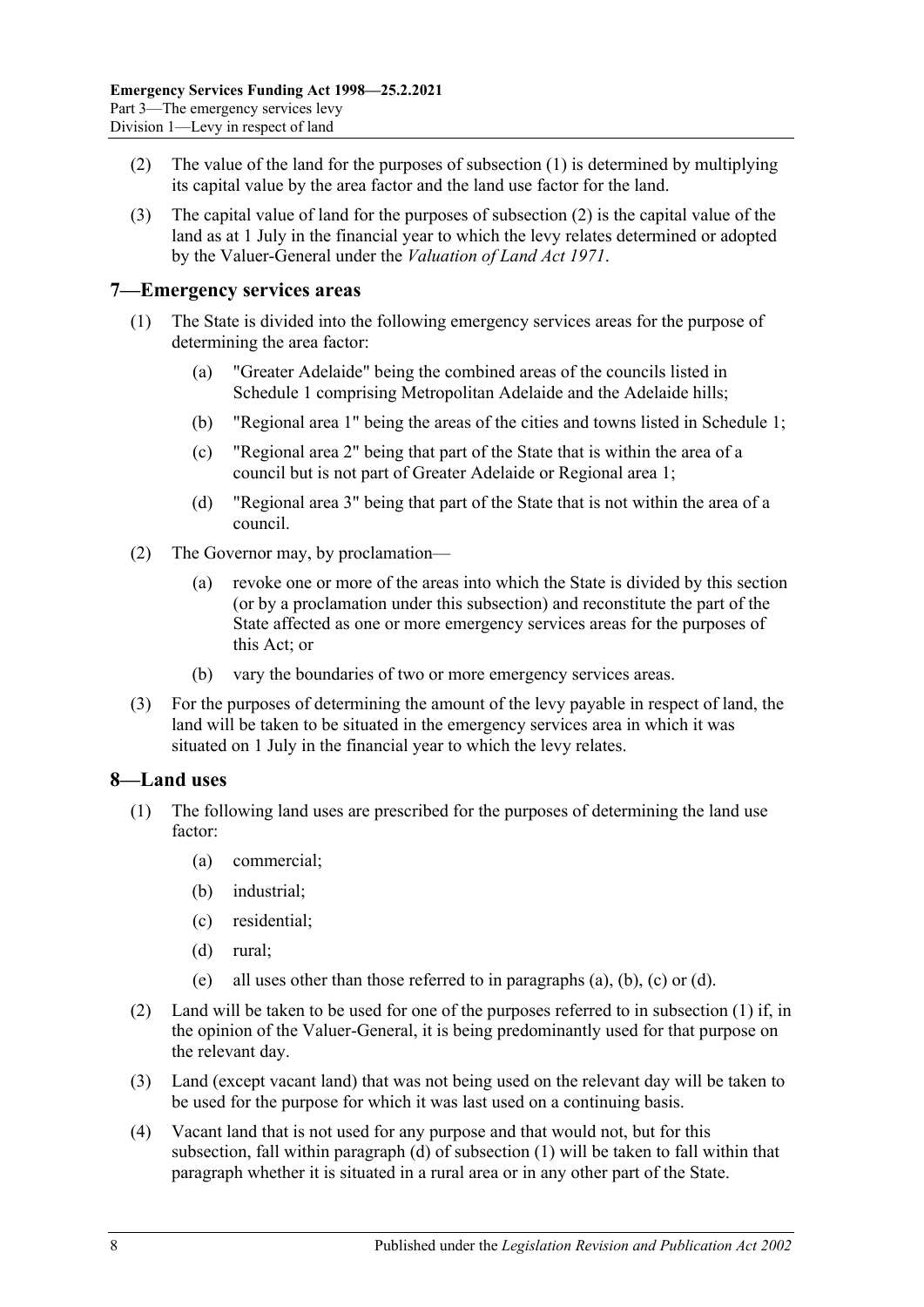#### (5) In this section—

*commercial* use of land means a use of land defined by the Local Government Regulations as *commercial shop*, *commercial office* or *commercial other*;

*industrial* use of land means a use of land defined by the Local Government Regulations as *industry light* or *industry other*;

*Local Government Regulations* means the *[Local Government \(General\)](http://www.legislation.sa.gov.au/index.aspx?action=legref&type=act&legtitle=Local%20Government%20(General)%20Regulations%201999)  [Regulations](http://www.legislation.sa.gov.au/index.aspx?action=legref&type=act&legtitle=Local%20Government%20(General)%20Regulations%201999) 1999*;

*the relevant day* in respect of a financial year specified in a notice under [section](#page-9-1) 10(1) means the day (whether occurring on, before or after the day on which the notice is published in the Gazette) specified in the notice as the relevant day in respect of that year;

*residential* use of land means a use of land defined by the Local Government Regulations as *residential*;

*rural* use of land means a use of land defined by the Local Government Regulations as *primary production*.

## <span id="page-8-0"></span>**9—Objection to attribution of use to land**

- (1) The owner of land may object to the attribution of a particular use to the land by the Valuer-General.
- (2) The objection must be made to the Minister and must—
	- (a) be in writing; and
	- (b) set out—
		- (i) the grounds of the objection; and
		- (ii) the land use that should, in the objector's opinion, be attributed to the land; and
	- (c) be served on the Minister within 60 days after the objector receives notice under [section](#page-12-0) 16 of the levy payable by him or her.
- (3) The Minister may decide any such objection as he or she thinks fit and must notify the objector in writing of his or her decision and the reasons for it.
- (4) An objector who is dissatisfied with the Minister's decision may apply to the Tribunal under section 34 of the *[South Australian Civil and Administrative Tribunal Act](http://www.legislation.sa.gov.au/index.aspx?action=legref&type=act&legtitle=South%20Australian%20Civil%20and%20Administrative%20Tribunal%20Act%202013) 2013* for a review of the Minister's decision.
- (4a) An application for review must be made within 21 days after notification of the Minister's decision to the objector.
- (5) Except as provided by this section, the attribution of a particular land use to land under this Division cannot be challenged.
- (6) The determination of an objection under this section only affects the attribution of a use to land for the purposes of this Act.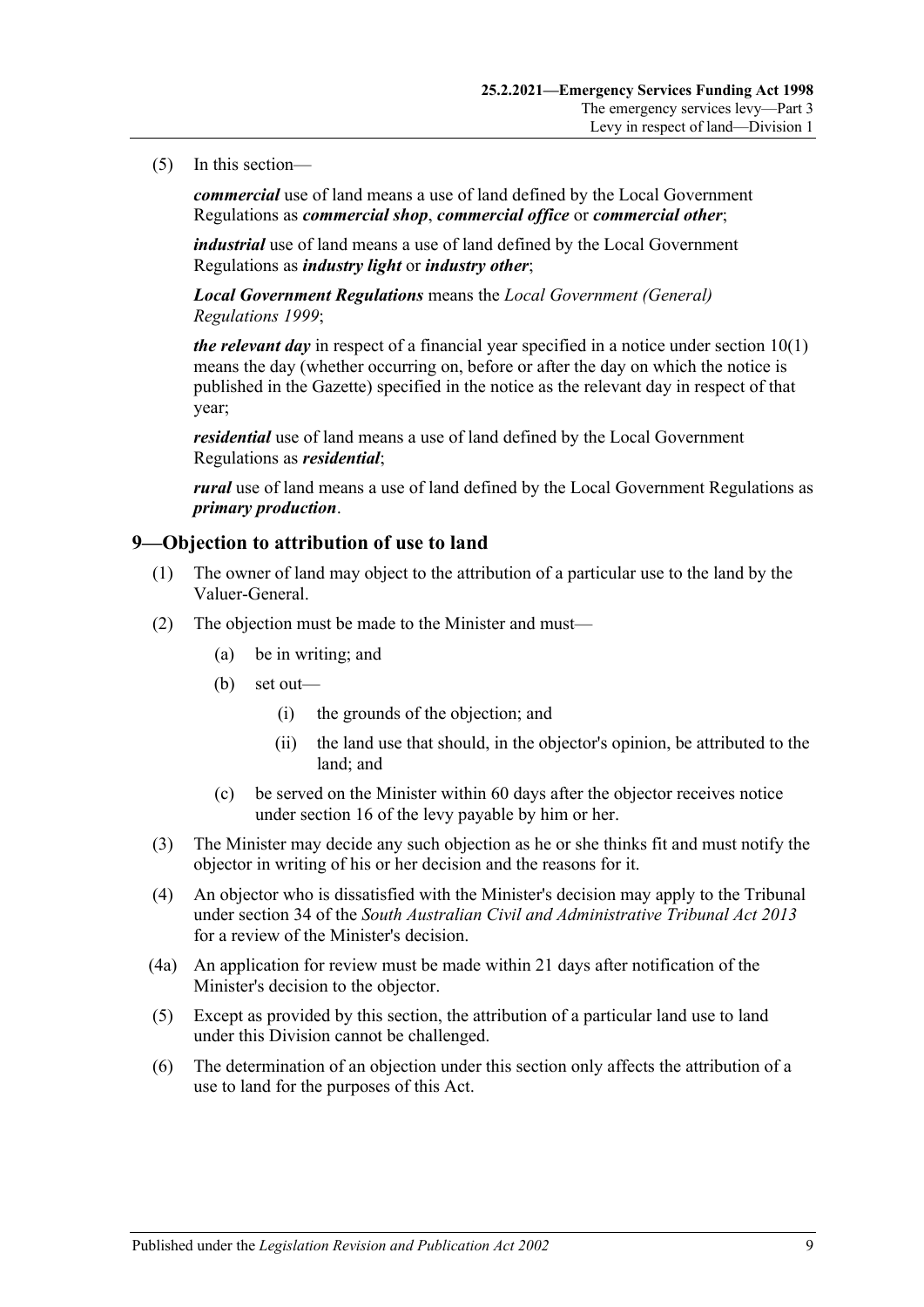## <span id="page-9-1"></span><span id="page-9-0"></span>**10—Declaring the levy and the area and land use factors**

- (1) The Governor may, by notice published in the Gazette on the recommendation of the Minister, declare—
	- (a) the levy; and
	- (b) where the levy, or a component of the levy, is an amount payable in respect of each dollar of the value of land—
		- (i) the area factor for each of the emergency services areas; and
		- (ii) the land use factor for each of the land uses referred to in [section](#page-7-2) 8(1); and
		- (iii) the relevant day for the purposes of [section](#page-7-1) 8,

for the financial year specified in the notice.

- (2) Where the levy, or a component of the levy, is a fixed charge, the amount of the charge must be the same for each piece, section or aggregation of contiguous land subject to separate assessment that is situated in the same emergency services area.
- (3) The notice must be published before the commencement of the financial year to which it relates.
- <span id="page-9-5"></span><span id="page-9-2"></span>(4) The Minister must, before making a recommendation to the Governor under [subsection](#page-9-1) (1), determine—
	- (a) the amount that, in the Minister's opinion, needs to be raised by means of the levy under this Division to fund emergency services in the relevant financial year; and
	- (b) the amounts to be expended in that financial year for various kinds of emergency services and the other purposes referred to in [section](#page-27-4) 28(4); and
	- (c) as far as practicable, the extent to which the various parts of the State will benefit from the application of that amount.
- <span id="page-9-4"></span>(5) Before making a recommendation to the Governor under [subsection](#page-9-1) (1) as to the amount of the levy and the values of the area factors and the land use factors to be included in the notice published under that subsection and before making the determinations under [subsection](#page-9-2) (4), the Minister must refer to the Economic and Finance Committee of Parliament a written statement setting out the determinations that the Minister proposes making under [subsection](#page-9-2) (4) in respect of the relevant financial year and must not make recommendations to the Governor under [subsection](#page-9-1) (1) or determinations under [subsection](#page-9-2) (4) until the Committee has reported to Parliament or has failed to report within the time required by [subsection](#page-9-3) (5a).
- <span id="page-9-3"></span>(5a) It is a function of the Economic and Finance Committee of Parliament to enquire into, consider and report on the Minister's statement within 21 days after it is referred to the Committee under [subsection](#page-9-4) (5).
- (6) A notice published under [subsection](#page-9-1) (1) must—
	- (a) include a statement of the amount determined by the Minister under [subsection](#page-9-5)  $(4)(a)$ ; and
	- (b) include a description of the method used in determining that amount;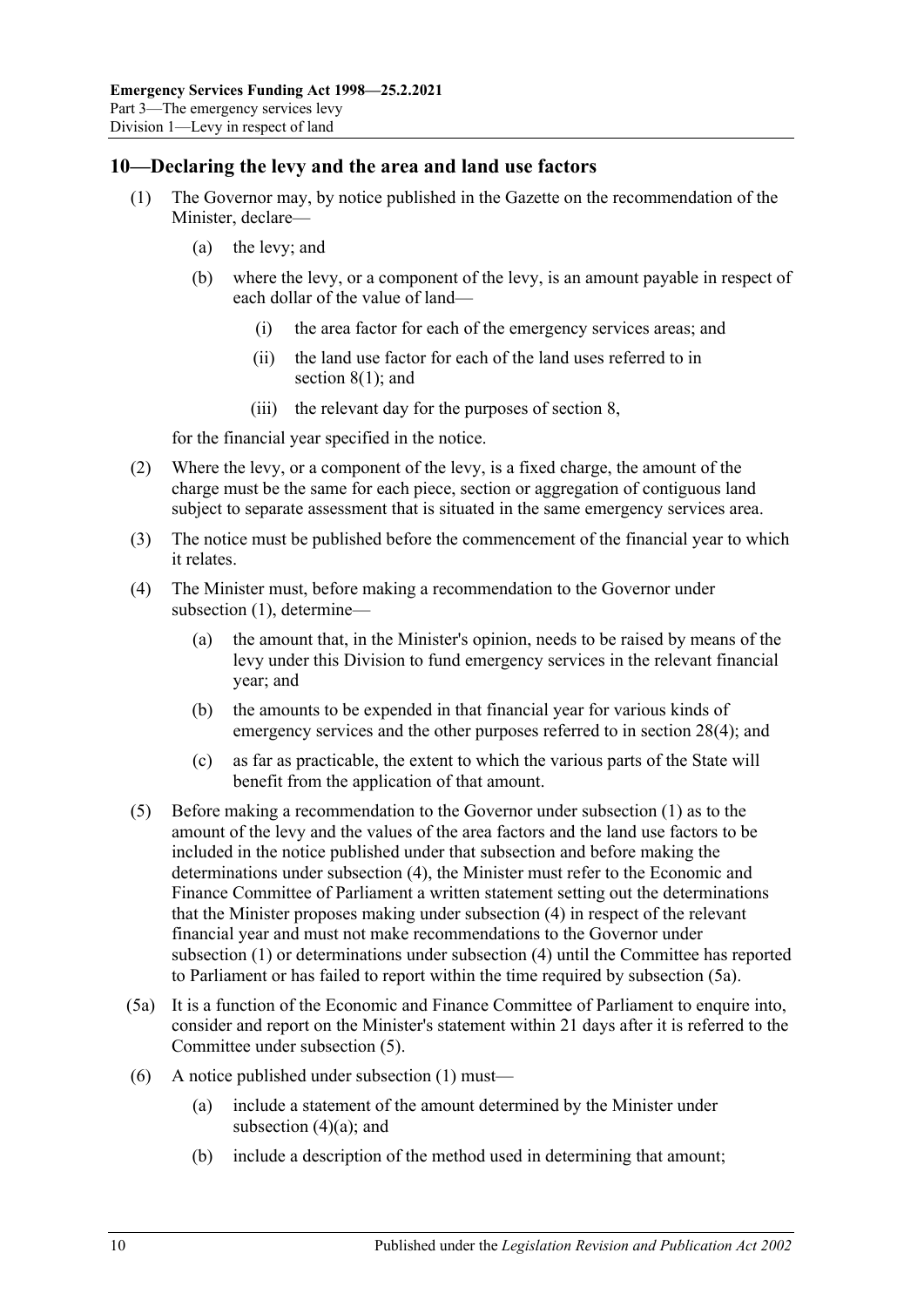- (7) The Minister must, as soon as practicable after the publication of a notice under [subsection](#page-9-1) (1), cause a copy of the notice to be laid before both Houses of Parliament.
- (8) After the first notice declaring a levy under [subsection](#page-9-1) (1) has been published in the Gazette, the Governor must not declare a further levy under that subsection in respect of a subsequent year unless—
	- (a) the amount of the levy is the same as, or less than, the amount of the levy declared by the first notice; or
	- (b) the notice declaring the levy has been authorised by a resolution passed by both Houses of Parliament.
- (9) No proceedings for judicial review or for a declaration, injunction, writ, order or other remedy may be brought before a court, tribunal or other person or body to challenge or question the amount of the levy or the value of the area factor or the land use factor declared in a notice under [subsection](#page-9-1) (1).

## <span id="page-10-1"></span><span id="page-10-0"></span>**12—Commissioner to keep assessment book**

(1) The Commissioner must ensure that a record (the *assessment book*) is kept in which is entered—

 $(a)$  —

- (i) a brief description of each separate piece or section of land or aggregation of contiguous land that is subject to separate assessment for the emergency services levy under this Act; and
- (ii) the capital value for the time being determined or adopted by the Valuer-General of that land; and
- (b) the name and address of the owner of the land; and
- (c) the land use of the land; and
- (d) such other information as may be prescribed by regulation.
- (2) Notwithstanding [subsection](#page-10-1) (1), where the Commissioner is satisfied that the inclusion in the assessment book of the name or address of any person would place at risk the personal safety of that person, a member of that person's family or any other person, the Commissioner may suppress the name or address from the assessment book.
- (3) Where the Commissioner is satisfied that a person's address is suppressed from the roll under the *[Electoral Act](http://www.legislation.sa.gov.au/index.aspx?action=legref&type=act&legtitle=Electoral%20Act%201985) 1985*, the Commissioner may—
	- (a) where the person's residential address is included in respect of land that the person owns but does not occupy—suppress the person's residential address from the assessment book;
	- (b) where the person's residential address is land described in the assessment book—suppress the person's name from the assessment book in relation to that land.
- (4) The assessment book may—
	- (a) be kept in any form (whether in the form of a book or not) that allows for the accurate recording of information and easy access to that information;
	- (b) be kept in different parts at different places;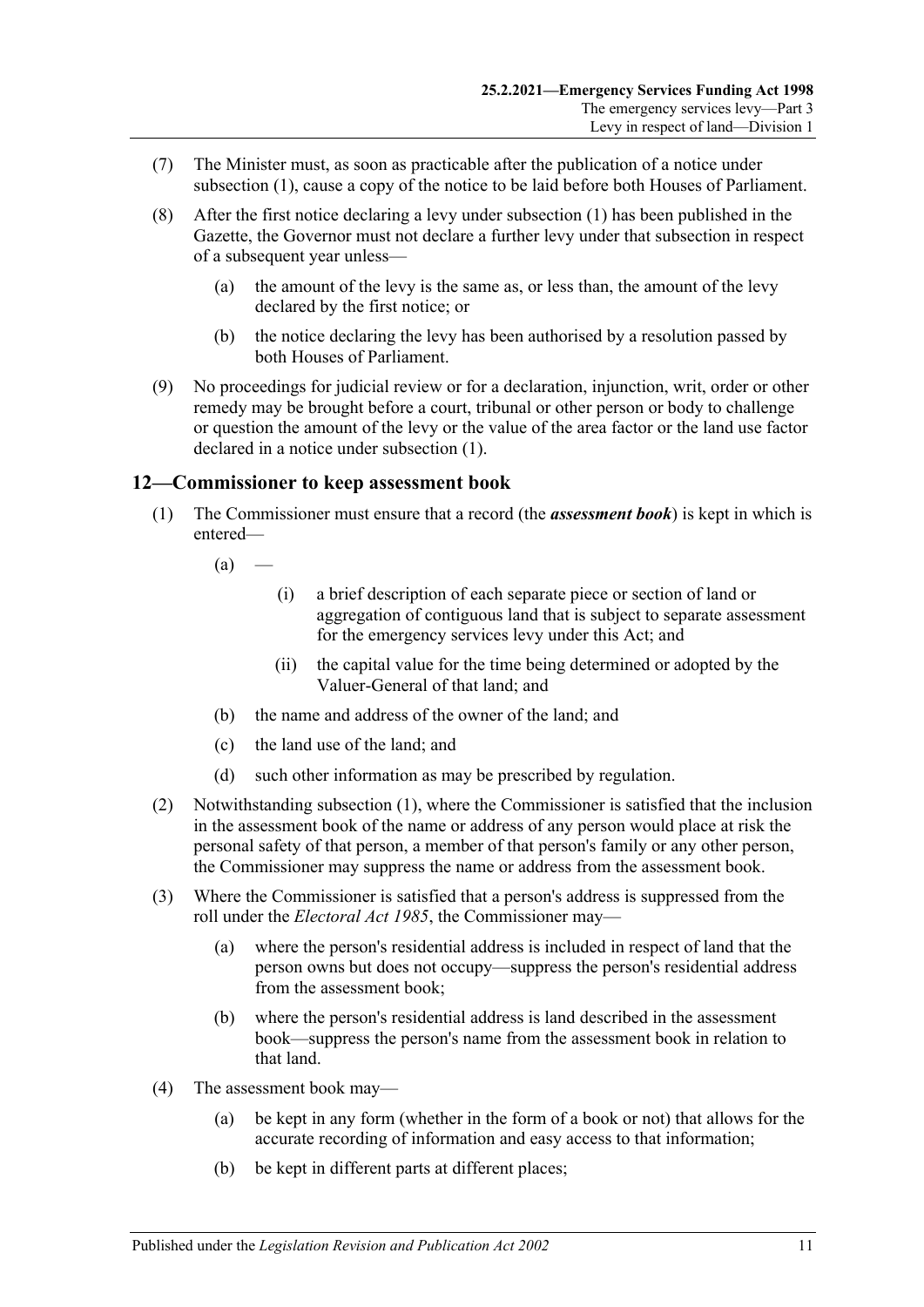- (c) where the Commissioner delegates the duty to keep the assessment book—be kept in different parts by different persons.
- (5) The Commissioner may make any alteration to the assessment book that may be necessary to keep the book in a correct and up to date form.
- (6) The Commissioner may require a council or any other person who has information that is necessary or useful for—
	- (a) the purpose of compiling the assessment book and keeping it in an up to date form; or
	- (b) any other purpose related to the administration of this Act,

to provide that information to the Commissioner (or to any other person nominated by the Commissioner) in the form specified by the Commissioner.

#### <span id="page-11-3"></span><span id="page-11-0"></span>**13—Alterations to assessment book**

- (1) Application may be made to the Commissioner for an alteration of the assessment book by an owner of land on the ground that particular information entered in the assessment book is incorrect or has not been recorded in accordance with this Act.
- (2) An application under [subsection](#page-11-3) (1) must be made in a manner and form approved by the Commissioner.
- <span id="page-11-4"></span>(3) The Commissioner must notify the applicant in writing of the Commissioner's decision, and if the application is refused, the notice must include the Commissioner's reasons for refusing the application.
- (4) An applicant who is dissatisfied with the decision of the Commissioner on the application may apply to the Tribunal under section 34 of the *[South Australian Civil](http://www.legislation.sa.gov.au/index.aspx?action=legref&type=act&legtitle=South%20Australian%20Civil%20and%20Administrative%20Tribunal%20Act%202013)  [and Administrative Tribunal Act](http://www.legislation.sa.gov.au/index.aspx?action=legref&type=act&legtitle=South%20Australian%20Civil%20and%20Administrative%20Tribunal%20Act%202013) 2013* for a review of the Commissioner's decision.
- (5) An application for review must be made within 21 days after notification of the Commissioner's decision under [subsection](#page-11-4) (3).

#### <span id="page-11-1"></span>**14—Inspection of assessment book**

A person is entitled, on payment of a fee fixed by the Minister—

- (a) to inspect the assessment book during ordinary office hours; or
- (b) to a copy of an entry made in the assessment book.

#### <span id="page-11-5"></span><span id="page-11-2"></span>**15—Liability for levy**

- (1) The person who is the owner of land at 12.01 a.m. on 1 July in the financial year for which a levy has been declared is liable to pay the levy to the Commissioner.
- <span id="page-11-6"></span>(2) Two or more persons who own the same land are jointly and severally liable for the levy in respect of that land and are entitled to contribution between each other in proportion to the value of their respective interests in the land.
- (3) A subsequent owner of land is liable for a levy, or a part of a levy, in respect of that land that has not been paid by the person or persons primarily liable under [subsection](#page-11-5) (1) or [\(2\).](#page-11-6)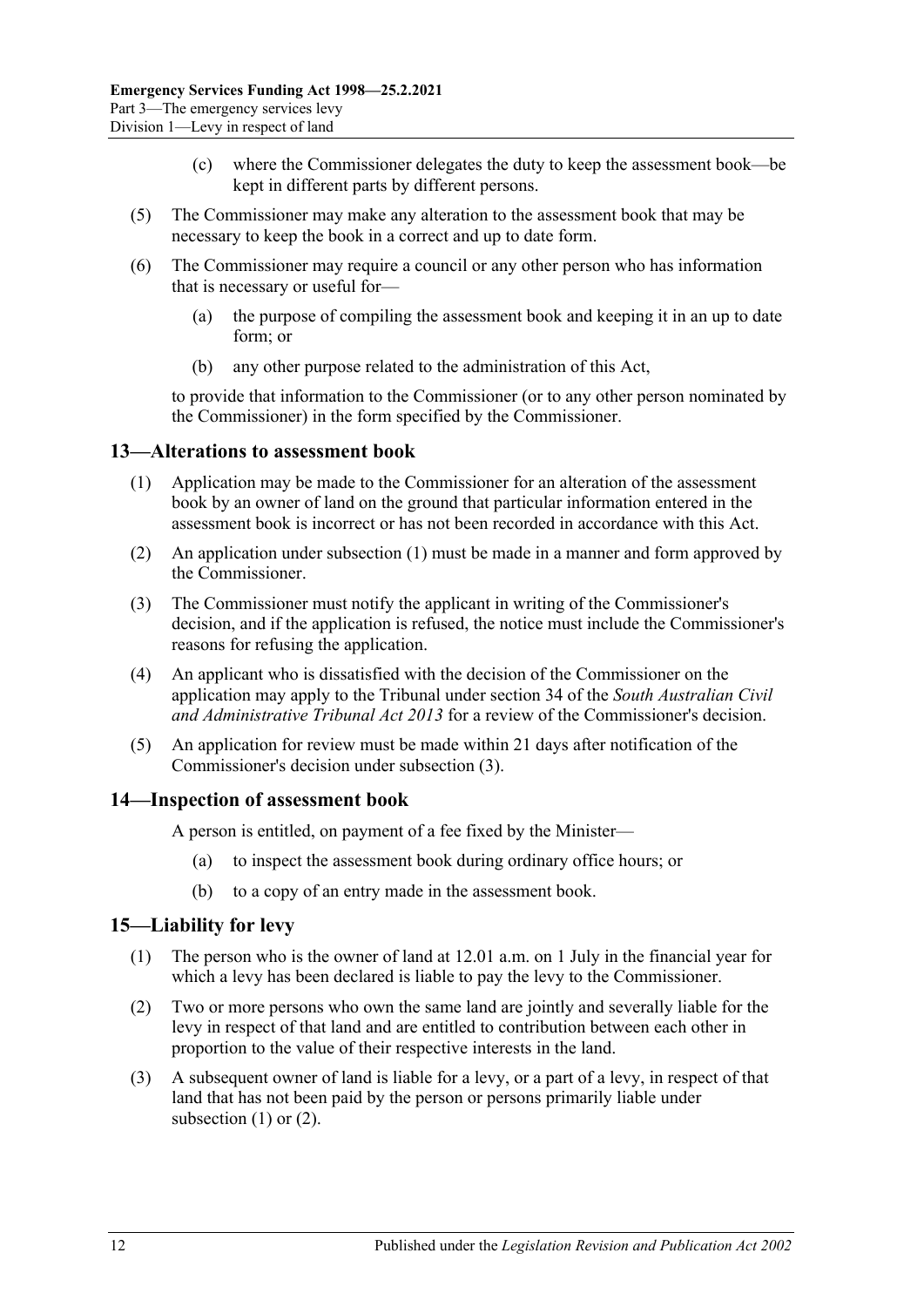- (4) A subsequent owner who has paid the whole or part of a levy is entitled to recover—
	- (a) the amount paid from the person primarily liable or, if there are two or more such persons, from any one or more of them;
	- (b) a part of the amount paid from his or her co-owner (if any) that is in proportion to the value of their respective interests in the land.
- <span id="page-12-2"></span>(5) A subsequent owner who has paid an amount to his or her co-owner under [subsection](#page-12-2) (4)(b) is entitled to recover that amount from the person primarily liable or, if there are two or more such persons, from any one or more of them.
- (6) In this section—

*subsequent owner* of land includes a person who has ceased to be an owner of the land.

#### <span id="page-12-0"></span>**16—Notice of levy**

- (1) The Commissioner must serve notice of the amount of the levy that is payable in respect of land for a financial year on the person who was the owner of the land at 12.01 a.m. on 1 July in that year.
- (2) The notice must state—
	- (a) the amount of the levy; and
	- (b) the area factor and the land use factor applicable to the land; and
	- (c) the capital value of the land; and
	- (d) the date (being at least 28 days after the notice is served) by which the levy must be paid; and
	- (da) if the person liable to pay the levy is also liable to pay interest or a penalty levy under [Subdivision 3—](#page-14-2)the amount of the interest or penalty levy; and
	- (e) such other information as is required by regulation.
- (3) Where there are two or more owners of land, service of the notice on one of them will be taken to be service on both or all of them.
- (4) The notice required to be served under this section may be served as a separate notice or, with the approval of the Commissioner, as part of any other notice served by a public authority or other person.
- (5) Where the same person owns two or more pieces, sections or aggregations of contiguous land subject to separate assessment, separate notices or one combined notice may be served on the owner.

#### <span id="page-12-1"></span>**17—Refund resulting from assessment**

If the result of an assessment of a person's liability to pay a levy or other amount under this Division is that the person has made an overpayment, the Commissioner must, subject to [Subdivision 2,](#page-13-2) refund the amount overpaid.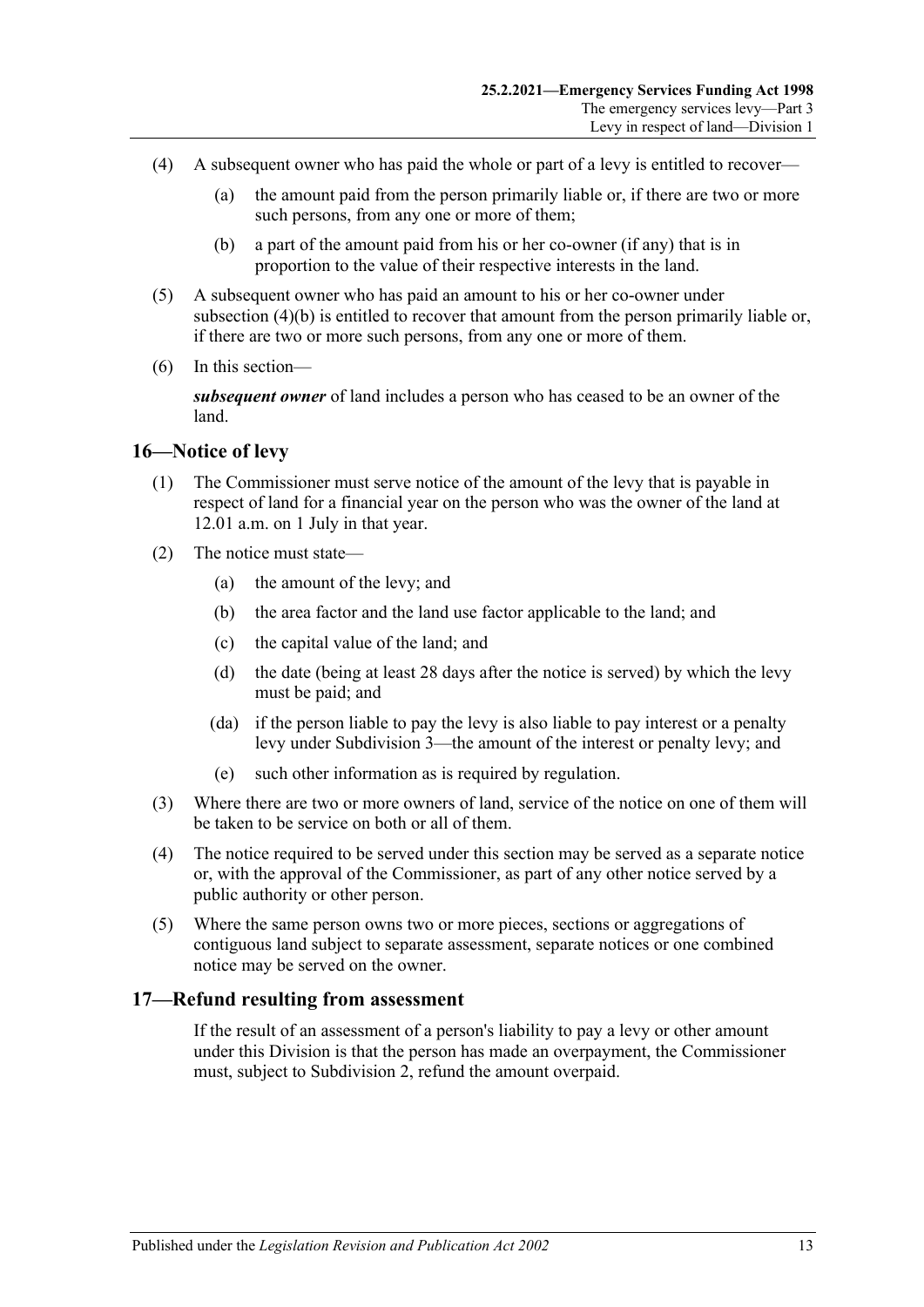## <span id="page-13-0"></span>**17A—Cancellation of assessment**

If the Commissioner is satisfied that—

- (a) an assessment of a person's liability to pay a levy or other amount under this Division has been made in error; and
- (b) no amount has been paid as required under the assessment,

the Commissioner may cancel the assessment.

## <span id="page-13-1"></span>**17B—Payment of levy into Fund**

- (1) Subject to [subsection](#page-13-6) (2), the Commissioner must pay money received in payment of the levy, a penalty levy or interest under this Division into the Fund.
- <span id="page-13-6"></span>(2) Money received in payment of the levy, a penalty levy or interest may, instead of being paid into the Fund, be applied towards payment of any refund required to be paid under this Division.

# <span id="page-13-2"></span>**Subdivision 2—Refunds**

# <span id="page-13-3"></span>**17C—Right to apply for refund**

- (1) A person may make application for a refund of an amount that has been overpaid by the person under this Division.
- (2) An application for a refund cannot be made under this section more than 5 years after the person made the payment to the Commissioner in respect of which the refund is sought.
- (3) A determination under this section as to whether there has been an overpayment, or as to the amount of an overpayment, is to be made in accordance with the legal interpretations and assessment practices generally applied by the Commissioner in relation to matters of the kind in question at the time the person made the payment in respect of which the refund is sought except to the extent that any departure from those interpretations and practices is required by legislative change made after the payment.
- (4) If the result of determination of an application under this section is that the applicant has made an overpayment, the Commissioner must, subject to the other provisions of this Subdivision, refund the amount overpaid.

# <span id="page-13-4"></span>**17D—Form of application for refund**

An application for a refund must be made to the Commissioner in a form approved by the Commissioner.

## <span id="page-13-5"></span>**17E—Commissioner may refuse to determine application until information etc provided**

- <span id="page-13-7"></span>(1) If the Commissioner has, under [Subdivision 5,](#page-20-3) made a requirement of an applicant for a refund for the purposes of determining the application, the Commissioner may refuse to determine the application until the applicant complies with the requirement.
- (2) A refusal under [subsection](#page-13-7) (1) is a non-reviewable decision.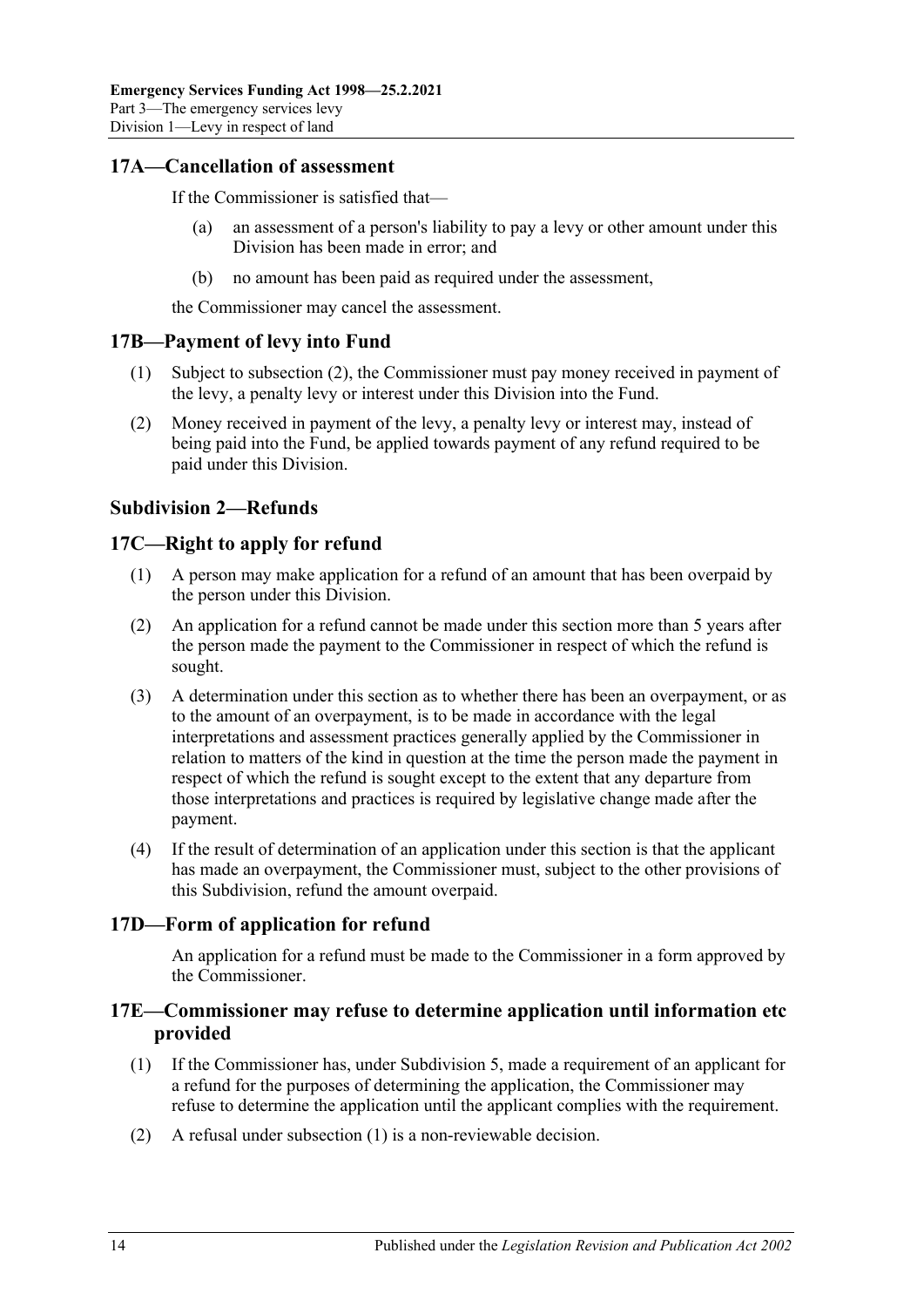## <span id="page-14-0"></span>**17F—Offset of refund against other liability**

- (1) The Commissioner may apply the whole or part of an amount that would otherwise be required to be refunded to meet any amount payable by the applicant under this Division.
- (2) The whole or part of an amount that would otherwise be required to be refunded may be credited towards a person's future liability under this Division, but only with the person's consent.
- (3) A decision under this section is a non-reviewable decision.

# <span id="page-14-6"></span><span id="page-14-1"></span>**17G—Windfalls—refusal of refund**

- (1) The Commissioner may refuse to make a refund if—
	- (a) the amount of the levy, penalty levy or interest to be refunded has been passed on to another person; and
	- (b) the applicant has not reimbursed that other person in an amount equivalent to the amount passed on to that other person.
- (2) A decision under [subsection](#page-14-6) (1) is a non-reviewable decision.

## <span id="page-14-2"></span>**Subdivision 3—Interest and penalty levy**

## <span id="page-14-3"></span>**17H—Definition for Subdivision**

In this Subdivision—

*deliberate default* means a default to which this Subdivision applies that wholly or partly consists of or results from a deliberate act or omission by the person liable to pay the levy or a person acting on his or her behalf and includes a default to which this Subdivision applies where the person liable to pay the levy, or a person acting on his or her behalf, deliberately failed to provide information to the Commissioner, or deliberately misinformed or misled the Commissioner, in relation to the person's liability to pay the levy in contravention of this Act.

## <span id="page-14-4"></span>**17I—Defaults to which Subdivision applies**

This Subdivision applies to a default consisting of a failure by a person to pay, in accordance with this Act, the whole or part of a levy that the person is liable to pay under this Division.

## <span id="page-14-7"></span><span id="page-14-5"></span>**17J—Interest**

- $(1)$  If—
	- (a) a default to which this Subdivision applies occurs; or
	- (b) a person fails to pay, in accordance with this Act, the whole or part of a penalty levy payable in respect of a default to which this Subdivision applies,

the person in default is liable to pay interest on the amount of the levy or penalty levy unpaid at the interest rate from time to time applying under this section.

(2) Interest is not payable under [subsection](#page-14-7) (1) in respect of a failure to pay interest under this section.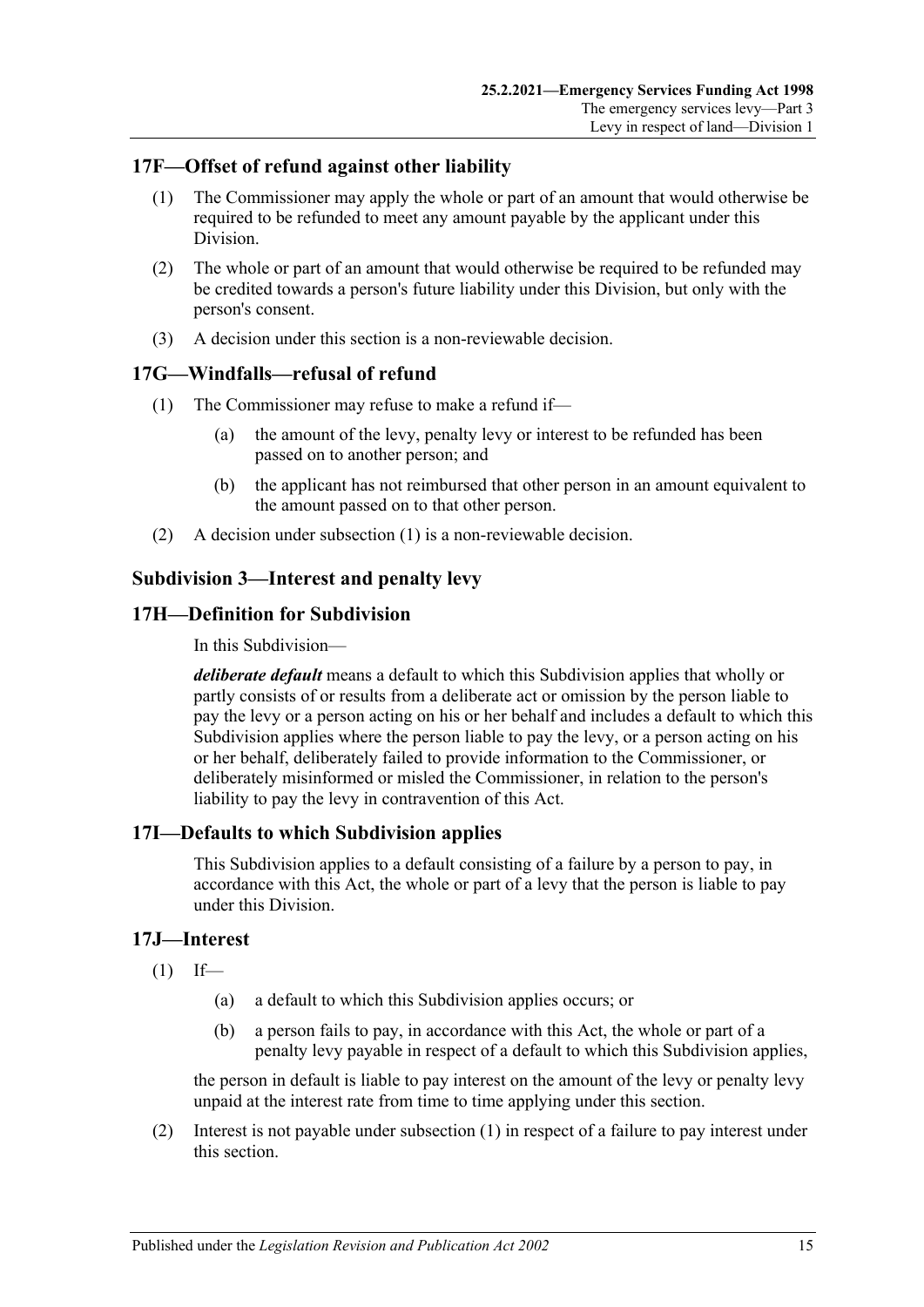- (3) Subject to [subsection](#page-15-2) (4), interest accrues on a daily basis—
	- (a) on the amount of a levy unpaid—from the date stated for payment of the levy in the notice under [section](#page-12-0) 16; and
	- (b) on the amount of a penalty levy unpaid—from the date stated for payment of the penalty levy in the notice under [section](#page-16-0) 17M.
- <span id="page-15-2"></span>(4) If the amount of interest payable for the time being would, apart from this subsection, be less than \$20, no interest is payable.
- (5) If judgment is given by or entered in a court for an amount that represents or includes the whole or part of an unpaid levy or an unpaid penalty levy, the interest rate applying under this section continues to apply in relation to the amount of the levy or penalty levy unpaid, while it remains unpaid, to the exclusion of any other interest rate.
- <span id="page-15-3"></span>(6) The Commissioner may, at the Commissioner's discretion, remit interest otherwise payable by any amount.
- (7) A decision under [subsection](#page-15-3) (6) is a non-reviewable decision.
- (8) The interest rate that applies under this section is the sum of—
	- (a) the market rate (within the meaning of section 26 of the *[Taxation](http://www.legislation.sa.gov.au/index.aspx?action=legref&type=act&legtitle=Taxation%20Administration%20Act%201996)  [Administration Act](http://www.legislation.sa.gov.au/index.aspx?action=legref&type=act&legtitle=Taxation%20Administration%20Act%201996) 1996*); and
	- (b) 8% per annum.

#### <span id="page-15-0"></span>**17K—Penalty levy**

- (1) If a default to which this Subdivision applies occurs, the person in default is liable to pay a penalty levy in addition to the amount of the unpaid levy.
- (2) However, if the Commissioner is satisfied that the default was not a deliberate default and did not result, wholly or partly, from a failure by the person, or a person acting on his or her behalf, to take reasonable care to comply with the requirements of this Act, a penalty levy is not payable.
- (3) If the amount of a penalty levy payable in respect of the default would, apart from this subsection, be less than \$20, no penalty levy is payable in respect of the default.
- <span id="page-15-4"></span>(4) The Commissioner may, at the Commissioner's discretion, remit a penalty levy otherwise payable by any amount.
- (5) A decision under [subsection](#page-15-4) (4) is a non-reviewable decision.
- (6) A penalty levy imposed under this Subdivision is in addition to interest.

## <span id="page-15-1"></span>**17L—Amount of penalty levy**

The amount of a penalty levy payable in respect of a default to which this Subdivision applies is—

- (a) in the case of a deliberate default—75% of the amount of the levy unpaid; or
- (b) in any other case—25% of the amount of the levy unpaid.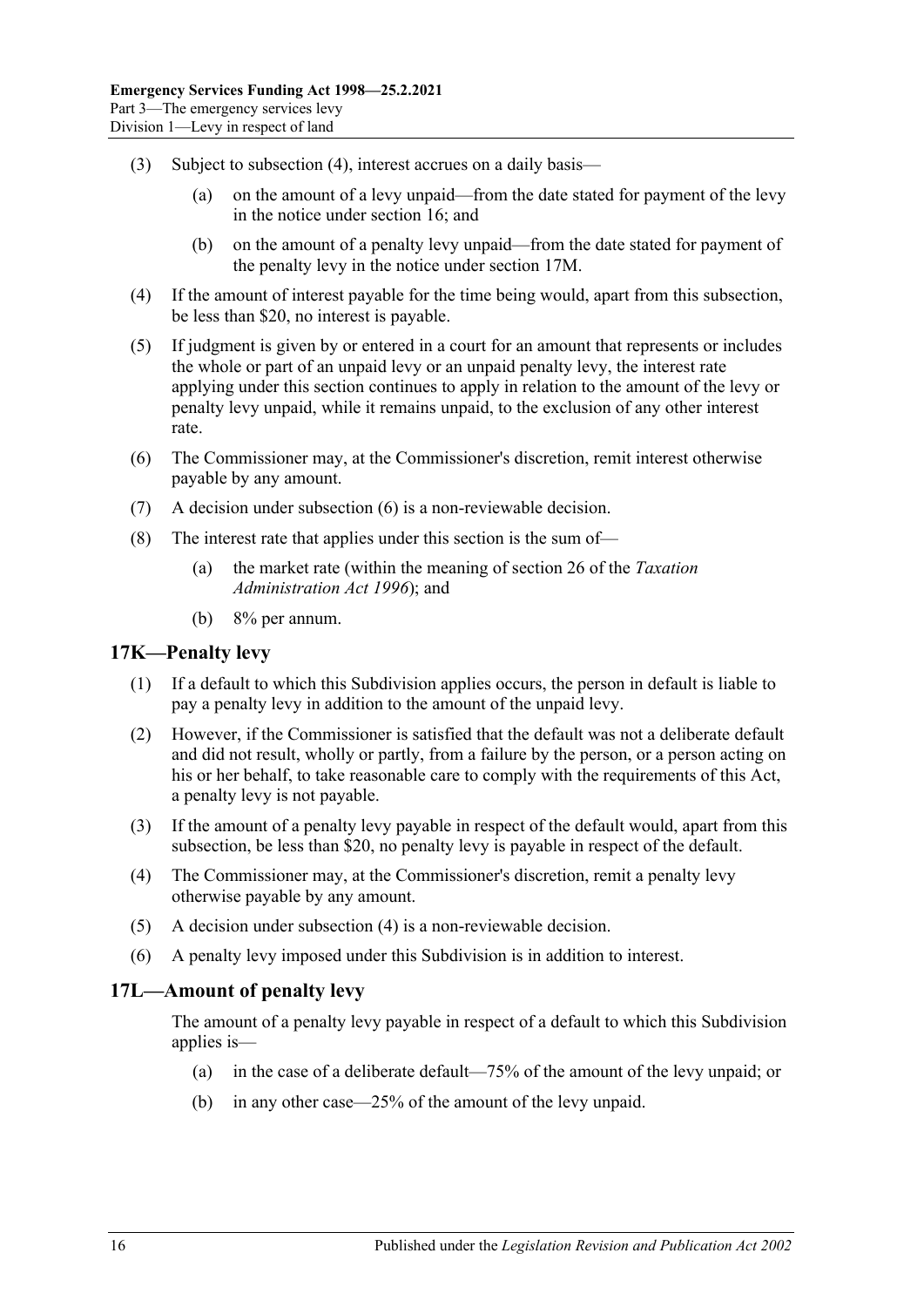## <span id="page-16-6"></span><span id="page-16-0"></span>**17M—Notification of penalty levy and interest and time for payment**

- (1) The Commissioner must serve notice of any interest accrued and penalty levy payable in respect of a default to which this Subdivision applies on the person liable to pay the interest or penalty levy.
- (2) A penalty levy must be paid by the person within the period specified for that purpose in the notice under [subsection](#page-16-6) (1).
- (3) If the person fails to pay the whole or a part of a penalty levy within the specified period, the Commissioner may serve on the person notice of any interest accrued in respect of the failure.

## <span id="page-16-1"></span>**Subdivision 4—Collection of levy**

## <span id="page-16-2"></span>**17N—Definition for Subdivision**

In this Subdivision—

*levy* includes—

- (a) a penalty levy; and
- (b) interest in relation to the levy or a penalty levy.

#### <span id="page-16-3"></span>**17O—Recovery of levy as debt**

The Commissioner may recover the amount of an unpaid levy as a debt from the person liable to pay the amount under this Division.

## <span id="page-16-4"></span>**17P—Joint and several liability**

- (1) If 2 or more persons are jointly or severally liable to pay a levy under this Division, the Commissioner may recover the whole of the levy from them, or any of them, or any 1 of them.
- (2) Nothing in this Act prevents a person who—
	- (a) is jointly or severally liable to pay an amount under this Division; and
	- (b) pays the amount to the Commissioner,

from recovering a contribution from another person who is liable to pay the whole or part of that amount.

## <span id="page-16-7"></span><span id="page-16-5"></span>**17Q—Collection of levy from third parties**

- (1) The Commissioner may require any of the following persons instead of the person in default to pay a levy that is payable under this Division but remains unpaid (including a judgment debt and costs in respect of such an amount):
	- (a) a person from whom money is due or accruing or may become due to the person in default;
	- (b) a person who holds or may subsequently hold money for or on account of the person in default;
	- (c) a person who holds or may subsequently hold money on account of some other person for payment to the person in default;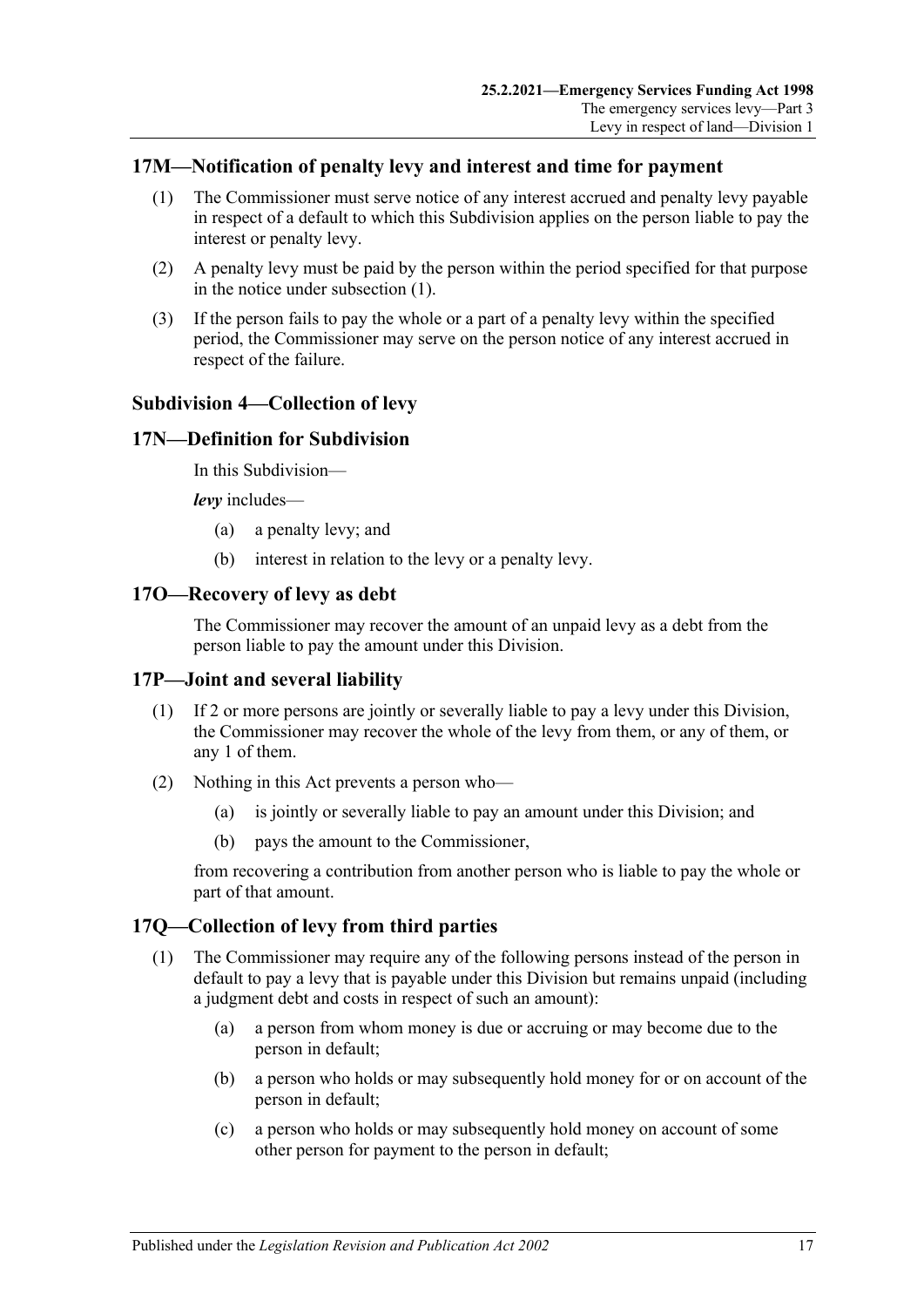- (d) a person having authority from some other person to pay money to the person in default.
- (2) The Commissioner's requirement is to be made by written notice served on the person.
- (3) A copy of the notice must also be served on the person in default.
- (4) The amount that the person is required by the notice to pay to the Commissioner is so much of the money referred to in [subsection](#page-16-7) (1) as is sufficient to pay the levy remaining unpaid, or, if the money is insufficient, all of it.
- (5) The money must be paid to the Commissioner on receipt of the notice, or when the money is held by the person, or after such period (if any) as may be specified by the Commissioner, whichever is the later or latest.
- (6) A person subject to a requirement of the Commissioner under this section must comply with the requirement.

Maximum penalty: \$10 000.

- (7) A person who makes a payment in accordance with this section is to be taken to be acting under the authority of the person in default and of all other persons concerned and is entitled to indemnity from the person in default in respect of the payment.
- (8) If, after a person is given a notice under this section by the Commissioner, the whole or a part of the amount that the person is required by the notice to pay to the Commissioner is paid by another person, the Commissioner must, by written notice, advise the person of the payment and cancel the prior notice or amend it accordingly.
- (9) An amount that is required to be paid by a person under this section but remains unpaid may be recovered by the Commissioner from the person as a debt.

#### <span id="page-17-1"></span><span id="page-17-0"></span>**17R—Duties of agents, trustees etc**

- $(1)$  If—
	- (a) a person has possession, control or management of a business or property of another person as an agent or trustee or in any other capacity; and
	- (b) obligations under this Division (whether as to the payment of a levy or otherwise) remain undischarged by the other person or will arise in relation to the business or property,

the following provisions apply:

- (c) the person must, as soon as and so far as is practicable, ensure that the obligations of the other person under this Division that remain undischarged are discharged;
- (d) the person must, as soon as and so far as is practicable, ensure that all further obligations that arise under this Division in relation to the business or property are discharged while the person continues to have possession, control or management of the business or property;
- (e) for those purposes the person must set aside (and, so far as necessary, liquidate) assets of the other person (or the other person's estate) to the value of any levy that has become or becomes payable and employ those assets in payment of the levy;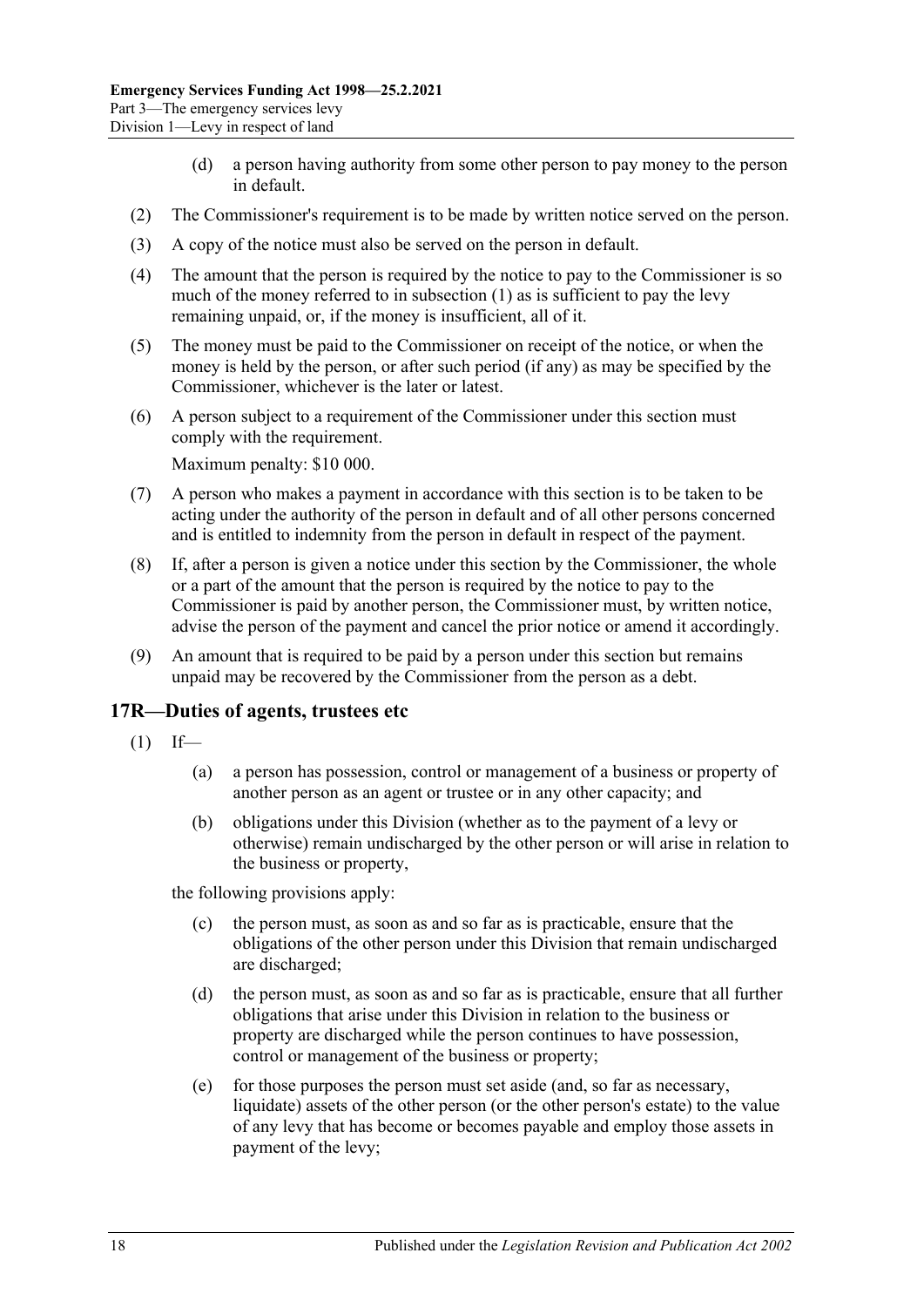- (f) if the person fails, without the Commissioner's written permission, to set aside, liquidate and employ sufficient assets for that purpose, the Commissioner may recover from the person as a debt the whole or a part of an amount that is assessed as being payable under this Division in relation to the business or property and remains unpaid, but the person will not otherwise be personally liable for the payment of the levy;
- (g) the person is entitled to be indemnified by the other person (or out of the other person's estate) in respect of payments made or action taken under this section;
- (h) nothing prevents the making of a payment to the person out of the assets, in priority to a levy, of any reasonable remuneration, charges and expenses to which the person would, apart from this section, be entitled in respect of the performance of the person's functions.
- (2) A person who contravenes a provision of [subsection](#page-17-1) (1) is guilty of an offence. Maximum penalty: \$10 000.

# <span id="page-18-0"></span>**18—Levy first charge on land**

- (1) An unpaid levy is a first charge on the land in relation to which the levy is payable.
- (2) Where a levy is assessed against the common property, or part of the common property, of a community scheme under the *[Community Titles Act](http://www.legislation.sa.gov.au/index.aspx?action=legref&type=act&legtitle=Community%20Titles%20Act%201996) 1996*, the levy is not a charge on the common property but is, instead, a charge on each of the community lots of the community scheme.

## <span id="page-18-1"></span>**20—Sale of land for non-payment of levy**

- (1) Where a levy is a first charge on land and has been unpaid for two years or more, the Commissioner may sell the land.
- <span id="page-18-2"></span>(2) Before the Commissioner sells land in pursuance of this section, he or she must serve notice on the owner of the land—
	- (a) stating the period for which the levy or interest have been in arrears; and
	- (b) stating the amount of the total liability for the levy and interest presently outstanding and charged on the land; and
	- (c) stating that if that amount is not paid in full within one month of service of the notice (or such longer time as the Commissioner may allow), the Commissioner intends to sell the land for non-payment of the levy or interest.
- (3) A copy of a notice must be served on the registered mortgagee or encumbrancee of the land (if any).
- (4) If the outstanding amount is not paid in full within the time allowed under [subsection](#page-18-2) (2), the Commissioner may proceed to sell the land.
- (5) The sale will be by public auction (and the Commissioner may set a reserve price for the purposes of the auction).
- (6) The Commissioner must cause notice of the auction to be published—
	- (a) on at least 2 separate occasions in a newspaper circulating generally throughout the State; or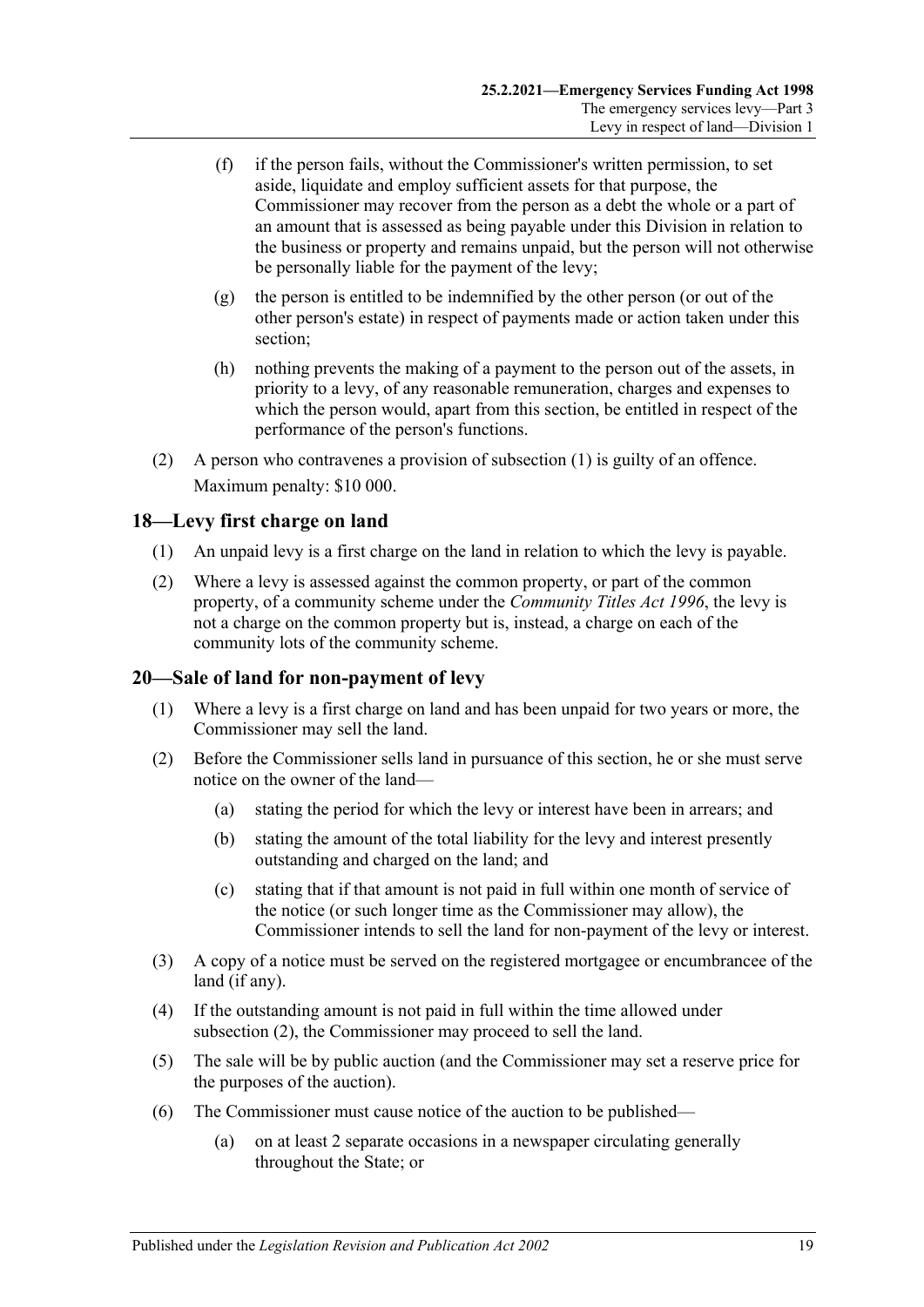- (b) on a website determined by the Commissioner.
- (7) If, before the date of the auction, the outstanding amount and the costs incurred by the Commissioner in proceeding under this section are paid to the Commissioner, the Commissioner must withdraw the land from auction.
- (8) If an auction fails, the Commissioner may sell the land by private contract for the best price that he or she can reasonably obtain.
- (9) Any money received by the Commissioner in respect of the sale of land under this section will be applied as follows:
	- (a) firstly—in paying the costs of the sale and any other costs incurred in proceeding under this section;
	- (b) secondly—in discharging the liability for the levy and interest and any other liabilities to the Commissioner in respect of the land;
	- (c) thirdly—in discharging any liability to the Crown for rates, charges or taxes (including rates, charges or taxes that are a first charge on the land);
	- (d) fourthly—in discharging any liability to a council for rates or any other liability to a council in respect of the land;
	- (e) fifthly—in discharging any liabilities secured by registered mortgages, encumbrances or charges;
	- (f) sixthly—in discharging any other mortgages, encumbrances and charges of which the Commissioner has notice;
	- (g) seventhly—in payment to the former owner of the land.
- (10) If the former owner cannot be found after making reasonable inquiries as to his or her whereabouts, an amount payable to the former owner must be dealt with as unclaimed money under the *[Unclaimed Moneys Act](http://www.legislation.sa.gov.au/index.aspx?action=legref&type=act&legtitle=Unclaimed%20Moneys%20Act%201891) 1891*.
- <span id="page-19-1"></span>(11) Where land is sold by the Commissioner in pursuance of this section, an instrument of transfer executed by the Commissioner will operate to vest title to the land in the purchaser.
- (12) The title vested in a purchaser under [subsection](#page-19-1) (11) will be free of all mortgages, encumbrances and charges and all leases and licences.
- (13) An instrument of transfer passing title to land in pursuance of a sale under this section must, when lodged with the Registrar-General for registration or enrolment, be accompanied by a statutory declaration made by the Chief Executive of the administrative unit of the Public Service that is, under the Minister, responsible for the administration of this Act stating that the requirements of this section in relation to the sale of the land have been observed.

## <span id="page-19-0"></span>**21—Recovery of levy not affected by objection or review**

- (1) The right of the Commissioner to recover a levy is not suspended by—
	- (a) an objection or review in respect of a valuation made or adopted under the *[Valuation of Land Act](http://www.legislation.sa.gov.au/index.aspx?action=legref&type=act&legtitle=Valuation%20of%20Land%20Act%201971) 1971*; or
	- (b) an objection or review in respect of the attribution of a particular land use to land.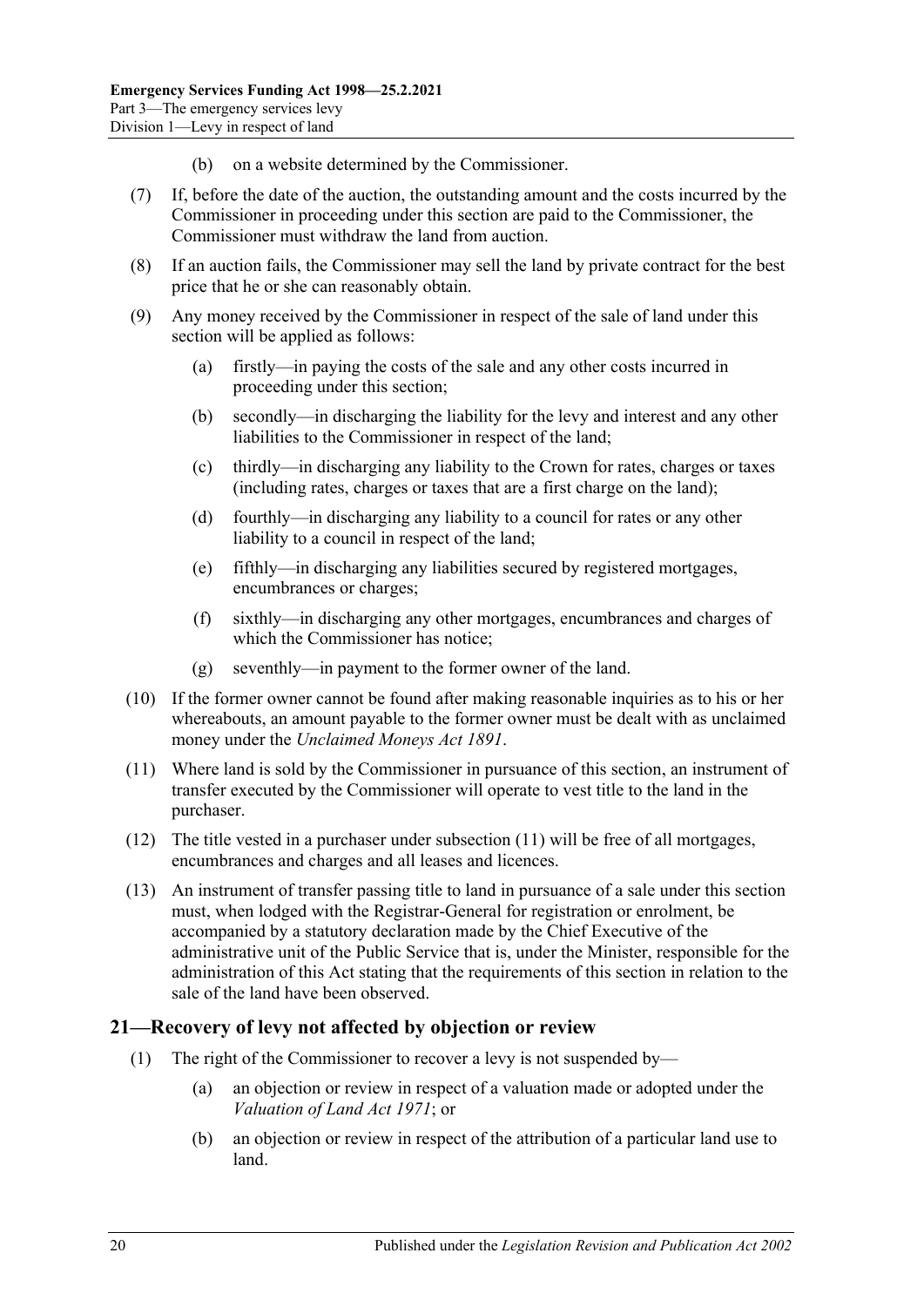- <span id="page-20-7"></span><span id="page-20-6"></span><span id="page-20-5"></span>(2) If an objection or review results in the alteration of a valuation or a decision to attribute a different land use to land, a due adjustment must be made and—
	- (a) any amount overpaid must be refunded;
	- (b) any additional amount payable on account of an alteration of the valuation or decision may be recovered as an unpaid levy (but action to recover any such amount must not be taken until at least 30 days have expired from the date on which notification of the alteration is given to the person who initiated the objection or review);
	- (c) interest accrues on a daily basis on an amount to be refunded under [paragraph](#page-20-5) (a) from the day on which the levy to which the objection or review relates was assessed as being payable or from the day on which the levy was paid, whichever is the later, until the day the amount is refunded or otherwise applied;
	- (d) interest accrues on an unpaid amount referred to in [paragraph](#page-20-6) (b) from the expiration of 30 days from the day on which notification of the alteration or decision referred to in [paragraph](#page-20-6) (b) was given to the person who initiated the objection or review until the day the amount is paid;
	- (e) the interest rates that apply under this subsection are—
		- (i) for the purposes of [paragraph](#page-20-7) (c)—the market rate (within the meaning of section 26 of the *[Taxation Administration Act](http://www.legislation.sa.gov.au/index.aspx?action=legref&type=act&legtitle=Taxation%20Administration%20Act%201996) 1996*); and
		- (ii) for the purposes of [paragraph](#page-20-8) (d)—the interest rate applying for the time being under [section](#page-14-5) 17J.

#### <span id="page-20-8"></span><span id="page-20-0"></span>**22—Arrangements for payment of levy**

- (1) The Commissioner may extend the time for payment of a levy and may accept the payment of a levy by instalments.
- (2) A decision of the Commissioner under this section may be made subject to conditions (for example, as to the payment of interest) determined by the Commissioner.

#### <span id="page-20-1"></span>**22A—Decisions non-reviewable**

A decision under this Subdivision is a non-reviewable decision.

#### <span id="page-20-2"></span>**22B—No statute of limitation to apply**

No statute of limitation bars or affects any action or remedy for recovery by the Commissioner of an amount assessed as being payable under this Division.

#### <span id="page-20-3"></span>**Subdivision 5—Investigation**

## <span id="page-20-4"></span>**22C—Power to require information, instruments or records or attendance for examination**

- (1) The Commissioner may, for a purpose related to the administration or enforcement of this Division, by written notice served on a person, require the person—
	- (a) to provide to the Commissioner (either orally or in writing) information that is described in the notice; or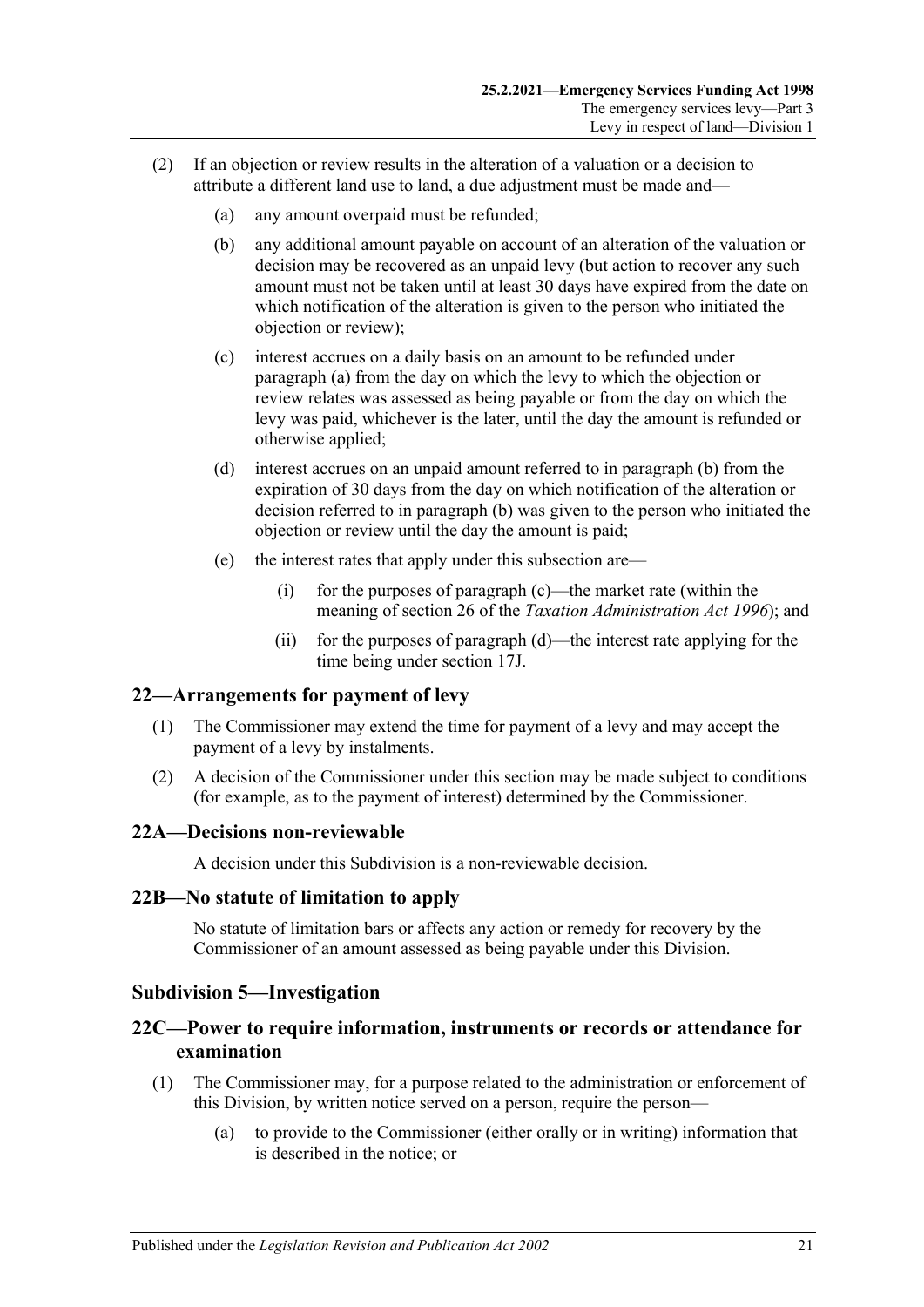- (b) to attend and give evidence before the Commissioner or an authorised officer; or
- (c) to produce to the Commissioner an instrument or record in the person's custody or control that is described in the notice.
- (2) The Commissioner must, if the requirement is made of a person to determine that person's liability to pay a levy under this Division, indicate in the notice that the requirement is made for that purpose, but the Commissioner is not otherwise required to identify a person in relation to whom any information, evidence, instrument or record is required under this section.
- (3) The Commissioner may require that information or evidence be provided or given under this section on oath, or in the form of, or verified by, a statutory declaration.
- (4) If a person, without reasonable excuse, refuses or fails—
	- (a) to comply with the requirements of a notice under this section within the period specified in the notice or a further period allowed by the Commissioner; or
	- (b) to comply with any other requirement of the Commissioner as to the giving of evidence or the manner in which information or evidence is to be provided or given under this section,

the person is guilty of an offence.

Maximum penalty: \$10 000.

(5) A requirement under this section is a non-reviewable decision.

## <span id="page-21-0"></span>**22D—Powers of entry and inspection**

- (1) An authorised officer may, for a purpose related to the administration or enforcement of this Division—
	- (a) enter and remain on premises; and
	- (b) require any person on the premises to answer questions or otherwise furnish information; and
	- (c) require any person on the premises to produce any instrument or record in the person's custody or control (including a written record that reproduces in an understandable form information stored by computer, microfilm or other means or process); and
	- (d) require the owner or occupier of the premises to provide the authorised officer with such assistance and facilities as is or are reasonably necessary to enable the authorised officer to exercise powers under this Subdivision; and
	- (e) seize and remove any instrument or record on behalf of the Commissioner.
- (2) Entry may be made at any reasonable time.
- (3) An authorised officer must, at the request of a person in relation to whom the authorised officer intends to exercise powers under this section, produce the officer's identity card for the inspection of the person.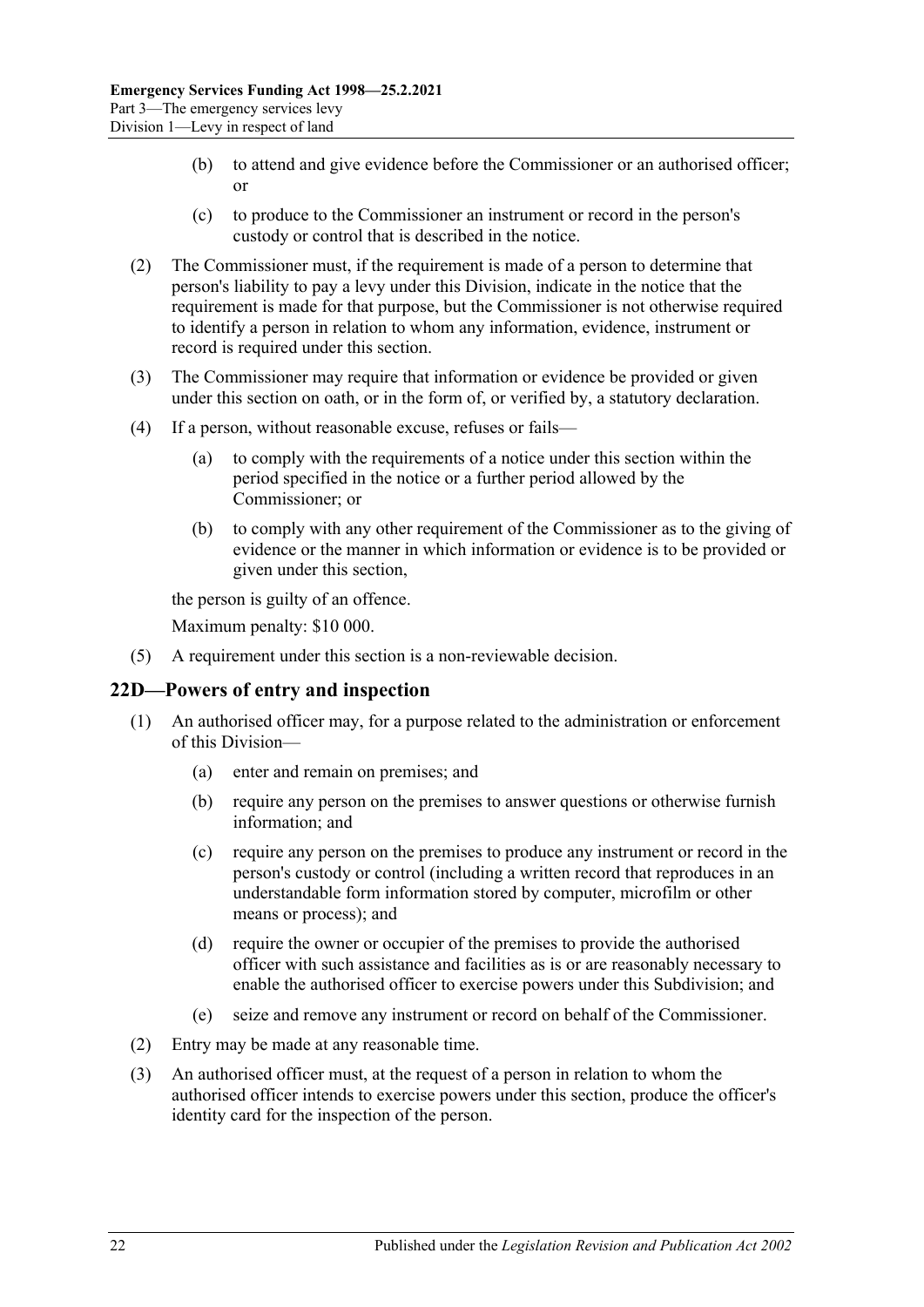## <span id="page-22-0"></span>**22E—Use and inspection of instruments or records produced or seized**

- (1) This section applies to an instrument or record that has been produced to the Commissioner or seized and removed by an authorised officer.
- <span id="page-22-3"></span>(2) An instrument or record to which this section applies may be retained for the purpose of enabling the instrument or record to be inspected and enabling copies of, or extracts or notes from, the instrument or record to be made or taken by or on behalf of the Commissioner.
- <span id="page-22-4"></span>(3) However, if the instrument or record is required by the Commissioner as evidence for the purposes of legal proceedings, the instrument or record may be retained until the proceedings are finally determined.
- (4) The Commissioner must permit a person who would be entitled to inspect the instrument or record if it were not in the possession of the Commissioner to inspect the instrument or record at any reasonable time.
- (5) Nothing in this section prejudices a lien a person has on the instrument or record.
- (6) A decision under [subsection](#page-22-3) (2) or [\(3\)](#page-22-4) is a non-reviewable decision.

#### <span id="page-22-1"></span>**22F—Self-incrimination**

- (1) A person is not excused from answering a question, providing information or producing an instrument or record, when required to do so under this Subdivision, on the ground that to do so might tend to incriminate the person or make the person liable to a penalty.
- (2) However, if the person objects to answering the question, providing the information or producing the instrument or record on that ground, the answer, information, instrument or record is not admissible against the person in criminal proceedings other than—
	- (a) proceedings for an offence with respect to false or misleading statements, information or records; or
	- (b) proceedings for an offence in the nature of perjury.

## <span id="page-22-2"></span>**22G—Hindering or obstructing authorised officers etc**

- (1) A person who—
	- (a) hinders or obstructs an authorised officer in the exercise of a power under this Subdivision; or
	- (b) without reasonable excuse, refuses or fails to comply with a requirement of an authorised officer under this Subdivision,

is guilty of an offence.

Maximum penalty: \$10 000.

- (2) A person is not guilty of an offence under this section arising from the entry of an authorised officer onto premises unless it is established that, at the material time, the authorised officer—
	- (a) identified himself or herself as an authorised officer; and
	- (b) warned the person that a refusal or failure to comply with the requirement constituted an offence.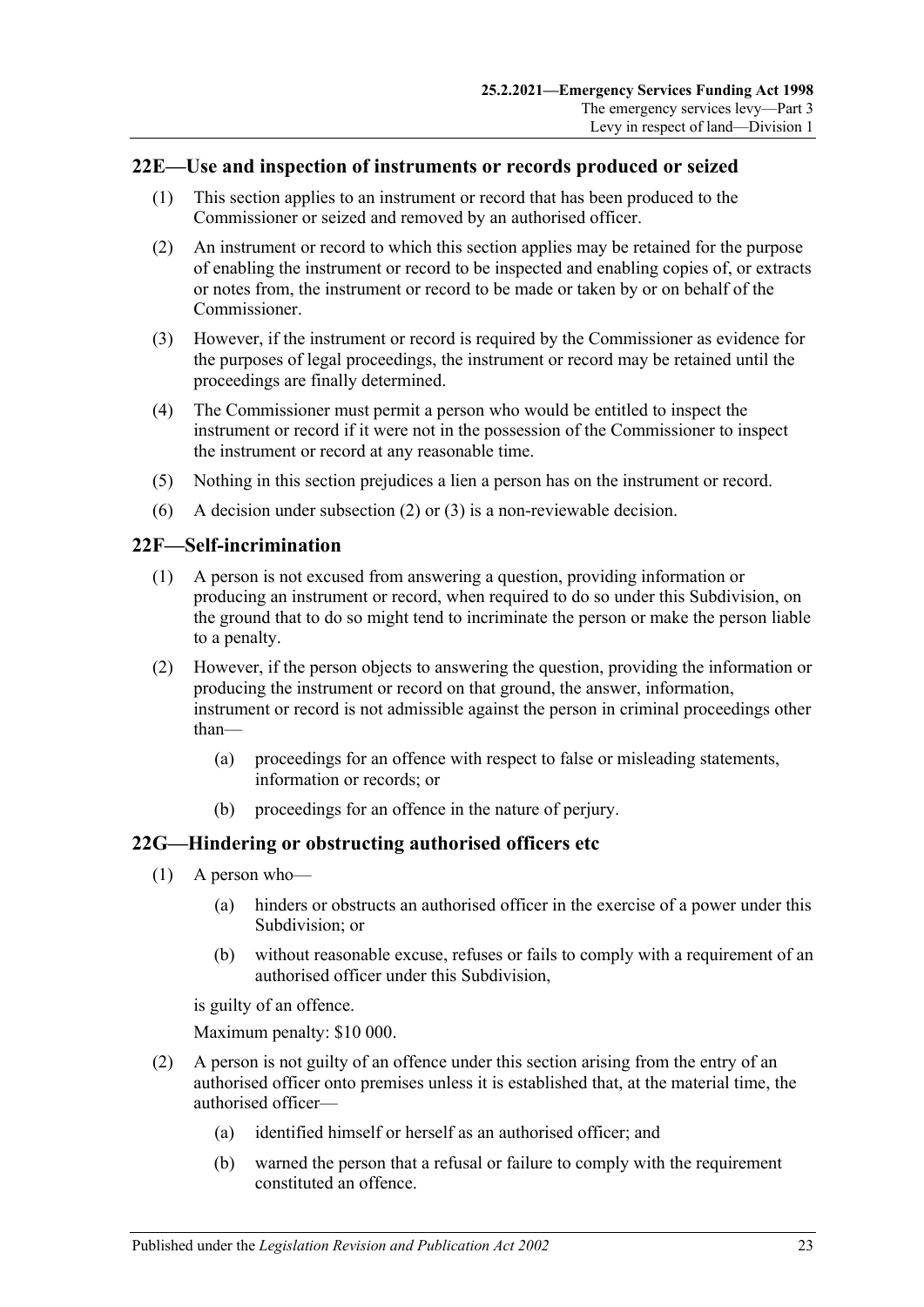#### <span id="page-23-0"></span>**Subdivision 6—Secrecy**

#### <span id="page-23-1"></span>**22H—Relevant persons**

In this Subdivision—

*relevant person* means a person who is or has been engaged (whether as an officer or employee or otherwise) in the administration or enforcement of this Division.

#### <span id="page-23-2"></span>**22I—Prohibition of certain disclosures by relevant persons**

A relevant person must not disclose information obtained under or in relation to the administration or enforcement of this Division, except as permitted by this Subdivision.

Maximum penalty: \$10 000.

#### <span id="page-23-3"></span>**22J—Permitted disclosure in particular circumstances or to particular persons**

A relevant person may disclose information obtained under or in relation to the administration or enforcement of this Division—

- (a) with the consent of the person to whom the information relates or at the request of a person acting on behalf of the person to whom the information relates; or
- <span id="page-23-6"></span>(b) in connection with the administration or enforcement of this Division, a taxation law (within the meaning of the *[Taxation Administration Act](http://www.legislation.sa.gov.au/index.aspx?action=legref&type=act&legtitle=Taxation%20Administration%20Act%201996) 1996*), the *[Petroleum Products Regulation Act](http://www.legislation.sa.gov.au/index.aspx?action=legref&type=act&legtitle=Petroleum%20Products%20Regulation%20Act%201995) 1995*, the *[First Home Owner Grant](http://www.legislation.sa.gov.au/index.aspx?action=legref&type=act&legtitle=First%20Home%20Owner%20Grant%20Act%202000)  Act [2000](http://www.legislation.sa.gov.au/index.aspx?action=legref&type=act&legtitle=First%20Home%20Owner%20Grant%20Act%202000)* or a law of another Australian jurisdiction relating to taxation; or
- (c) for the purposes of legal proceedings under a law referred to in [paragraph](#page-23-6) (b) or reports of such proceedings; or
- (d) to the holder of an office or a body prescribed for the purposes of section 78(d) of the *[Taxation Administration Act](http://www.legislation.sa.gov.au/index.aspx?action=legref&type=act&legtitle=Taxation%20Administration%20Act%201996) 1996*.

## <span id="page-23-4"></span>**22K—Permitted disclosures of general nature**

The Commissioner may disclose information obtained under or in relation to the administration or enforcement of this Division that does not directly or indirectly identify a particular person.

## <span id="page-23-5"></span>**22L—Prohibition of disclosures by other persons**

A person other than a relevant person must not disclose information that—

- (a) has been obtained (whether properly or improperly and whether directly or indirectly) from a relevant person; and
- (b) the relevant person obtained under or in relation to this Division,

unless—

(c) the disclosure is of a kind that a person engaged (whether as an officer or employee or otherwise) in the administration or enforcement of this Act would be permitted to make under this Subdivision; or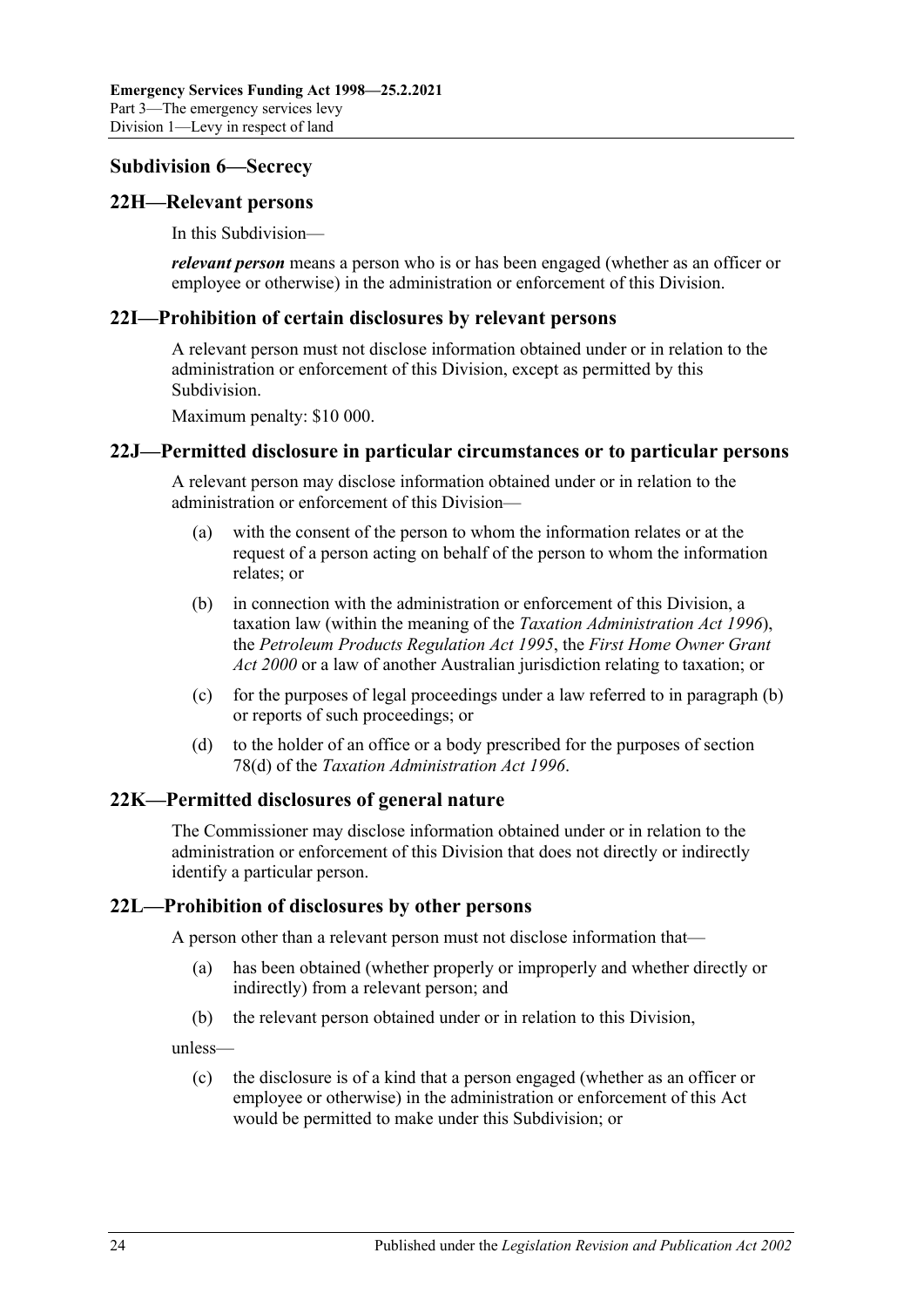- (d) if the person is the holder of an office or a body prescribed for the purposes of section 78(d) of the *[Taxation Administration Act](http://www.legislation.sa.gov.au/index.aspx?action=legref&type=act&legtitle=Taxation%20Administration%20Act%201996) 1996*—the disclosure is made in connection with the performance of functions conferred or imposed on the person under a law of this jurisdiction or another Australian jurisdiction (including for the purposes of legal proceedings connected with the performance of such functions); or
- (e) the disclosure is made with the consent of the Commissioner.

Maximum penalty: \$10 000.

## <span id="page-24-0"></span>**22M—Restriction on power of courts to require disclosure**

A court does not have power to require a disclosure of information contrary to this Subdivision.

## <span id="page-24-1"></span>**Division 2—Levy in respect of vehicles and vessels**

## <span id="page-24-2"></span>**23—Liability for levy**

- (1) A person who wishes to register, or renew the registration of, a motor vehicle under the *[Motor Vehicles Act](http://www.legislation.sa.gov.au/index.aspx?action=legref&type=act&legtitle=Motor%20Vehicles%20Act%201959) 1959* must pay the emergency services levy imposed under this Division to the Registrar of Motor Vehicles when applying for the registration or the renewal of the registration.
- (2) A person who wishes to register, or renew the registration of, a vessel under the *[Harbors and Navigation Act](http://www.legislation.sa.gov.au/index.aspx?action=legref&type=act&legtitle=Harbors%20and%20Navigation%20Act%201993) 1993* must pay the emergency services levy imposed under this Division to the Chief Executive of the administrative unit of the Public Service that is, under a Minister, responsible for the administration of that Act when applying for the registration or the renewal of the registration.
- (3) Despite the provisions of the *[Motor Vehicles Act](http://www.legislation.sa.gov.au/index.aspx?action=legref&type=act&legtitle=Motor%20Vehicles%20Act%201959) 1959* or the *[Harbors and Navigation](http://www.legislation.sa.gov.au/index.aspx?action=legref&type=act&legtitle=Harbors%20and%20Navigation%20Act%201993)  Act [1993](http://www.legislation.sa.gov.au/index.aspx?action=legref&type=act&legtitle=Harbors%20and%20Navigation%20Act%201993)*, the registration of a motor vehicle or a vessel must not be granted or renewed under the relevant Act unless the emergency services levy has been paid.

# <span id="page-24-5"></span><span id="page-24-3"></span>**24—Declaring the amount of the levy**

- (1) The Governor may, by notice published in the Gazette on the recommendation of the Minister, declare the amount of the levy.
- <span id="page-24-4"></span>(2) The notice must—
	- (a) divide motor vehicles into the same classes as the premium classes for motor vehicles determined by the CTP Regulator for the purposes of the *[Compulsory Third Party Insurance Regulation Act](http://www.legislation.sa.gov.au/index.aspx?action=legref&type=act&legtitle=Compulsory%20Third%20Party%20Insurance%20Regulation%20Act%202016) 2016* (as at the time of publication of the notice) and must specify the amount of the levy in respect of each class; and
	- (b) specify the amount of the levy in respect of vessels; and
	- (c) specify the financial year or financial years in relation to which the notice applies.
- (2a) The amount of the levy specified in the notice in respect of a particular class of motor vehicle will be the amount of the levy for the financial year or financial years in relation to which the notice applies despite any change in motor vehicle classifications referred to in [subsection](#page-24-4) (2)(a).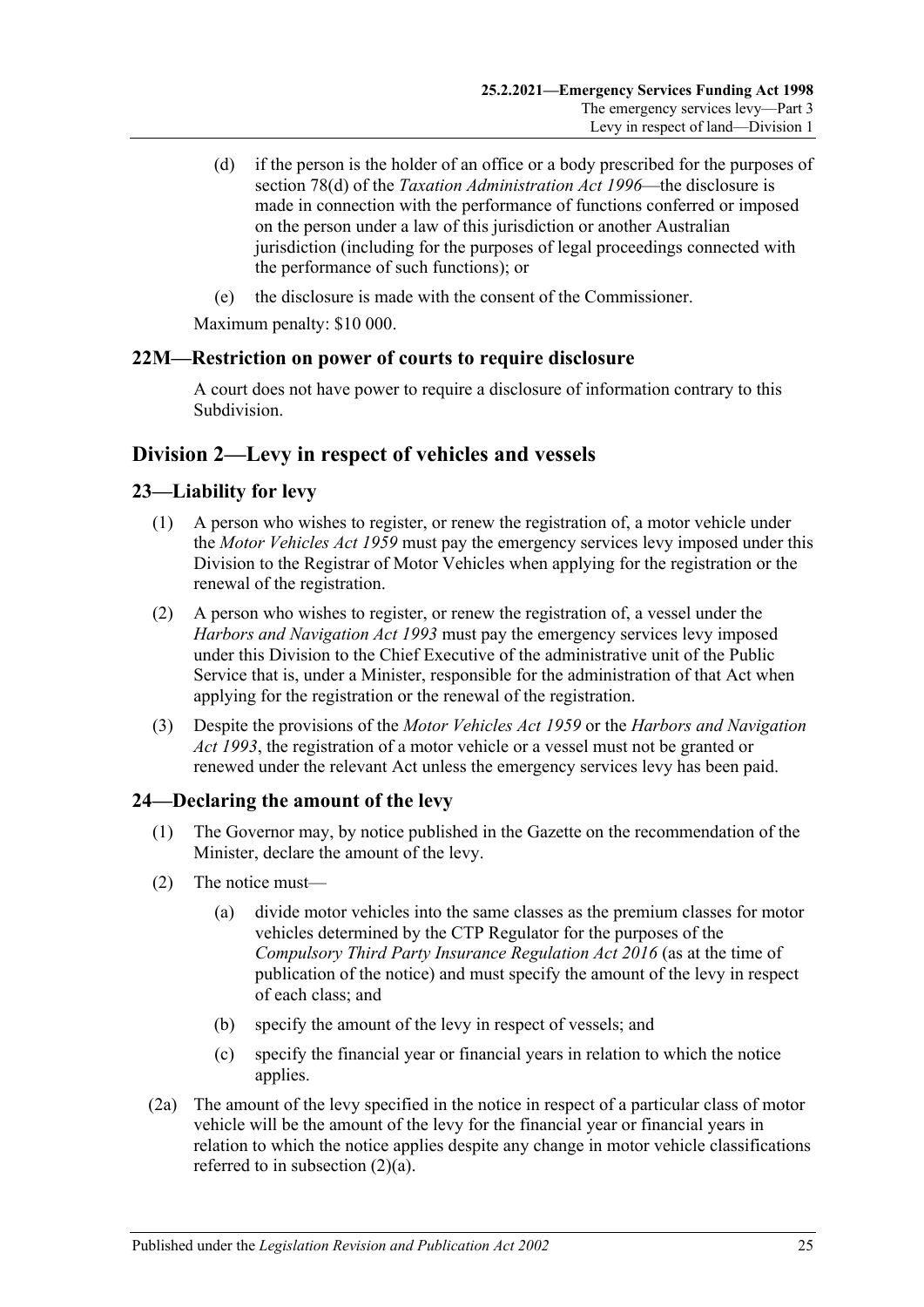- (3) The notice may declare the amount of the levy in respect of one, or two or more, financial years specified in the notice.
- (4) The notice must be published before the commencement of the financial year or financial years in relation to which it will apply.
- (5) Where the period of registration in relation to which the levy is payable is the whole of a particular financial year, the amount payable is the amount of the levy for that year.
- (6) Where the period of registration in relation to which the levy is payable falls wholly within, but is less than, the period of a financial year, the amount payable is the appropriate proportion of the levy for that year.
- (7) Where the period of registration in relation to which the levy is payable falls partly in one financial year and partly in a subsequent financial year or years, the levy will be made up of the appropriate proportion of the levy payable in respect of each year (the amount payable on registration will be determined on the assumption that the amount of the levy to be declared in respect of a subsequent year or years will be the same as the levy declared in respect of the year in which the period of registration commences).
- (8) After the first notice declaring a levy under [subsection](#page-24-5) (1) has been published in the Gazette, the Governor must not declare a further levy under that subsection in respect of a subsequent year or years unless—
	- (a) the amount of the levy declared in respect of each class of motor vehicle and in respect of vessels is the same as, or less than, the amount of the levy declared by the first notice; or
	- (b) the notice declaring the levy has been authorised by a resolution passed by both Houses of Parliament.

# <span id="page-25-2"></span><span id="page-25-0"></span>**25—Exemption by Minister**

- (1) The Minister may, by notice published in the Gazette, exempt motor vehicles or vessels of a class specified in the notice from the imposition of a levy under this Division.
- (2) A notice under [subsection](#page-25-2) (1) may be varied or revoked by the Minister by subsequent notice published in the Gazette.

## <span id="page-25-1"></span>**26—Objection to classification of vehicle**

- (1) A person who is liable to pay a levy in respect of a vehicle may object to the classification of the vehicle by the Minister.
- (2) The objection must—
	- (a) be in writing; and
	- (b) set out—
		- (i) the grounds of the objection; and
		- (ii) the classification that is, in the objector's opinion, the correct classification of the vehicle; and
	- (c) be served on the Minister.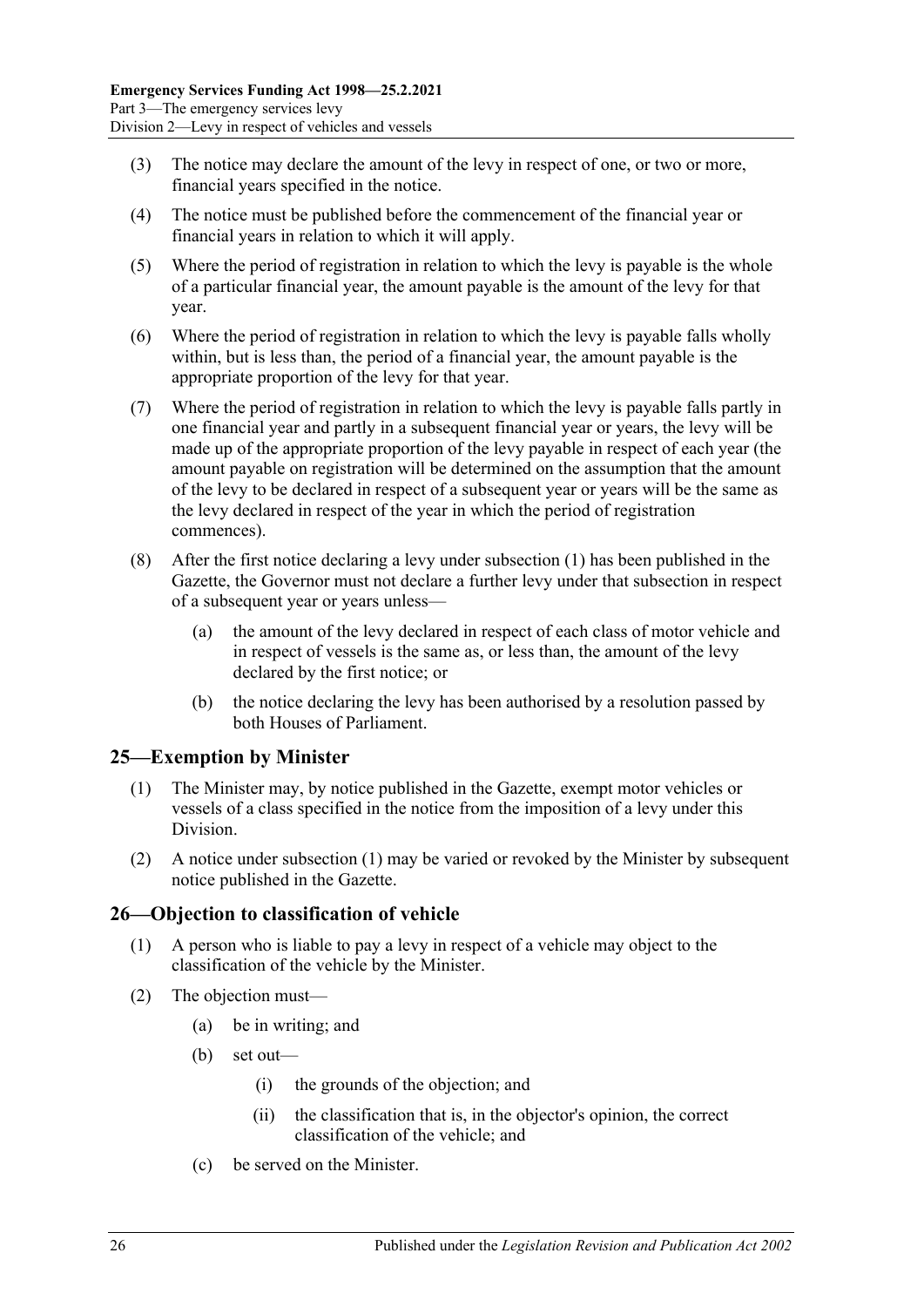- (3) The Minister may decide any such objection as he or she thinks fit and must notify the objector in writing of his or her decision and the reasons for it.
- (4) An objector who is dissatisfied with the Minister's decision may apply to the Tribunal under section 34 of the *[South Australian Civil and Administrative Tribunal Act](http://www.legislation.sa.gov.au/index.aspx?action=legref&type=act&legtitle=South%20Australian%20Civil%20and%20Administrative%20Tribunal%20Act%202013) 2013* for a review of the Minister's decision.
- (4a) An application for review must be made within 21 days after notification of the Minister's decision to the objector.
- (5) Except as provided by this section, the classification of a vehicle under this Division cannot be challenged.
- (6) An objection under this section does not affect the requirement that the levy must be paid at the time of the application for the registration, or renewal of registration, of the vehicle.
- <span id="page-26-4"></span><span id="page-26-3"></span>(7) If an objection has been served on the Minister before the application for registration or renewal of registration is made and the objection results in the alteration of the classification of the vehicle—
	- (a) any amount overpaid must be refunded;
	- (b) any additional amount payable on account of the reclassification may be recovered as unpaid levy (but action to recover any such amount must not be taken until at least 30 days have expired from the date on which notification of the alteration is given to the person who initiated the objection);
	- (c) interest accrues on an amount to be refunded under [paragraph](#page-26-3) (a) and on an unpaid amount referred to in [paragraph](#page-26-4) (b) in accordance with the regulations.

## <span id="page-26-0"></span>**27—Payment of levy into Fund**

- (1) Subject to [subsection](#page-26-5) (2), the Registrar of Motor Vehicles and the Chief Executive of the administrative unit of the Public Service that is, under a Minister, responsible for the administration of the *[Harbors and Navigation Act](http://www.legislation.sa.gov.au/index.aspx?action=legref&type=act&legtitle=Harbors%20and%20Navigation%20Act%201993) 1993* must pay money received in payment of the levy under this Division into the Fund.
- <span id="page-26-5"></span>(2) Money received in payment of the levy may, instead of being paid into the Fund, be applied towards payment of any refund required to be paid under this Division.

# <span id="page-26-1"></span>**Part 4—The Community Emergency Services Fund**

## <span id="page-26-2"></span>**28—The Community Emergency Services Fund**

- (1) The Community Emergency Services Fund is established.
- (2) The Fund is subject to the management and control of the Minister.
- (3) The Fund consists of—
	- (a) the emergency services levy paid into the Fund under [Part 3;](#page-4-1) and
	- (ab) money to be paid into the Fund by the Treasurer pursuant to this Act; and
	- (b) interest and accretions arising from investment of the Fund.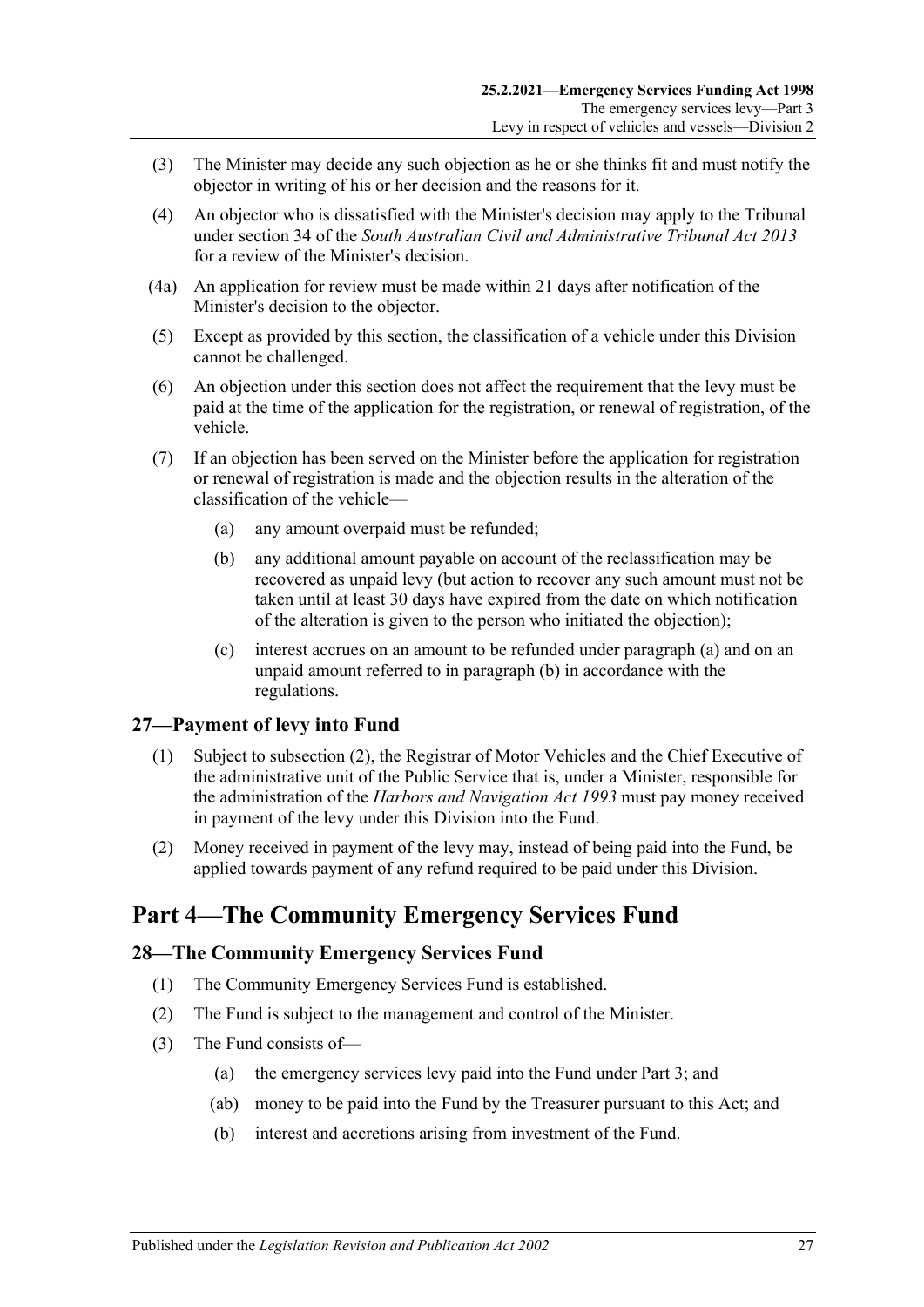- <span id="page-27-4"></span>(4) The Minister may only apply the Fund in one or more of the following ways:
	- (a) in payment to—
		- (i) the South Australian Country Fire Service; or
		- (ii) the South Australian Metropolitan Fire Service; or
		- (iii) the South Australian State Emergency Service; or
		- (iv) the Surf Life Saving Association of South Australia Incorporated; or
		- (v) a body or organisation that is a member of Volunteer Marine Rescue S.A. Incorporated; or
		- (vi) any other person or organisation (whether an agency or instrumentality of the Crown or not),

for the provision of emergency services;

- (ab) in payment to the South Australian Fire and Emergency Services Commission;
- <span id="page-27-5"></span>(b) for any purpose for, or relating to, the prevention of circumstances in which emergency services are likely to be required;
- (c) without limiting [paragraph](#page-27-5) (b), for any purpose of or relating to education as to, or research into—
	- (i) the prevention of circumstances in which emergency services are likely to be required; or
	- (ii) the strategies and procedures for dealing with emergencies when they arise and for dealing with the harmful effects of emergencies; or
	- (iii) the factors that give rise to emergencies;
- (d) in payment of the costs of, or relating to, the administration of this Act.

#### <span id="page-27-0"></span>**29—Investment of the Fund**

The Minister may invest any of the money of the Fund that is not immediately required for the purposes of this Act in such manner as is approved by the Treasurer.

#### <span id="page-27-1"></span>**30—Accounts**

The Minister must keep proper accounts of receipts and payments in relation to the Fund.

# <span id="page-27-2"></span>**Part 5—Miscellaneous**

## <span id="page-27-3"></span>**31—Delegation**

- (1) The Minister or the Commissioner may delegate a power, function or duty vested in or conferred on the Minister or the Commissioner (as the case may be) under this Act—
	- (a) to a particular person or body; or
	- (b) to the person for the time being occupying a particular office or position.
- (2) A power, function or duty delegated under this section may, if the instrument of delegation so provides, be further delegated.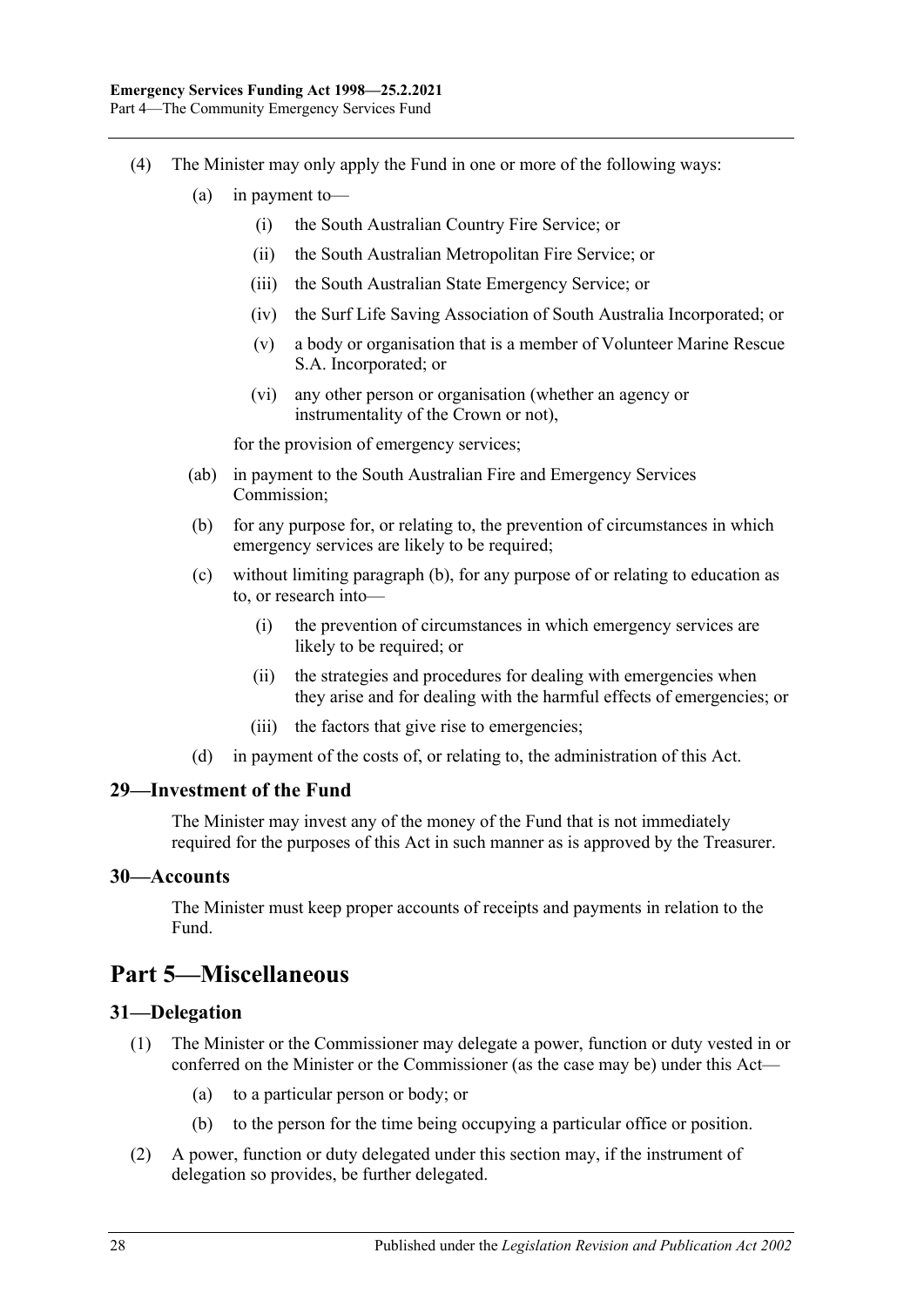- (3) A delegation—
	- (a) must be by instrument in writing; and
	- (b) may be absolute or conditional; and
	- (c) does not derogate from the power of the delegator to act in a matter; and
	- (d) is revocable at will by the delegator.

#### <span id="page-28-0"></span>**31A—Evidence**

Section 115 of the *[Taxation Administration Act](http://www.legislation.sa.gov.au/index.aspx?action=legref&type=act&legtitle=Taxation%20Administration%20Act%201996) 1996* applies for the purposes of this Act as if—

- (a) this Act were a taxation law for the purposes of that Act; and
- (b) an assessment under this Act of a person's liability to pay a levy (including interest and a penalty levy under [Part 3 Division 1\)](#page-4-2) were an assessment by the Commissioner under that Act of the tax liability of a person; and
- (c) a reference in that section to the Commissioner included a reference to the Minister.

#### <span id="page-28-1"></span>**32—Service of notices**

- (1) Where this Act requires or authorises a notice to be served on the Minister or the Commissioner, the notice may—
	- (a) be left at the office of the Minister or the Commissioner (as required) with a person apparently over the age of 16 years; or
	- (b) be sent by post or facsimile transmission to the office of the Minister or the Commissioner (as required).
- (2) Where this Act requires or authorises a notice to be served on, or given to, any other person, the notice may—
	- (a) be served on, or given to, the person or an agent of the person; or
	- (b) be left for the person at his or her place of residence or business with someone apparently over the age of 16 years; or
	- (c) be sent by post to the person or an agent of the person at his or her last known address; or
	- (d) be sent to the person by any form of electronic transmission (including facsimile transmission) indicated by the person as being an available means of service; or
	- (e) be left in a conspicuous place on the land to which the notice relates.
- (3) If the notice is to be served on or given to a company or registered body within the meaning of the *Corporations Act 2001* of the Commonwealth, the notice may be served on that company or registered body in accordance with section 109X or 601CX of that Act, as the case requires.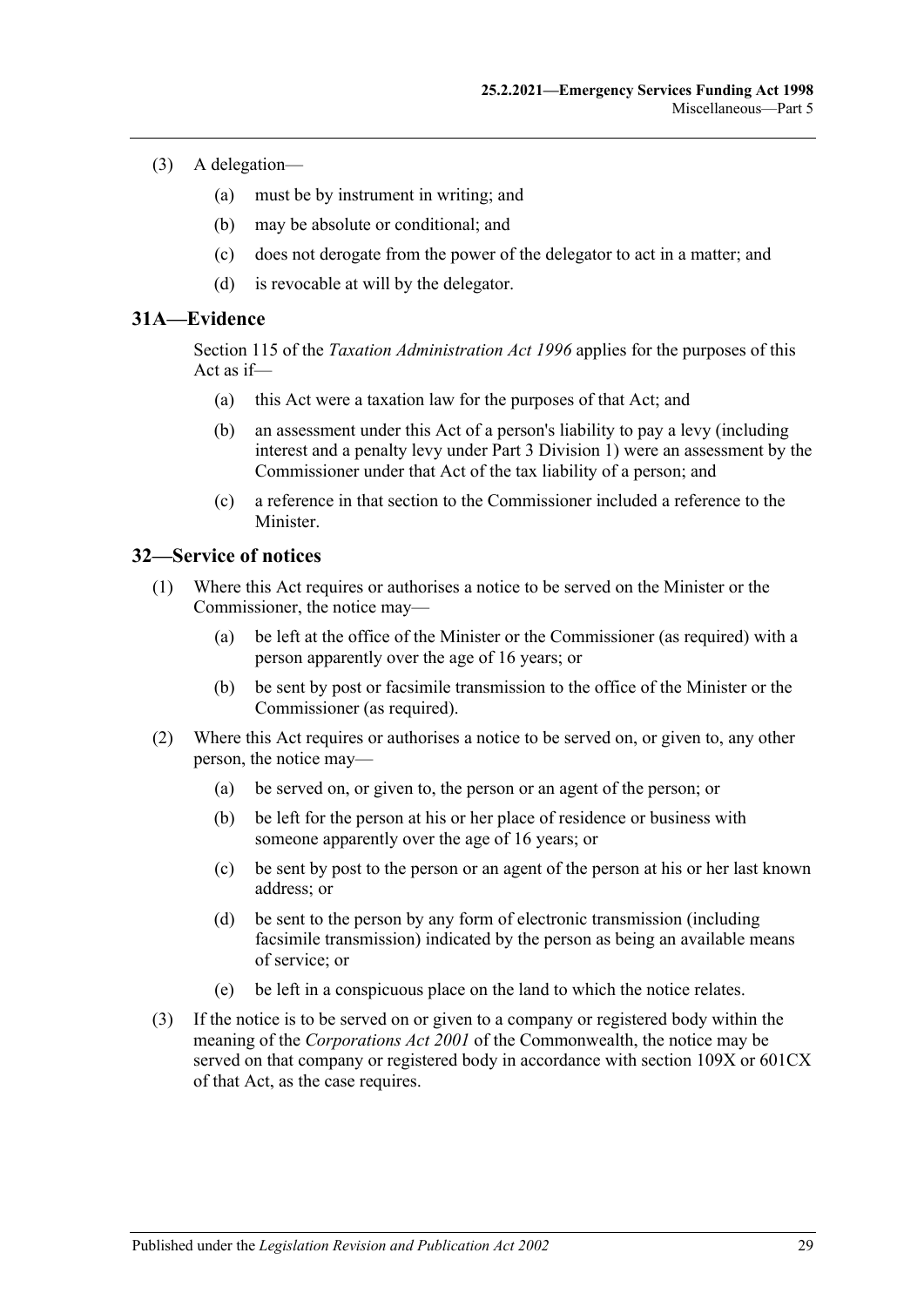## <span id="page-29-5"></span><span id="page-29-0"></span>**33—Remission of levies by regulation**

- (1) The Governor may, on the recommendation of the Minister, make regulations for a remission or remissions in respect of one or both of the levies, or part of one or both of the levies, imposed under this Act for the benefit of—
	- (a) persons who are entitled to pensions, benefits, allowances or other payments under the *Social Security Act 1991* of the Commonwealth; or
	- (b) charitable organisations; or
	- (c) persons who are suffering financial hardship; or
	- (d) other persons or bodies of a class prescribed by the regulations.
- (2) The Minister must in each year, before making a recommendation to the Governor as to the levies to be declared under this Act, consider whether he or she should make a recommendation to the Governor under [subsection](#page-29-5) (1) as to the making or varying of regulations under this section.
- (3) A regulation under this section may be brought into operation on a date specified in the regulation that is earlier than the date of its publication in the Gazette.
- <span id="page-29-6"></span>(4) The Minister must determine the aggregate amount of the levy remitted under this section in respect of each financial year.
- (5) The Treasurer must pay in accordance with the regulations from the Consolidated Account (which is appropriated to the necessary extent) for the purpose of remissions under this section an amount equivalent to the amount determined under [subsection](#page-29-6) (4).

#### <span id="page-29-7"></span><span id="page-29-1"></span>**33A—Recouping money lost on aggregation of non contiguous land**

- (1) The Commissioner must, in respect of each financial year, determine the amount by which money received in payment of the levy under [Part 3 Division 1](#page-4-2) is reduced as a result of the aggregation of land for the purposes of [section](#page-4-8)  $5(2)(c)$ .
- (2) The Treasurer must pay into the Fund in each financial year from the Consolidated Account (which is appropriated to the necessary extent) an amount equivalent to the amount determined under [subsection](#page-29-7) (1) in respect of that year.

#### <span id="page-29-2"></span>**34—Regulations**

The Governor may make such regulations as are contemplated by this Act or as are necessary or expedient for the purposes of this Act.

# <span id="page-29-3"></span>**Schedule 1—Emergency services areas**

#### <span id="page-29-4"></span>**1—Greater Adelaide**

Greater Adelaide is the combined areas of the following councils:

Corporation of the City of Adelaide

Adelaide Hills Council

Alexandrina Council

The Barossa Council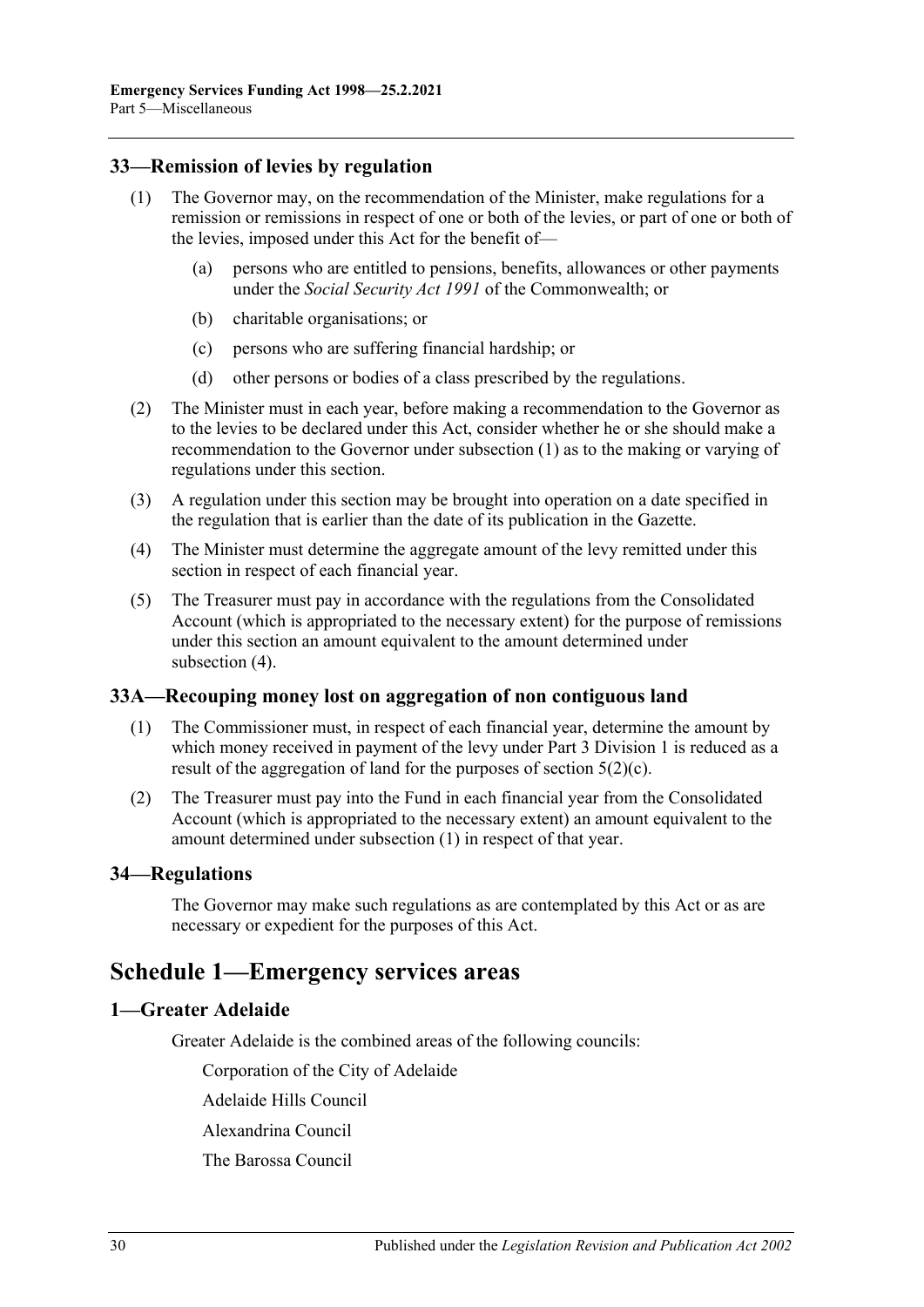- Corporation of the City of Burnside
- Corporation of the City of Campbelltown
- City of Charles Sturt
- Corporation of the Town of Gawler
- City of Holdfast Bay
- Corporation of the City of Marion
- Corporation of the City of Mitcham
- District Council of Mount Barker
- City of Norwood, Payneham and St. Peters
- City of Onkaparinga
- City of Playford
- City of Port Adelaide Enfield
- Corporation of the City of Prospect
- Corporation of the City of Salisbury
- Corporation of the City of Tea Tree Gully
- Corporation of the City of Unley
- District Council of Victor Harbor
- Corporation of the Town of Walkerville
- City of West Torrens
- District Council of Yankalilla

#### <span id="page-30-0"></span>**2—Regional Area 1**

Berri

Regional area 1 is comprised of the following cities and towns:

Ceduna Clare Kadina Loxton Millicent Mt Gambier Murray Bridge Naracoorte Port Augusta Port Lincoln Port Pirie Renmark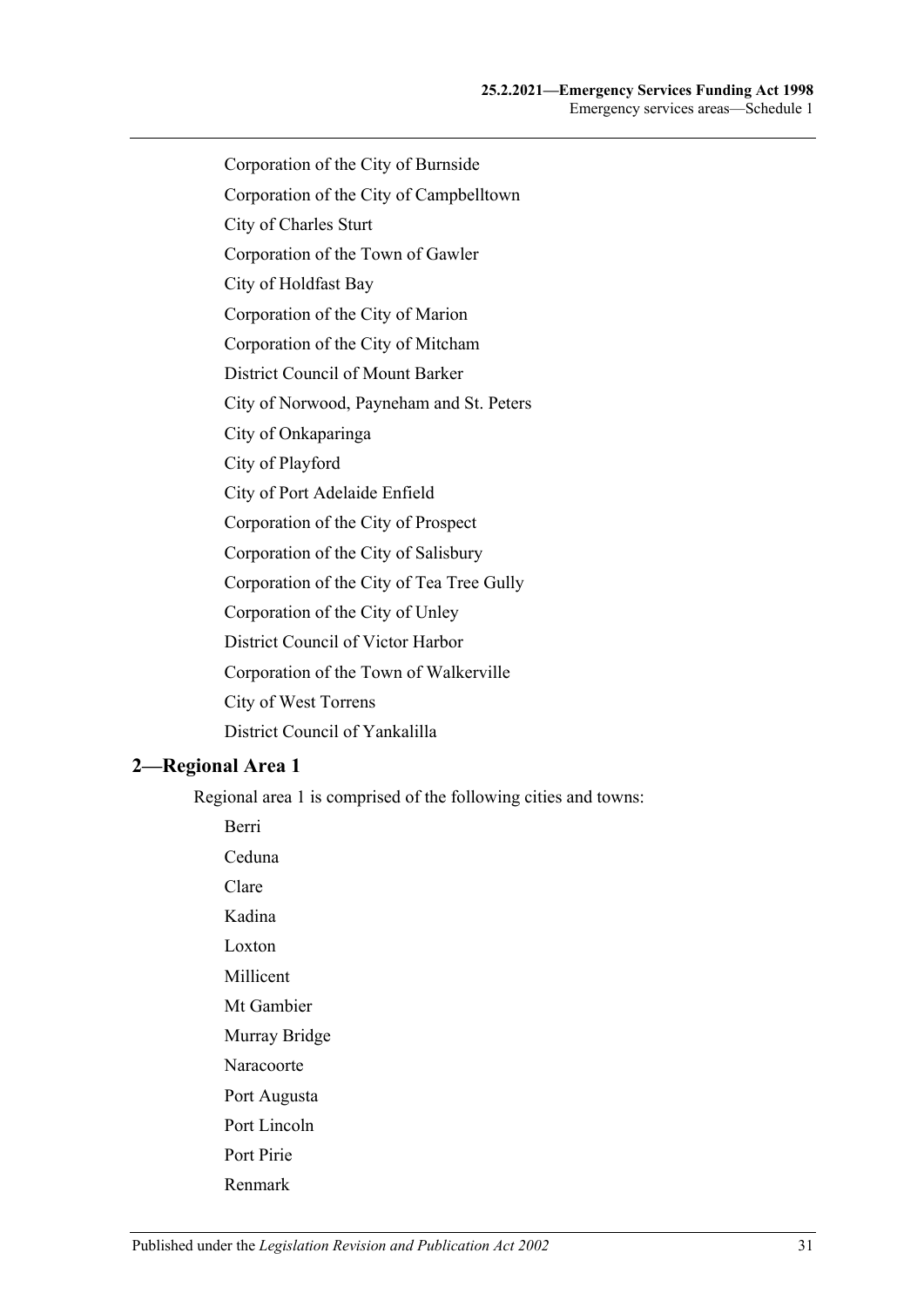Whyalla

# <span id="page-31-0"></span>**Schedule 2—Transitional provisions**

## <span id="page-31-5"></span><span id="page-31-1"></span>**4—Reimbursement by insurers to policy holders**

- (1) Subject to [subclause](#page-31-4) (2), any amount that an insurer receives or recovers from a policy holder in respect of the insurer's purported liability under Part 3 of the *[Country Fires](http://www.legislation.sa.gov.au/index.aspx?action=legref&type=act&legtitle=Country%20Fires%20Act%201989)  Act [1989](http://www.legislation.sa.gov.au/index.aspx?action=legref&type=act&legtitle=Country%20Fires%20Act%201989)* or Part 6 of the *[South Australian Metropolitan Fire Service Act](http://www.legislation.sa.gov.au/index.aspx?action=legref&type=act&legtitle=South%20Australian%20Metropolitan%20Fire%20Service%20Act%201936) 1936* for a period occurring after 30 June 1999 must be reimbursed by the insurer to the policy holder.
- <span id="page-31-4"></span>(2) [Subclause](#page-31-5) (1) does not apply to an amount that is less than ten dollars.
- (3) The amounts that an insurer does not reimburse to policy holders by reason of [subclause](#page-31-4) (2) must be paid by the insurer into the Community Emergency Services Fund.
- (4) A policy holder may recover an amount due by an insurer under this clause as a debt.
- (5) In this clause—

*insurer* means—

- (a) in relation to the *[Country Fires Act](http://www.legislation.sa.gov.au/index.aspx?action=legref&type=act&legtitle=Country%20Fires%20Act%201989) 1989*—an insurer for the purposes of Part 3 of that Act;
- (b) in relation to the *[South Australian Metropolitan Fire Service Act](http://www.legislation.sa.gov.au/index.aspx?action=legref&type=act&legtitle=South%20Australian%20Metropolitan%20Fire%20Service%20Act%201936) 1936*—an insurance company for the purposes of Part 6 of that Act.

#### <span id="page-31-6"></span><span id="page-31-2"></span>**4A—Report on changes to insurance premiums**

- (1) The Commissioner for Consumer Affairs must, on or before 30 September 2000, forward to the Minister a report on the effect that the enactment of this Act has had on insurance premiums in the State in respect of the 1999/2000 financial year with particular reference to the extent to which savings afforded to insurers through the enactment of this Act have been passed on to policy holders.
- (2) The Minister must, within six sitting days after receiving the report required under [subclause](#page-31-6) (1), have copies of the report laid before both Houses of Parliament.

## <span id="page-31-3"></span>**5—The Emergency Services Funding Transitional Advisory Committee**

- (1) The Emergency Services Funding Transitional Advisory Committee is established.
- (2) The Committee consists of six members appointed by the Minister of whom three have been nominated by the Local Government Association of South Australia.
- (3) The Minister will designate one of the members to preside at meetings of the Committee.
- (4) The term of office of members of the Committee is until the dissolution of the committee (see [subclause](#page-32-1) (15)).
- <span id="page-31-7"></span>(5) The Minister—
	- (a) may remove a member of the Committee who was not appointed on the nomination of the Local Government Association of South Australia on any ground that the Minister considers sufficient;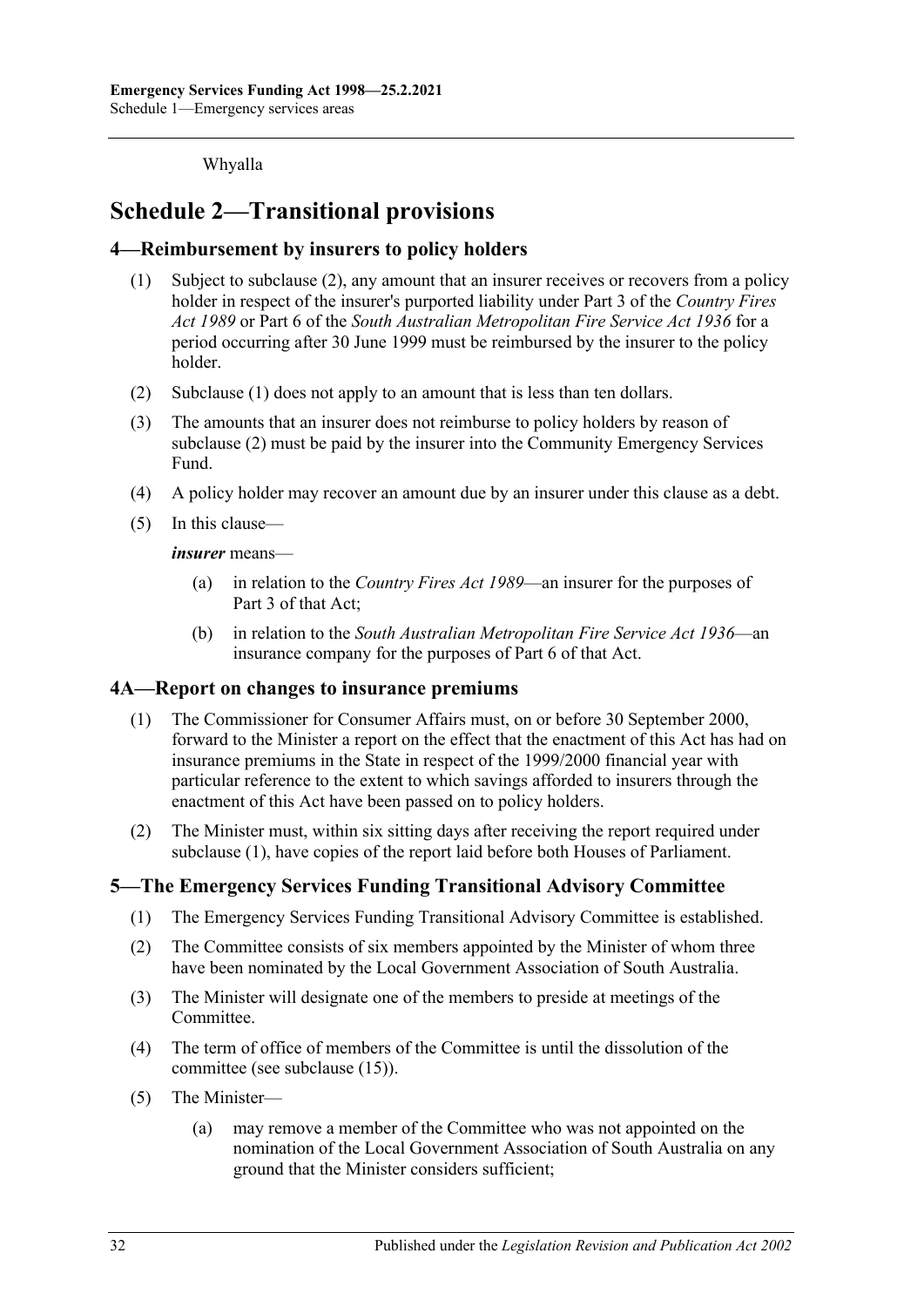- (b) must remove a member of the Committee appointed on the nomination of the Local Government Association of South Australia if requested to do so by the association.
- (6) The Local Government Association of South Australia may request the Minister to remove a member of the Committee appointed on its nomination on any ground that the association considers sufficient.
- (7) The office of a member of the Committee becomes vacant if the member—
	- (a) dies; or
	- (b) resigns by written notice to the Minister; or
	- (c) is removed from office by the Minister under [subclause](#page-31-7) (5).
- (8) On the occurrence of a vacancy in the membership of the Committee, a person will be appointed in accordance with this clause to the vacant office, but the validity of acts and proceedings of the Committee is not affected by the existence of a vacancy or vacancies in its membership.
- (9) A meeting of the Committee will be chaired by the member appointed to preside, or, in the absence of that member, a member chosen by those present.
- (10) A quorum of the Committee consists of four members of the Committee.
- (11) A decision carried by a majority of the votes of the members present at a meeting of the Committee is a decision of the Committee.
- (12) Each member present at a meeting of the Committee is entitled to one vote on any matter arising for decision at that meeting and, if the votes are equal, the person chairing the meeting is entitled to a second or casting vote.
- (13) The functions of the Committee are—
	- (a) to advise the Minister, at his or her request, on questions and arrangements relating to the transition from the previous method of funding emergency services to the funding of those services by means of levies under this Act; and
	- (b) such other functions as are determined by the Minister or are prescribed by regulation.
- (14) A member of the Committee is entitled to such fees and allowances as may be determined by the Governor.
- <span id="page-32-1"></span>(15) The Committee is dissolved at the expiration of 30 June 2001.

#### <span id="page-32-2"></span><span id="page-32-0"></span>**6—Crown to be taken to be owner of certain land**

- (1) The following provisions apply in relation to land referred to in [subclause](#page-33-0) (2) during the period from the commencement of this Act up to and including 30 June 2001:
	- (a) the Crown will be taken to be the owner of the land for the purposes of this Act; and
	- (b) section  $11(1)$  relates to the land as though it were referred to in subsection  $(2)$ of that section.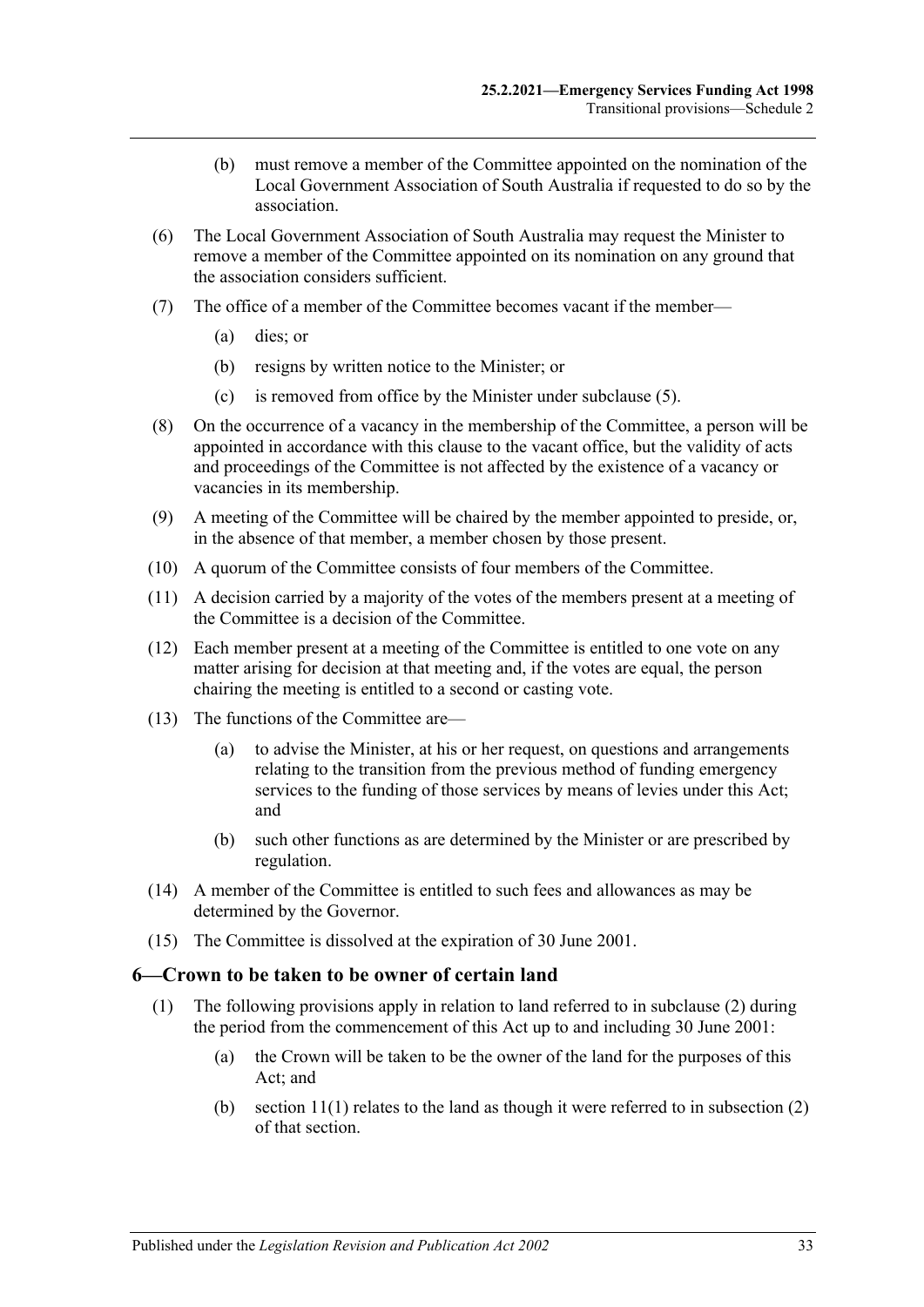- <span id="page-33-0"></span>(2) [Subclause](#page-32-2) (1) applies to land if—
	- (a) the land is under the care, control and management of a council; and
	- (b) the land is—
		- (i) dedicated land within the meaning of the *[Crown Lands Act](http://www.legislation.sa.gov.au/index.aspx?action=legref&type=act&legtitle=Crown%20Lands%20Act%201929) 1929* that has not been granted in fee simple; or
		- (ii) dedicated land within the meaning of the *[Crown Lands Act](http://www.legislation.sa.gov.au/index.aspx?action=legref&type=act&legtitle=Crown%20Lands%20Act%201929) 1929* that has been granted in fee simple in trust for the purposes for which the land was dedicated; or
		- (iii) land comprising—
			- park lands; or
			- a cemetery; or
			- a coastal reserve; or
			- a road reserve; and
	- (c) the land—
		- (i) is not used predominantly by the council for its operations; or
		- (ii) is not subject to one or more leases or licences granted by the council to another person for a rent or fee (except a nominal rent or fee) the term (or the aggregate of the terms) of which exceeds six months in any period of 12 months.
- (3) In this clause—

*coastal reserve* means land reserved or set apart for any purpose if any part of the land is within 50 metres of the sea at high water;

#### *park lands* means—

- (a) public parks and park lands including the park lands in the area of the corporation of the City of Adelaide; and
- (b) all other land declared or set apart as a park or reserve for the use and enjoyment of the public.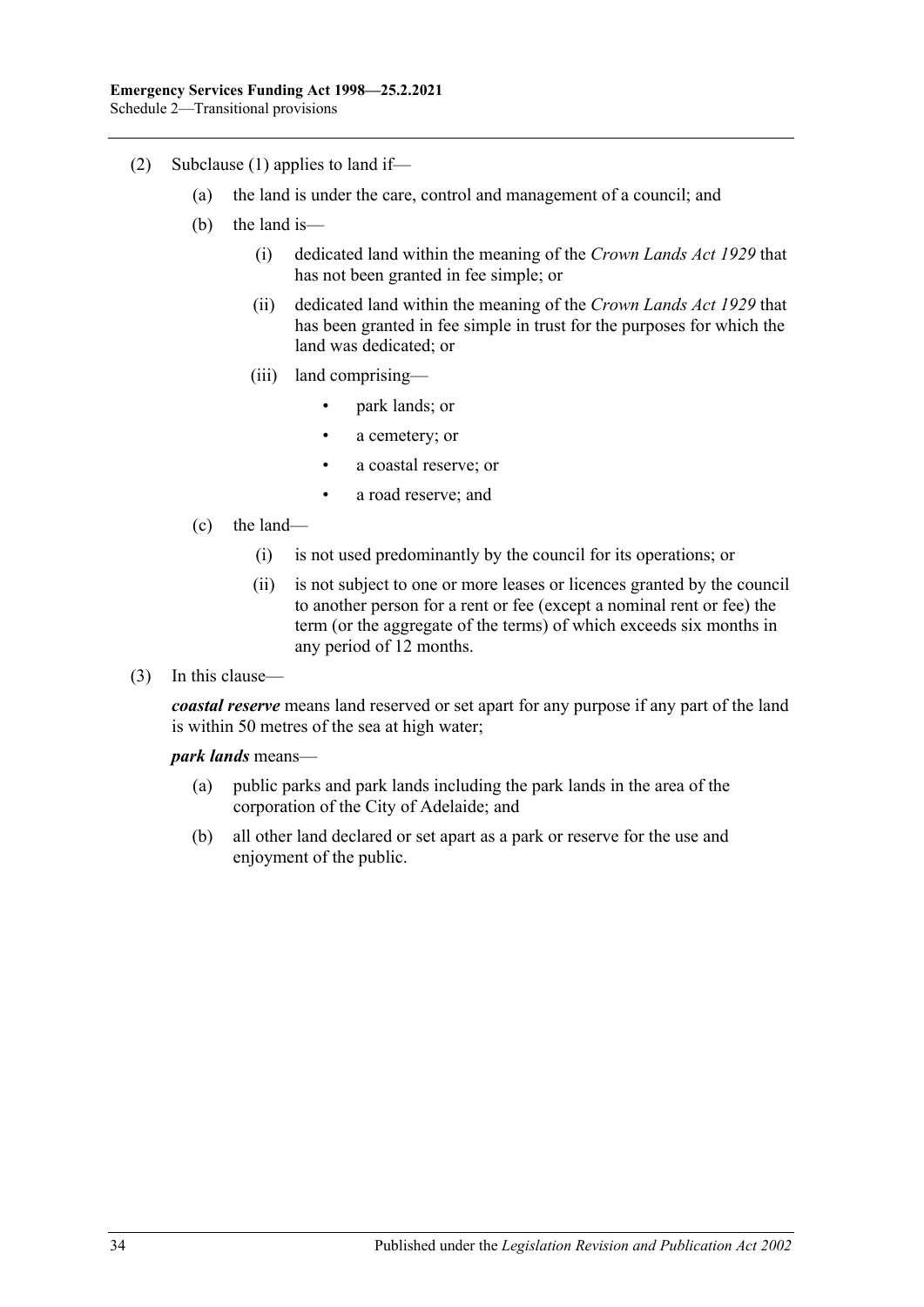# <span id="page-34-0"></span>**Legislative history**

# **Notes**

- Amendments of this version that are uncommenced are not incorporated into the text.
- Please note—References in the legislation to other legislation or instruments or to titles of bodies or offices are not automatically updated as part of the program for the revision and publication of legislation and therefore may be obsolete.
- Earlier versions of this Act (historical versions) are listed at the end of the legislative history.
- For further information relating to the Act and subordinate legislation made under the Act see the Index of South Australian Statutes or www.legislation.sa.gov.au.

# **Legislation amended by principal Act**

The *Emergency Services Funding Act 1998* amended the following:

*Country Fires Act 1989 South Australian Metropolitan Fire Service Act 1936 Valuation of Land Act 1971*

# **Principal Act and amendments**

New entries appear in bold.

| Year | No             | Title                                                                                         | Assent     | Commencement                                                                                                                                                                                                          |
|------|----------------|-----------------------------------------------------------------------------------------------|------------|-----------------------------------------------------------------------------------------------------------------------------------------------------------------------------------------------------------------------|
| 1998 | 63             | <b>Emergency Services Funding</b><br>Act 1998                                                 | 10.9.1998  | 13.5.1999 except ss $3-9$ , $11-22$ ,<br>$26 - 34$ and Schs 1 & 2 $-30.6.1999$<br>(Gazette 13.5.1999 p2502)                                                                                                           |
| 1999 | 61             | <b>Emergency Services Funding</b><br>(Miscellaneous) Amendment<br>Act 1999                    | 19.8.1999  | 30.6.1999 except ss 4 and<br>$9(b)$ —(e)—19.8.1999: s 2                                                                                                                                                               |
| 2000 | $\overline{4}$ | District Court (Administrative and<br>Disciplinary Division) Amendment<br>Act 2000            | 20.4.2000  | Sch 1 (cl 13)-1.6.2000 ( <i>Gazette</i><br>18.5.2000 p2554)                                                                                                                                                           |
| 2001 | 23             | Statutes Amendment (Corporations) 14.6.2001<br>Act 2001                                       |            | Pt 14 (s $73$ )—15.7.2001 being the day<br>on which the Corporations Act 2001 of<br>the Commonwealth came into operation:<br>Commonwealth of Australia Gazette No.<br>S 285, 13 July 2001 (Gazette 21.6.2001<br>p2270 |
| 2003 | 44             | Statute Law Revision Act 2003                                                                 | 23.10.2003 | Sch 1-24.11.2003 (Gazette 13.11.2003)<br>p4048)                                                                                                                                                                       |
| 2003 | 45             | <b>Emergency Services Funding</b><br>(Validation of Levy on Vehicles and<br>Vessels) Act 2003 | 30.10.2003 | 30.10.2003                                                                                                                                                                                                            |
| 2005 | 40             | Fire and Emergency Services Act<br>2005                                                       | 14.7.2005  | Sch 6 (cll 6 & 7)—1.10.2005 ( <i>Gazette</i><br>29.9.2005 p3547)                                                                                                                                                      |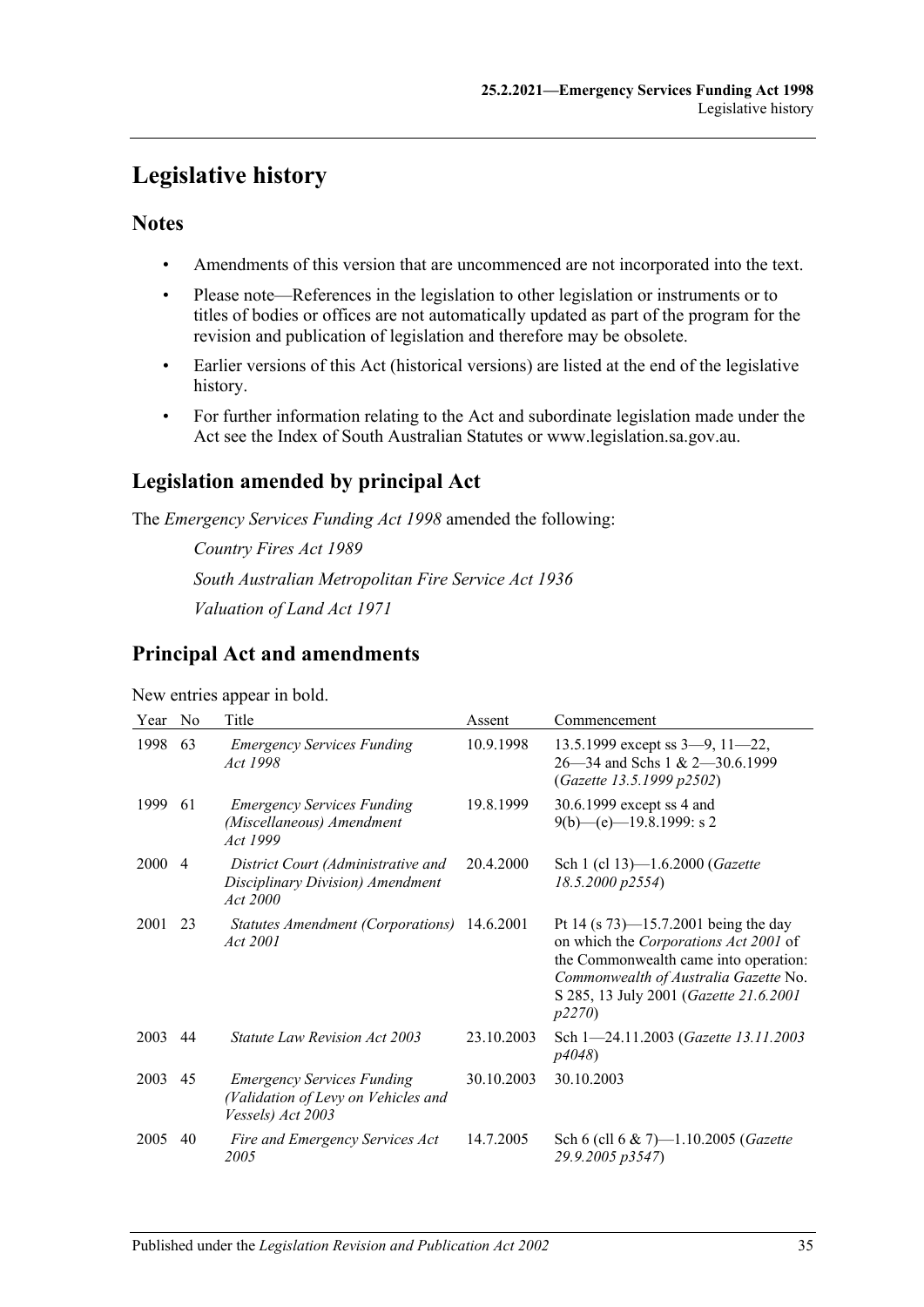#### **Emergency Services Funding Act 1998—25.2.2021** Legislative history

| 2008           | 38  | <b>Statutes Amendment and Repeal</b><br>(Taxation Administration) Act 2008 | 23.10.2008 | Pt 2 (ss $4-23$ )-1.7.2009 (Gazette<br>11.12.2008 p5475)             |
|----------------|-----|----------------------------------------------------------------------------|------------|----------------------------------------------------------------------|
| 2009           | 84  | Statutes Amendment (Public Sector<br>Consequential Amendments) Act<br>2009 | 10.12.2009 | Pt 55 (ss $112 - 114$ )-1.2.2010 ( <i>Gazette</i><br>28.1.2010 p320) |
| 2016 29        |     | Real Property (Electronic<br>Conveyancing) Amendment Act 2016              | 16.6.2016  | Sch 2-4.7.2016 (Gazette 30.6.2016)<br>p2761                          |
| 2017           | -51 | Statutes Amendment (SACAT No 2)<br>Act 2017                                | 28.11.2017 | Pt 13 (ss 70 to 76)—14.12.2017<br>(Gazette 12.12.2017 p4960)         |
| 2019 25        |     | <b>Statutes Amendment and Repeal</b><br>(Simplify) Act 2019                | 3.10.2019  | Pt 14 (s 25)—3.10.2019: s 2(1)                                       |
| $2021 \quad 5$ |     | <b>Statutes Amendment and Repeal</b><br>(Budget Measures) Act 2021         | 25.2.2021  | Pt 4 (ss 12 & 13)-25.2.2021: s 2(1)                                  |
| 2021           | 45  | Unclaimed Money Act 2021                                                   | 25.11.2021 | Sch 1 (cl 4)—uncommenced                                             |

# **Provisions amended**

New entries appear in bold.

Entries that relate to provisions that have been deleted appear in italics.

| Provision                                  | How varied                                 | Commencement |
|--------------------------------------------|--------------------------------------------|--------------|
| Long title                                 | amended by 44/2003 s 3(1) (Sch 1)          | 24.11.2003   |
| Pt1                                        |                                            |              |
| s <sub>2</sub>                             | deleted by $44/2003$ s $3(1)$ (Sch 1)      | 24.11.2003   |
| s <sub>3</sub>                             |                                            |              |
| $s \; 3(1)$                                |                                            |              |
| authorised officer                         | inserted by $38/2008$ s 4(1)               | 1.7.2009     |
| Commissioner                               | inserted by $38/2008$ s 4(1)               | 1.7.2009     |
| <b>CTP Regulator</b>                       | inserted by $5/2021$ s $12(1)$             | 25.2.2021    |
| emergency service                          | amended by $40/2005$ Sch 6 cl $6(1)$ , (2) | 1.10.2005    |
| <b>Motor Accident</b><br><b>Commission</b> | deleted by $5/2021$ s $12(2)$              | 25.2.2021    |
| non-reviewable<br>decision                 | inserted by $38/2008$ s $4(2)$             | 1.7.2009     |
| owner                                      | amended by $61/1999$ s $3(a)$              | 30.6.1999    |
| Tribunal                                   | inserted by $51/2017$ s 70                 | 14.12.2017   |
| $s \frac{3}{1a}$                           | inserted by $61/1999$ s $3(b)$             | 30.6.1999    |
| s <sub>4</sub>                             | inserted by 38/2008 s 5                    | 1.7.2009     |
| Pt2                                        | deleted by $61/1999 s 4$                   | 19.8.1999    |
| Pt <sub>3</sub>                            |                                            |              |
| Pt 3 Div 1                                 |                                            |              |
| Pt 3 Div 1 Subdiv 1                        |                                            |              |
| heading                                    | inserted by 38/2008 s 6                    | 1.7.2009     |
| s <sub>5</sub>                             |                                            |              |
| s 5(1)                                     | amended by $38/2008$ s $7(1)$              | 1.7.2009     |
| $s \ 5(2)$                                 | amended by $61/1999$ s $5(a)$              | 30.6.1999    |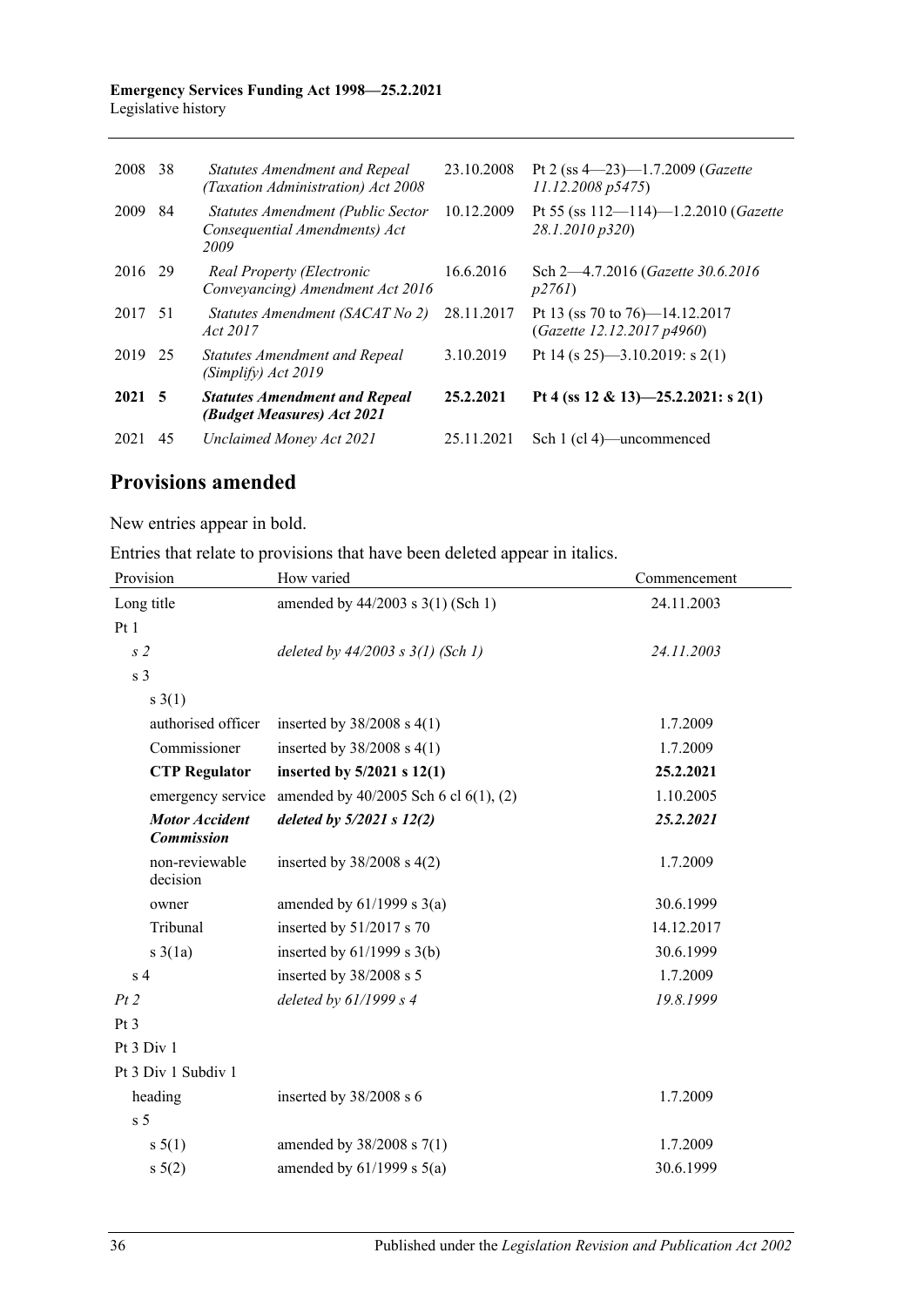| $s\ 5(2a)$                             | inserted by $61/1999$ s $5(b)$                                                    | 30.6.1999   |
|----------------------------------------|-----------------------------------------------------------------------------------|-------------|
|                                        | amended by 38/2008 s 7(2)                                                         | 1.7.2009    |
| s 5(10)                                | inserted by $61/1999$ s $5(c)$                                                    | 30.6.1999   |
| s 5A                                   | inserted by $61/1999$ s 6                                                         | 30.6.1999   |
| $s$ 5A(1)                              | amended by 38/2008 s 8(1)                                                         | 1.7.2009    |
| s 5A(2)                                | amended by 38/2008 s 8(1), (3)                                                    | 1.7.2009    |
| s 5A(3)                                | amended by 38/2008 s 8(1)                                                         | 1.7.2009    |
| s 5A(4)                                | amended by 38/2008 s 8(1), (2)                                                    | 1.7.2009    |
| s 5A(5)                                | amended by 38/2008 s 8(2)                                                         | 1.7.2009    |
|                                        | substituted by 51/2017 s 71                                                       | 14.12.2017  |
| s 5A(6)                                | substituted by 51/2017 s 71                                                       | 14.12.2017  |
| s 5A(7)                                | amended by 38/2008 s 8(1)                                                         | 1.7.2009    |
| s <sub>8</sub>                         |                                                                                   |             |
| s(5)                                   |                                                                                   |             |
| the Local<br>Government<br>Regulations | deleted by $38/2008 s$ 9                                                          | 1.7.2009    |
| Regulations                            | Local Government inserted by 38/2008 s 9                                          | 1.7.2009    |
| the relevant day                       | substituted by 61/1999 s 7                                                        | 30.6.1999   |
| s 9                                    |                                                                                   |             |
| $s\,9(2)$                              | amended by 61/1999 s 8                                                            | 30.6.1999   |
| $s\,9(4)$                              | substituted by 51/2017 s 72                                                       | 14.12.2017  |
| $s\ 9(4a)$                             | inserted by 51/2017 s 72                                                          | 14.12.2017  |
| s 10                                   |                                                                                   |             |
| s 10(1)                                | amended by $61/1999$ s $9(a)$                                                     | 30.6.1999   |
| s 10(5)                                | amended by 61/1999 s 9(b)                                                         | 19.8.1999   |
| s 10(5a)                               | inserted by $61/1999$ s $9(c)$                                                    | 19.8.1999   |
| s 10(6)                                | (c) deleted by $61/1999$ s $9(d)$                                                 | 19.8.1999   |
| s 10(7)                                | amended by $61/1999$ s $9(e)$                                                     | 19.8.1999   |
| s 10(8)                                | amended by $61/1999$ s $9(f)$                                                     | 30.6.1999   |
| S <sub>11</sub>                        | amended by 61/1999 s 10                                                           | 30.6.1999   |
|                                        | expired: $s$ 11(5)—omitted under Legislation<br>Revision and Publication Act 2002 | (30.6.2002) |
| s 12                                   |                                                                                   |             |
| s $12(1)$ and $(2)$                    | amended by 38/2008 s 10                                                           | 1.7.2009    |
| s 12(3)                                | amended by 61/1999 s 11                                                           | 30.6.1999   |
|                                        | amended by 38/2008 s 10                                                           | 1.7.2009    |
| s $12(4)$ - (6)                        | amended by 38/2008 s 10                                                           | 1.7.2009    |
| s 13                                   |                                                                                   |             |
| s $13(1)$ and $(2)$                    | amended by 38/2008 s 11                                                           | 1.7.2009    |
| s 13(3)                                | amended by 38/2008 s 11                                                           | 1.7.2009    |
|                                        | substituted by 51/2017 s 73                                                       | 14.12.2017  |
| s $13(4)$ and $(5)$                    | inserted by 51/2017 s 73                                                          | 14.12.2017  |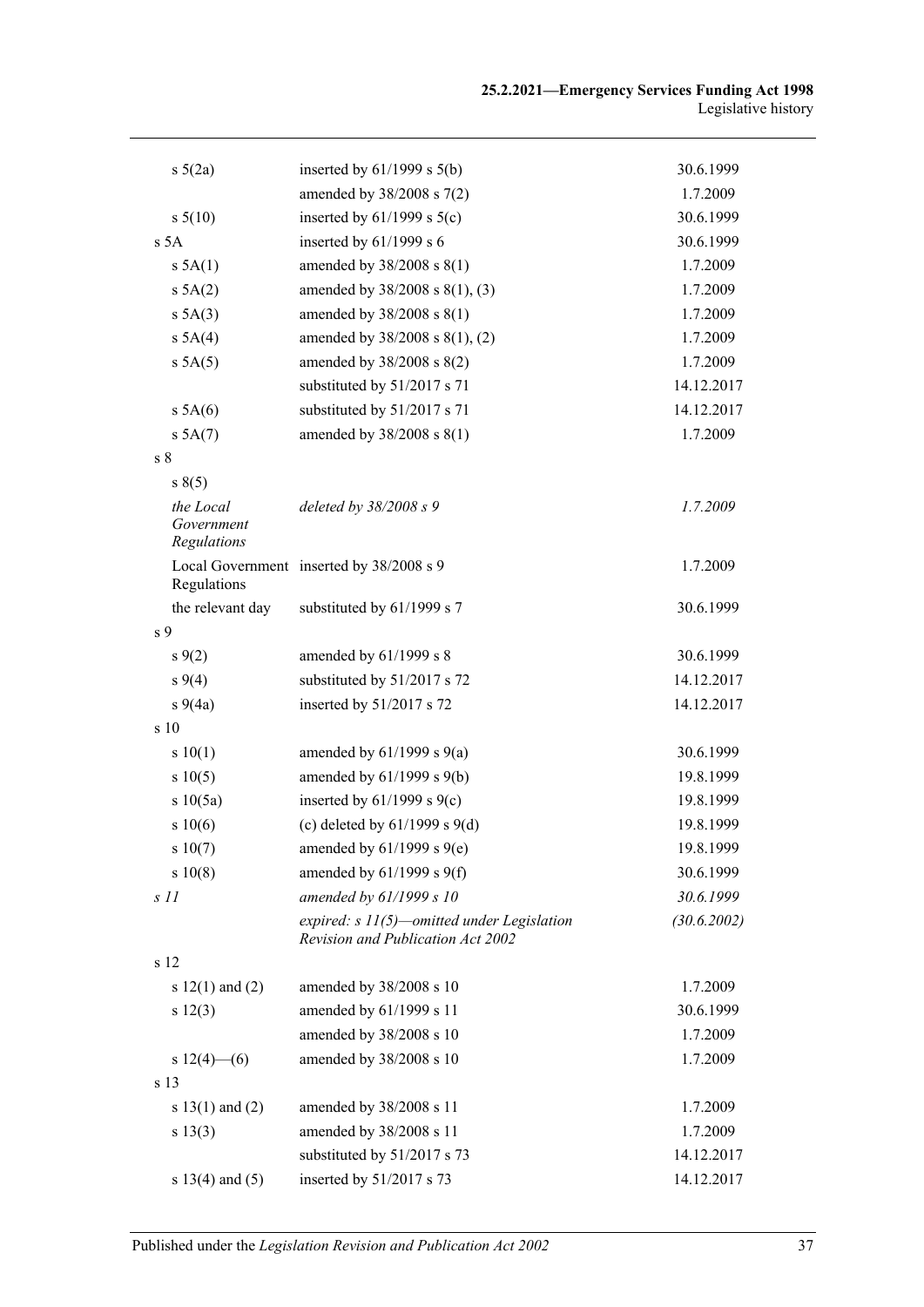#### **Emergency Services Funding Act 1998—25.2.2021** Legislative history

| s 14                        | substituted by 61/1999 s 12          | 30.6.1999  |
|-----------------------------|--------------------------------------|------------|
| s <sub>15</sub>             |                                      |            |
| s 15(1)                     | amended by 61/1999 s 13              | 30.6.1999  |
|                             | amended by 38/2008 s 12              | 1.7.2009   |
| s16                         |                                      |            |
| s 16(1)                     | amended by 61/1999 s 14              | 30.6.1999  |
|                             | amended by 38/2008 s 13(1)           | 1.7.2009   |
| s 16(2)                     | amended by 38/2008 s 13(2)           | 1.7.2009   |
| s 16(4)                     | amended by 38/2008 s 13(1)           | 1.7.2009   |
| s 17                        | substituted by 38/2008 s 14          | 1.7.2009   |
| ss 17A and 17B              | inserted by 38/2008 s 14             | 1.7.2009   |
| Pt 3 Div 1 Subdiv 2         | inserted by 38/2008 s 14             | 1.7.2009   |
| Pt 3 Div 1 Subdiv 3         | inserted by 38/2008 s 14             | 1.7.2009   |
| Pt 3 Div 1 Subdiv 4         |                                      |            |
| heading                     | inserted by 38/2008 s 14             | 1.7.2009   |
| ss 17N-17R                  | inserted by 38/2008 s 14             | 1.7.2009   |
| s 18                        |                                      |            |
| s 18(1)                     | amended by 38/2008 s 15              | 1.7.2009   |
| s 19                        | deleted by 38/2008 s 16              | 1.7.2009   |
| s 20                        |                                      |            |
| $s \ 20(1)$                 | amended by 38/2008 s 17(1), (2)      | 1.7.2009   |
| $s\ 20(2), (4), (5)$        | amended by 38/2008 s 17(1)           | 1.7.2009   |
| $s\,20(6)$                  | substituted by 25/2019 s 25          | 3.10.2019  |
| $s\ 20(7)$ — $(9)$ , $(11)$ | amended by 38/2008 s 17(1)           | 1.7.2009   |
| $s \ 20(13)$                | amended by 84/2009 s 112             | 1.2.2010   |
| $s\,20(14)$                 | deleted by 29/2016 Sch 2             | 4.7.2016   |
| s 21                        |                                      |            |
| $s \, 21(1)$                | amended by 38/2008 s 18(1)           | 1.7.2009   |
|                             | amended by $51/2017$ s $74(1)$ , (2) | 14.12.2017 |
| $s\ 21(2)$                  | amended by 38/2008 s 18(2)           | 1.7.2009   |
|                             | amended by $51/2017$ s $74(3)$ —(6)  | 14.12.2017 |
| s 22                        | substituted by 38/2008 s 19          | 1.7.2009   |
| ss 22A and 22B              | inserted by 38/2008 s 19             | 1.7.2009   |
| Pt 3 Div 1 Subdiv 5         | inserted by 38/2008 s 19             | 1.7.2009   |
| Pt 3 Div 1 Subdiv 6         | inserted by 38/2008 s 19             | 1.7.2009   |
| Pt 3 Div 2                  |                                      |            |
| s 23                        |                                      |            |
| $s\,23(2)$                  | amended by 84/2009 s 113             | 1.2.2010   |
| s 24                        |                                      |            |
| $s\,24(2)$                  | amended by $45/2003$ s $2(1)$        | 30.10.2003 |
|                             | amended by 5/2021 s 13(1)            | 25.2.2021  |
| $s\,24(2a)$                 | inserted by $45/2003$ s $2(2)$       | 30.10.2003 |
|                             | amended by 5/2021 s 13(2)            | 25.2.2021  |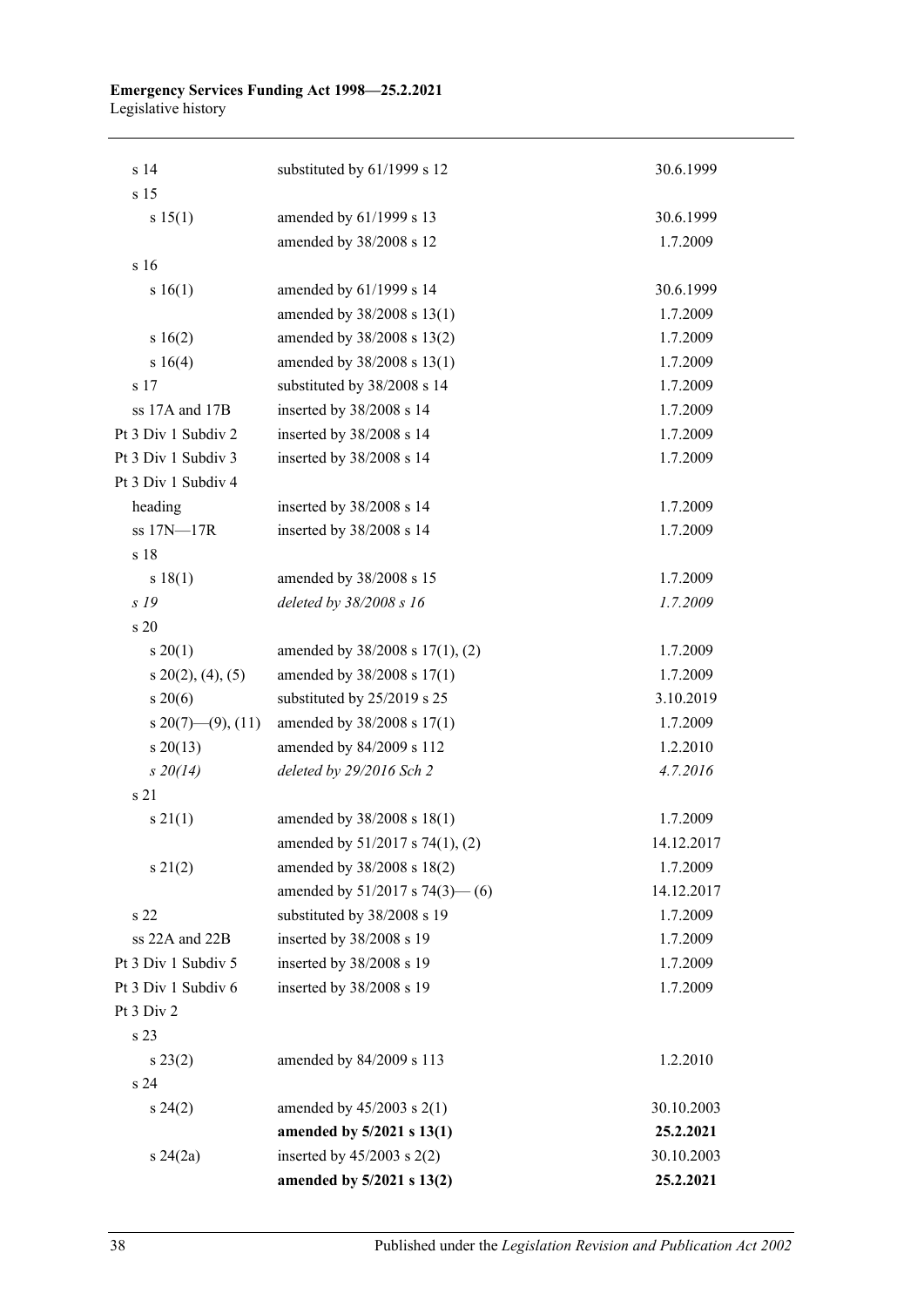| $s\,24(7)$                | amended by $61/1999$ s $15(a)$ , (b)                                       | 30.6.1999  |
|---------------------------|----------------------------------------------------------------------------|------------|
| $s\,24(8)$                | amended by 61/1999 s 15(c)                                                 | 30.6.1999  |
| s <sub>26</sub>           |                                                                            |            |
| $s \; 26(4)$              | amended by 4/2000 s 9(1) (Sch 1 cl 13)                                     | 1.6.2000   |
|                           | substituted by 51/2017 s 75                                                | 14.12.2017 |
| $s \; 26(4a)$             | inserted by 51/2017 s 75                                                   | 14.12.2017 |
| s <sub>27</sub>           |                                                                            |            |
| $s \, 27(1)$              | s 27 amended and redesignated as $s$ 27(1) by<br>$38/2008$ s $20(1)$ - (3) | 1.7.2009   |
|                           | amended by 84/2009 s 114                                                   | 1.2.2010   |
| $s\,27(2)$                | inserted by $38/2008$ s $20(3)$                                            | 1.7.2009   |
| Pt 4                      |                                                                            |            |
| s <sub>28</sub>           |                                                                            |            |
| $s\,28(3)$                | amended by 61/1999 s 16                                                    | 30.6.1999  |
| $s\,28(4)$                | amended by $40/2005$ Sch 6 cl $7(1)$ —(3)                                  | 1.10.2005  |
| Pt 5                      |                                                                            |            |
| s <sub>31</sub>           | substituted by 38/2008 s 21                                                | 1.7.2009   |
| s31A                      | inserted by 38/2008 s 21                                                   | 1.7.2009   |
| s 32                      |                                                                            |            |
| $s \, 32(1)$              | amended by $38/2008$ s $22(1)$ —(3)                                        | 1.7.2009   |
| $s \, 32(2)$              | amended by 61/1999 s 17                                                    | 30.6.1999  |
| $s \, 32(3)$              | substituted by 23/2001 s 73                                                | 15.7.2001  |
| s 33                      |                                                                            |            |
| $s \, 33(1)$              | amended by $61/1999$ s $18(a)$ , (b)                                       | 30.6.1999  |
| $s \frac{33(3)-(5)}{2}$   | inserted by $61/1999$ s $18(c)$                                            | 30.6.1999  |
| s33A                      | inserted by 61/1999 s 19                                                   | 30.6.1999  |
| s 33A(1)                  | amended by 38/2008 s 23                                                    | 1.7.2009   |
| Sch 1                     | designated as cll 1 and 2 by $44/2003$ s 3(1)<br>(Sch 1)                   | 24.11.2003 |
| Sch 2                     | heading amended by $44/2003$ s $3(1)$ (Sch 1)                              | 24.11.2003 |
| heading preceding<br>cl 1 | deleted by $44/2003$ s $3(1)$ (Sch 1)                                      | 24.11.2003 |
| $ell 1 - 3$               | deleted by $44/2003$ s $3(1)$ (Sch 1)                                      | 24.11.2003 |
| heading preceding<br>cl 4 | deleted by $44/2003$ s $3(1)$ (Sch 1)                                      | 24.11.2003 |
| cl 4A                     | inserted by 61/1999 s 20                                                   | 30.6.1999  |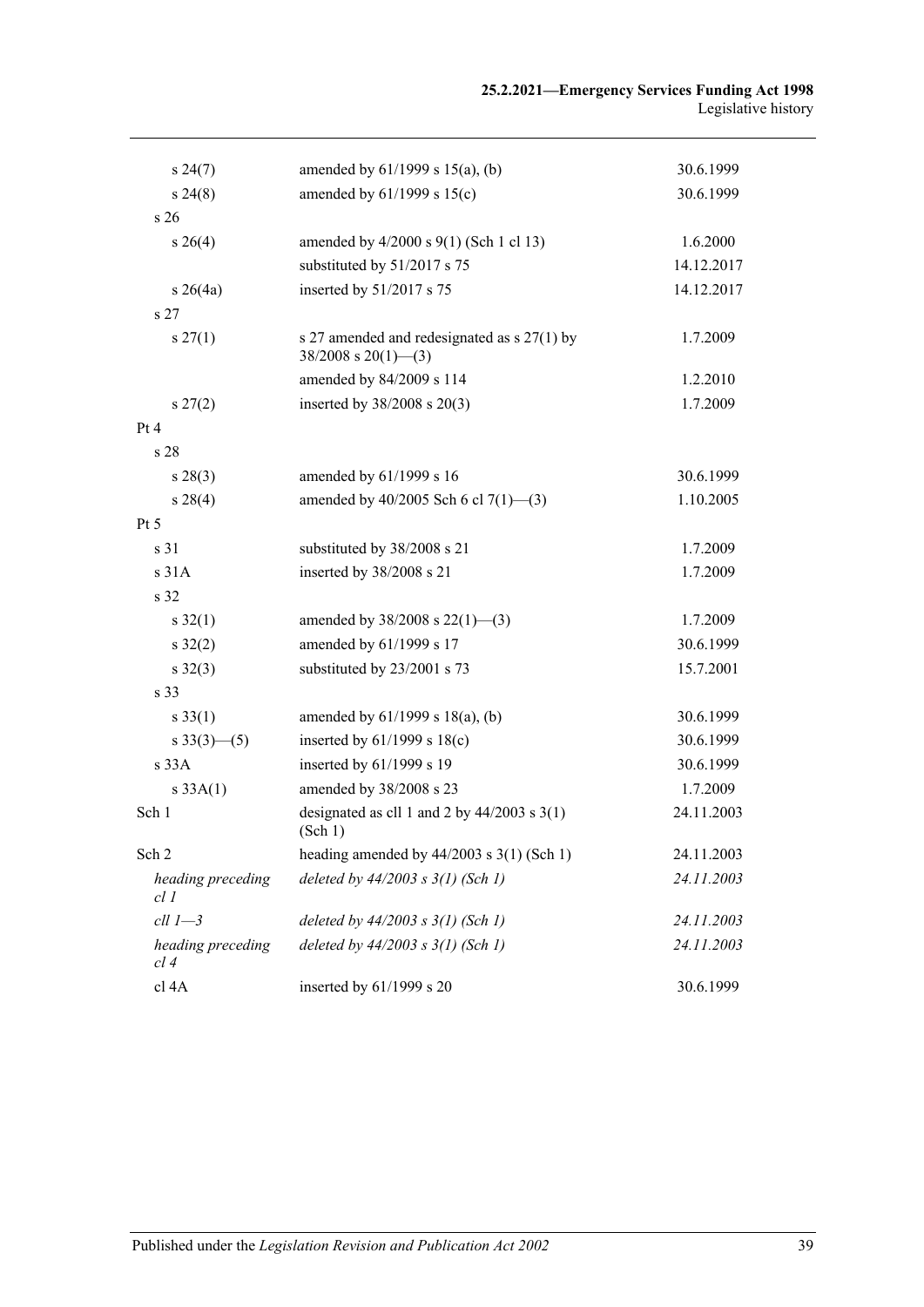# **Transitional etc provisions associated with Act or amendments**

# *Emergency Services Funding (Validation of Levy on Vehicles and Vessels) Act 2003*

# **2—Interpretation**

In this Act, unless the contrary intention appears—

*Act* means the *[Emergency Services Funding Act](http://www.legislation.sa.gov.au/index.aspx?action=legref&type=act&legtitle=Emergency%20Services%20Funding%20Act%201998) 1998*;

*levy* means the levy under Part 3 Division 2 of the Act;

*notice* means the notice under section 24 of the Act, published in the Gazette on 2 June 1999, declaring the amount of the levy (*Gazette 30.10.2003 p2917*);

*relevant financial years* means the 2001/2002, 2002/2003 and 2003/2004 financial years.

# **3—Validation of certain administrative acts and payments**

- (1) Despite the terms of the notice and any provision of the Act, the notice applies in all respects, and will be taken to have always so applied, in relation to the relevant financial years as if the relevant financial years were specified in the notice as financial years in relation to which the notice applies.
- (2) Anything done or omitted to be done prior to the commencement of this section in or with respect to—
	- (a) the declaration under section 24 of the Act of the amount of the levy; or
	- (b) the collection and payment of the levy,

is, to the extent of any invalidity that would arise but for this section, to be taken to have been validly done or validly omitted to be done, as the case may require.

# *Statutes Amendment (SACAT No 2) Act 2017*

## **76—Transitional provisions**

- (1) A right of appeal or review under section 5A, 9, 13 or 26 of the principal Act in existence before the relevant day (but not exercised before that day) will be exercised as if this Part had been in operation before that right arose, so that the relevant proceedings may be commenced before the Tribunal rather than the Supreme Court, Land and Valuation Court or District Court (as the case may be).
- (2) Nothing in this section affects any proceedings before the Supreme Court, Land and Valuation Court or District Court commenced before the relevant day.
- (3) In this section—

*principal Act* means the *[Emergency Services Funding Act](http://www.legislation.sa.gov.au/index.aspx?action=legref&type=act&legtitle=Emergency%20Services%20Funding%20Act%201998) 1998*;

*relevant day* means the day on which this Part comes into operation;

*Tribunal* means the South Australian Civil and Administrative Tribunal established under the *[South Australian Civil and Administrative Tribunal Act](http://www.legislation.sa.gov.au/index.aspx?action=legref&type=act&legtitle=South%20Australian%20Civil%20and%20Administrative%20Tribunal%20Act%202013) 2013*.